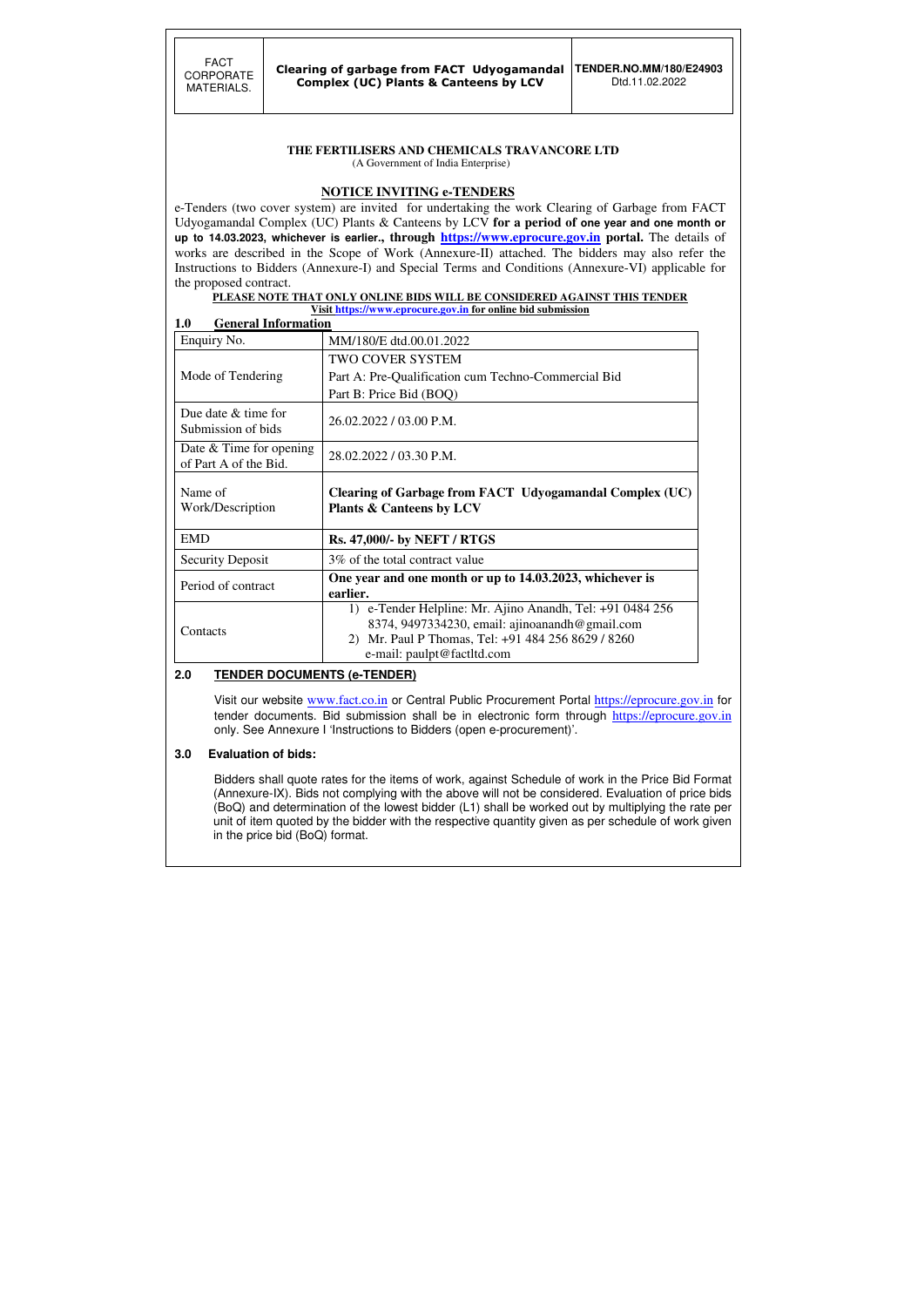| PRPD. BY:                      | CHKD. BY: |  | APPRD. BY:                                                    |       |  |
|--------------------------------|-----------|--|---------------------------------------------------------------|-------|--|
| Transport <sup>7</sup> ervices |           |  | <b>FERTILISERS AND CHEMICALS</b><br><b>TRAVANCORE LIMITED</b> | HACTE |  |
|                                |           |  |                                                               |       |  |

 In case more than one bidder become L1, based on the evaluation method as above contract will be finalized based on revised lower rates which will be obtained from the L1 bidders. However, bidders will not be allowed to increase any of the earlier rates quoted by them in the revised bid submitted by them as above.

### **GENERAL**

- 4.1 When bids are received from any proprietorship / firm / company having the same proprietor or one or more partners/directors in the business organization of any other party (hereinafter called Common Firms), such bids shall be considered having been received from only one applicant in different names and the lowest acceptable quotation of such Common Firm shall only be considered for evaluation.
- 4.2 EMD as per clause 7 of Instructions to bidders (Annexure-I)
- 4.3 Bids from bidders against whom any criminal case, enquiry or investigation/report by authorities like Vigilance, CBI etc., are pending in relation with FACT or bidders who are defaulting contractors of FACT shall be disqualified.
- 4.4 FACT reserves the right to reject any or all bids without assigning any reasons whatsoever, and / or based on the past unsatisfactory performance by bidders at FACT / other PSEs / Govt. Departments. The opinion of FACT regarding the same shall be final and conclusive.
- 4.5 The Un-priced bid (Annexure-VIII) shall be submitted along with Part-A bid duly signed by the Bidder, indicating "QUOTED", as applicable.
- 4.6 Bidders shall quote prices in the BOQ only and not elsewhere. The rate shall be firm throughout the contract period, Rates shall be quoted in the same unit of measure given in the BoQ and shall be considered accordingly. No other documents shall be enclosed with Price Bid (BOQ).
- 4.7 Any further information on familiarisation/ nature of work, if required by the bidders, can be had from the Senior Manager (W)UC / Welfare Office-UC, [Phone No.2567237 / 2567640] FACT UD, Udyogamandal.
- 4.8 For any clarification on this enquiry please contact SM (Materials)-T&S/c, [Phone- 0484- 256 8260 / 8629, 2545196], Corporate Materials, Transportation & Services, FACT Ltd., FACT PD Administration Building, Udyogamandal PIN-683 501.

**For The Fertilisers And Chemicals, Travancore Limited** 

**Dy. GENERAL MANAGER (MATERIALS)-RM2**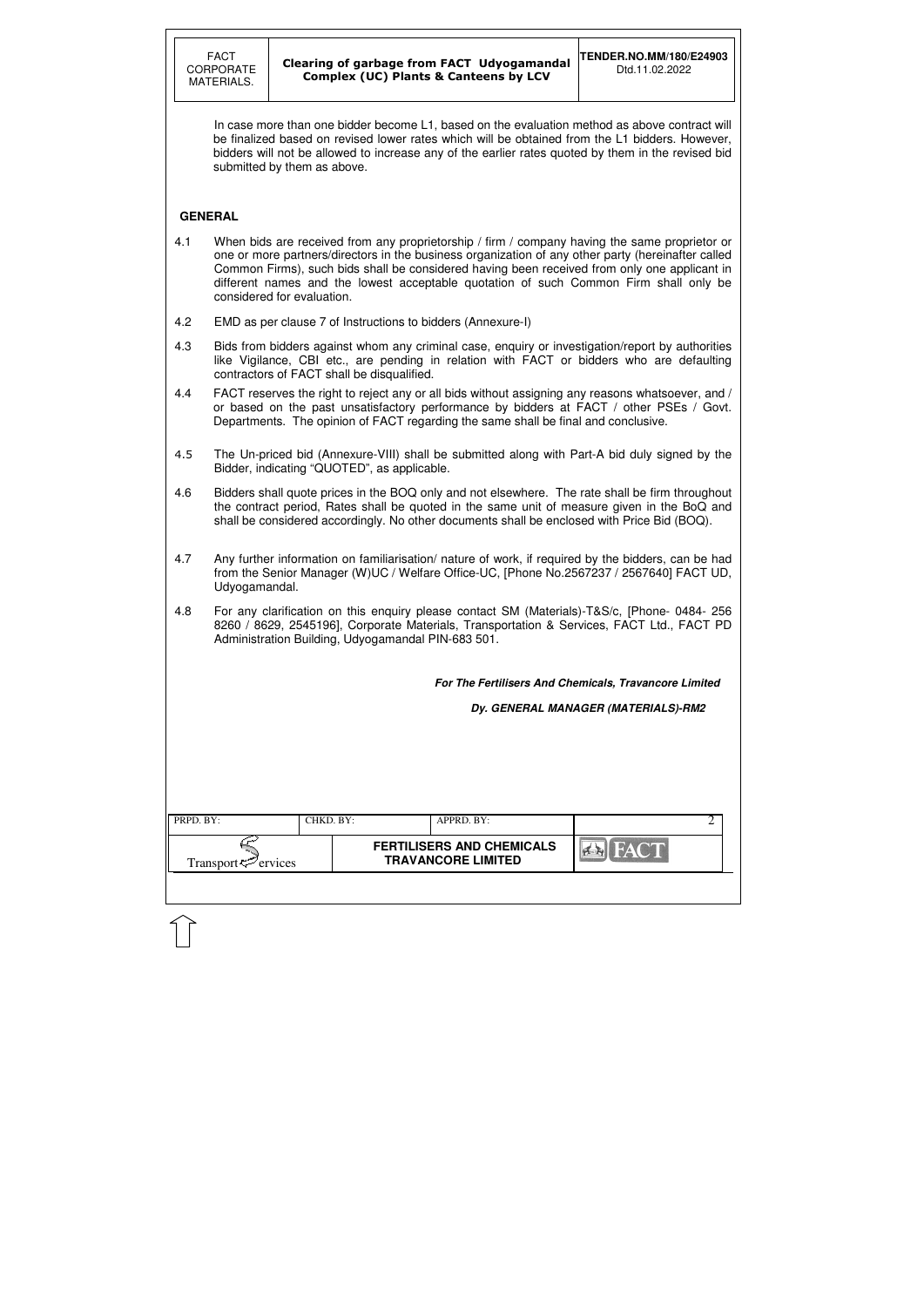| PRPD. BY:<br>Transport <sup>ry</sup> ervices | CHKD. BY: | APPRD. BY:<br><b>FERTILISERS AND CHEMICALS</b><br><b>TRAVANCORE LIMITED</b> |  | <b>FACT</b><br>$7 - 12$ | 3 |
|----------------------------------------------|-----------|-----------------------------------------------------------------------------|--|-------------------------|---|
|                                              |           |                                                                             |  |                         |   |

## List of Enclosures of this NIT is as follows:

| Sl.No.         | Document      | <b>TITLE</b>                                    | No. of Pages   |
|----------------|---------------|-------------------------------------------------|----------------|
| 1              | Annexure I    | <i>Instructions to Bidders (e-Tender)</i>       |                |
| 2              | Annexure II   | Scope of Work                                   | 5              |
| $\mathfrak{Z}$ | Annexure III  | Pre-Qualification Criteria for bidders          | 1              |
| $\overline{4}$ | Annexure IV   | Vendor Data Updation (Declaration) Form         | 3              |
| 5              | Annexure V    | Compliance Statement                            | 1              |
| 6              | Annexure VI   | Special Terms and Conditions of Contract        | 9              |
| $\mathcal{I}$  | Annexure VII  | <b>Standard Terms and Conditions</b>            | $\overline{4}$ |
| 8              | Annexure VIII | Un-priced copy of Price bid format              | 1              |
| 9              | Annexure IX   | Price bid format (BoQ)                          | 1              |
| 10             | Annexure X    | Proforma of Bank Guarantee for Security Deposit | 2              |
| 11             | Annexure XI   | Proforma of Agreement                           |                |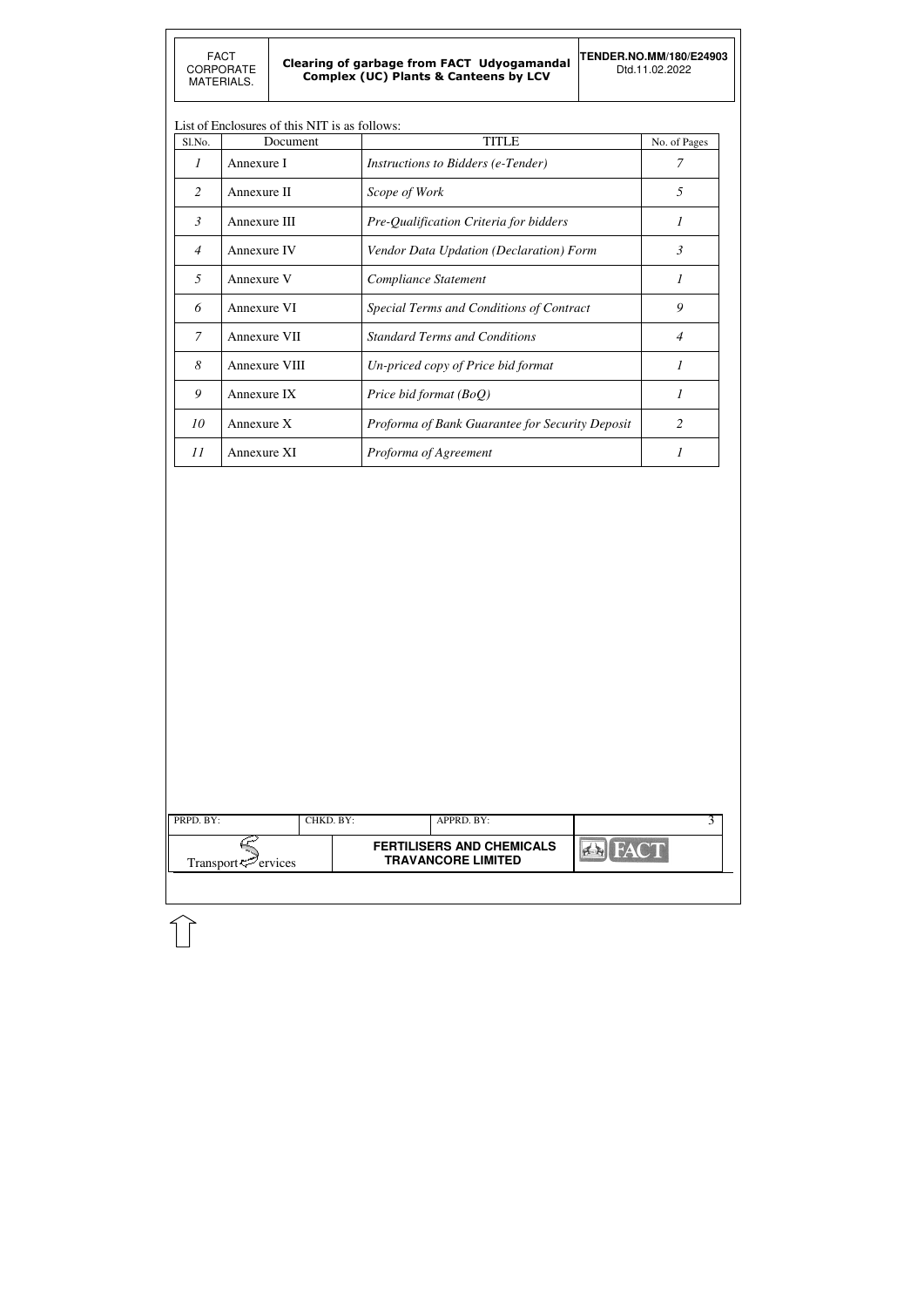| PRPD. BY:                       | CHKD. BY: | APPRD. BY:                                                    |                         |  |
|---------------------------------|-----------|---------------------------------------------------------------|-------------------------|--|
| Transport $\mathcal{P}$ ervices |           | <b>FERTILISERS AND CHEMICALS</b><br><b>TRAVANCORE LIMITED</b> | FACT.<br>$\sum_{i=1}^n$ |  |
|                                 |           |                                                               |                         |  |

# **ANNEXURE – I**

# **Instructions to Bidders (OPEN e-Procurement)**

- 1.0 Bidders shall study carefully the complete tender documents viz. NIT with Prequalification criteria, Instructions to Bidders (ANNEXURE-I), Technical Procurement Specifications if any, Terms & Conditions and any other documents forming part of this tender attached herewith. All conditions set out there in shall be binding on the bidders unless conflicting with any conditions expressly stated by FACT while accepting any bid in the event of such acceptance. One signed and scanned copy of the above documents shall accompany their online bids signifying their acceptance of the same. Bidder shall also submit along with his bid Vendor data updation (Declaration) Form, Check list (If applicable) and Compliance Statement duly filled with all details required therein and also attach supporting documents as required.
- 2.0 Before submitting the bid, the bidder shall familiarise himself about the details of the work, operating conditions during different seasons of year, etc., collect all necessary data regarding the facilities available at various points indicated in Special Terms and Conditions, applicable timings, routes etc., and satisfy himself on all aspects relating to this work which he has to handle and execute for the full contract period and shall make due provisions in his rates for any contingency or difficulty involved in the work covered by this enquiry. Claiming lack of knowledge shall not be a reason for exoneration of the bidder of his contractual obligations, if the contract is awarded to him or for demand for increase in rate.
- 3.0 Offers against this NIT shall be submitted online on e-Tendering portal https://eprocure.gov.in, with valid digital signature certificate. Offers submitted on any other platform or in any other mode or including e-mails, physical submission of offers etc. SHALL NOT be accepted.
- 3.1 The bidders are requested to register themselves on the above website with their valid digital signature certificate, if not done already. It is mandatory for bidder to have valid digital signature certificate (Class II or Class III) issued by any of the Certifying Authority approved by Govt. of India for participating in the tender. The digital signature certificate shall be arranged by the bidder at his cost. Bidders may refer **Bidders Manual Kit** available on the above website for detailed information and instructions for registration, bid submission etc.
- 3.2 The documents, if any, which necessarily have to be submitted in originals if specified specifically in the enquiry documents, shall be submitted offline. However scanned copies of such documents shall be uploaded along with the offer submitted online.
- 3.3 The cover (s) containing the documents in original etc. to be submitted offline as required in the enquiry documents shall be duly superscribed with tender No., due date of tender, bidder's name & address and contact details. The documents shall be submitted to the following on or before the due date :

The Senior Manager (Materials) T&S-c, Corporate Materials, PD Administrative Building, FACT Ltd., Udyogamandal PO, Kochi – 683 501, Kerala.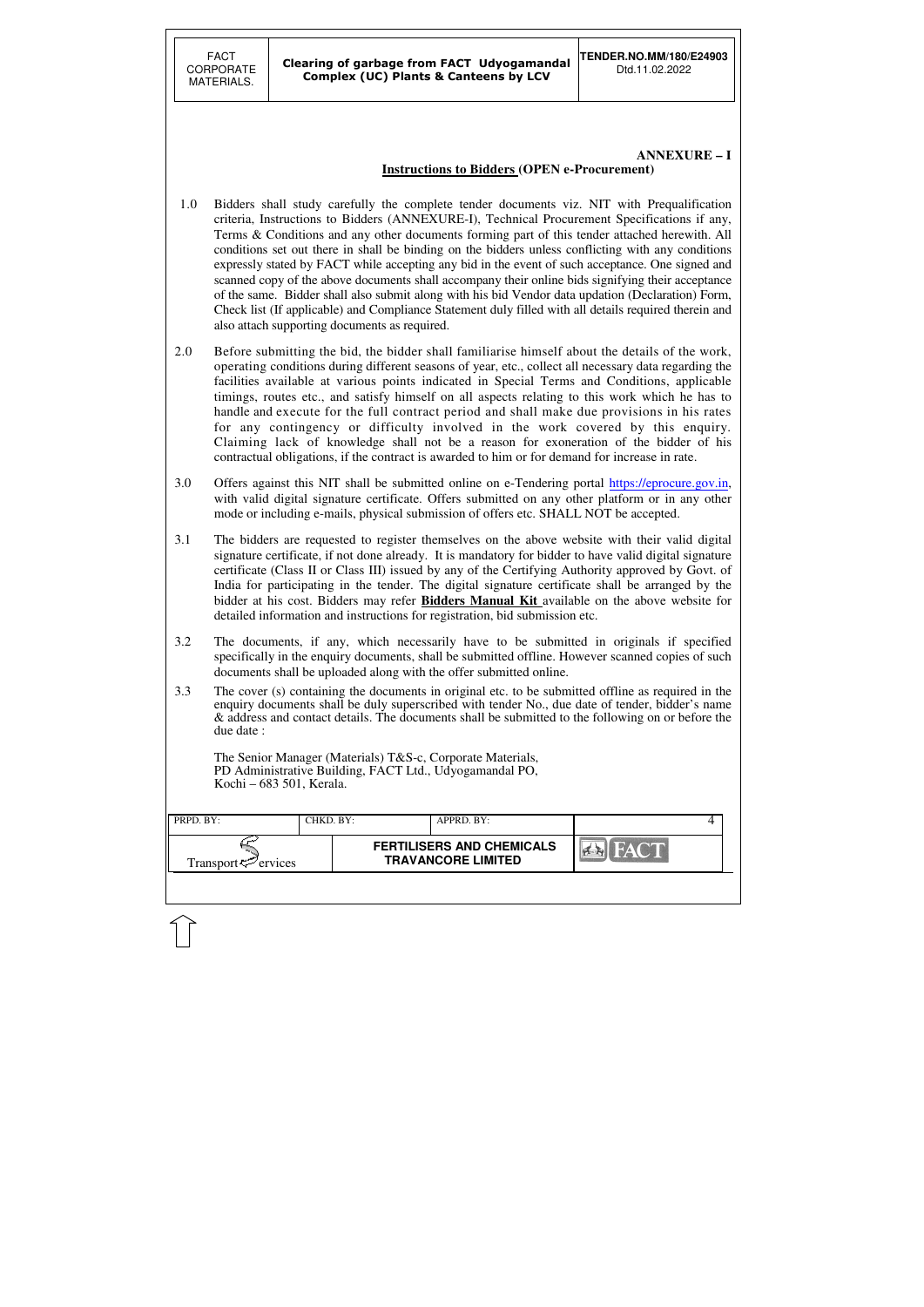| PRPD. BY:                      | CHKD. BY: | APPRD. BY:                                                    |       |  |
|--------------------------------|-----------|---------------------------------------------------------------|-------|--|
| Transport <sup>7</sup> ervices |           | <b>FERTILISERS AND CHEMICALS</b><br><b>TRAVANCORE LIMITED</b> | HAC'T |  |
|                                |           |                                                               |       |  |

#### **4.0 SUBMISSION OF BIDS: The bid shall be uploaded with all relevant documents before due date and time in the above portal as given above.**

- 5.0 Bid documents shall consist of Part-A and Part B as detailed below:
- 5.1 **Part A (Pre-qualification-cum-Techno Commercial Bid) shall contain:**
	- 1. Documentary proof for remittance of EMD such as scanned copy of EMD instrument (UTR No./Payment receipt challan) as applicable or Claim for EMD exemption with documentary proof.
	- 2. Scanned copies of supporting documents for satisfying Pre-Qualification criteria. Also pl. see 3.2 & 3.3 above.
	- 3. Digitally Signed copies of NIT, Instructions to Bidders (Annexure I) and terms conditions.
	- 4. Scanned copy of Signed & duly filled Vendor Data Updation Declaration Form'
	- 5. Signed and duly filled up Check List for Commercial Terms' (if applicable) and scanned copies of attached documents as detailed in Check list.
	- 6. Scanned copy of Signed & duly filled 'Compliance Statement'
	- 7. Scanned copy of Signed "Un-priced bid indicating "QUOTED" in the applicable columns. Rates shall not be indicated in Un-priced Bid.
	- 8. Scanned copy of Integrity Pact (only if specified in the NIT). Pl. see 3.2 & 3.3 above.
- 5.2 **Part-B: shall comprise of the filled Price bid. The filled price bid ie. BoQ attached to the tender shall be uploaded after filling all relevant details such as name and address of the bidder, rates etc. as applicable.**
- 5.3 The priced BOQ shall be uploaded strictly in the format attached, failing which the offer is liable to be rejected. Renaming or changing the format of the BoQ is not permitted and the System will not accept any such changed document.
- 5.4 Fill-in all the relevant fields of the BoQ either in value or as a percentage as specified in the BoQ. Blank field, if any, in the uploaded BoQ shall be considered as Nil (not Quoted). No claim or revisions shall be entertained in this regard.
- 5.5 Bidders shall quote prices in the BOQ only and nowhere else. No other documents shall be enclosed with Price Bid (BOQ).
- 5.6 Rates shall be quoted in the same unit of measure given in the BOQ and shall be considered accordingly.
- 5.7 Bidders shall ensure that all the required documents as per enquiry are uploaded in the System before due date and time. The System does not allow submission of bids or any other document forming part of the bid after due date & time of bid submission. Non-submission of documents or incomplete documents may result in rejection of offers and no communication in this regard will be entertained. FACT reserves the right to reject any bid not submitted as per instructions at their discretion.
- 5.8 Timely submission of offers along with all the relevant documents online is the responsibility of the bidder concerned. The bids may be submitted well in advance to avoid last minute issues like non availability of internet, server not available, power failure etc. FACT shall not be held responsible for bidder's inability to submit documents in time, incomplete submission of offers or non submission of any documents forming part of the offers etc.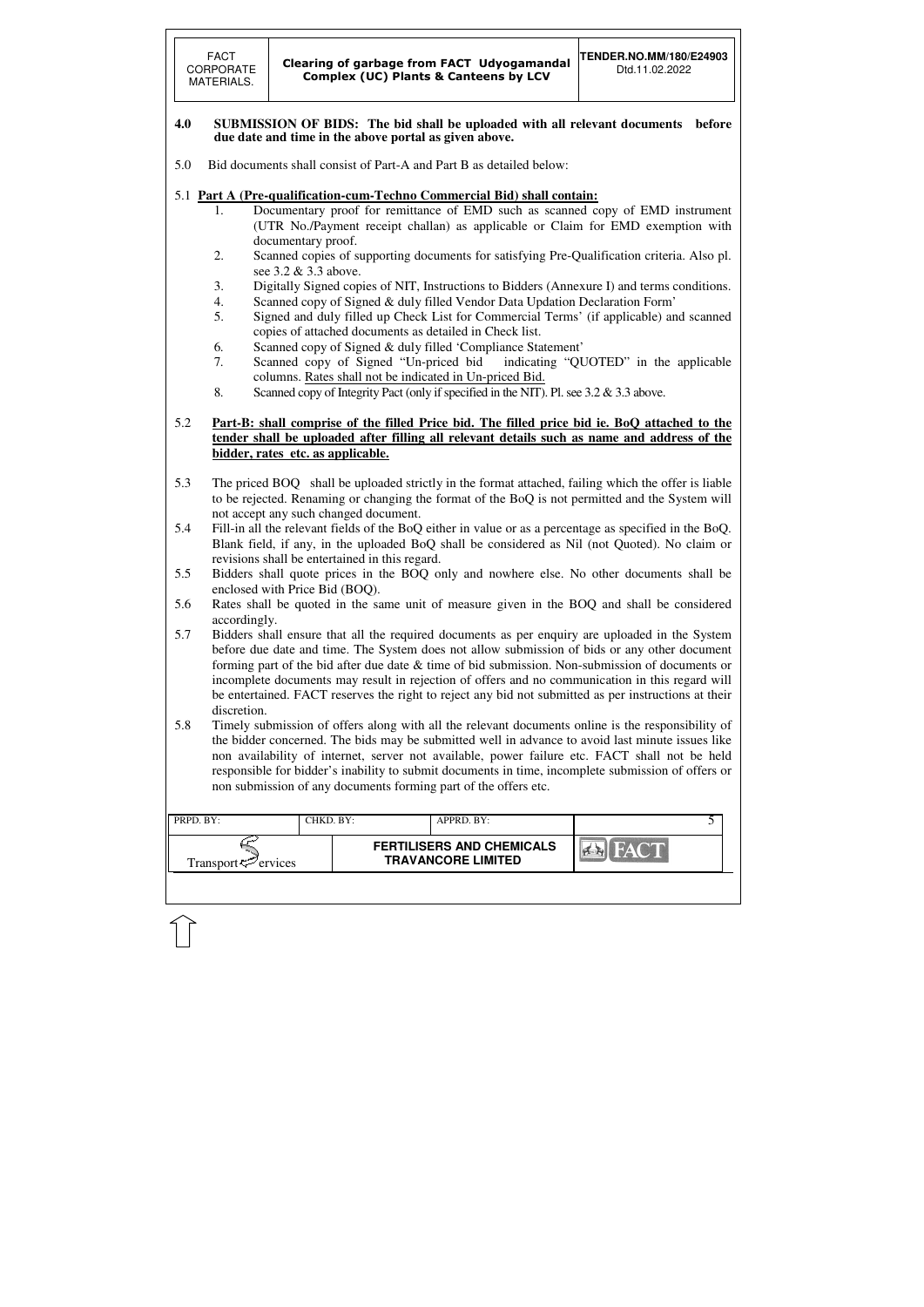

5.9 Bidders shall meet all expenses in connection with submission of his bid, attending the bid opening, meetings etc.

### **6.0 BID OPENING:**

- 6.1 *Part-A* of the bids of all bidders who submit their Bids as per the instructions on or before the due date and time shall be opened online, on the specified bid opening date and time. Bids submitted not in conformity with the Enquiry instructions are liable to be rejected without further processing.
- 6.2 *Part-B* Price bids of those bidders whose Part-A bid is acceptable, based on pre-qualification and techno-commercial evaluation, only shall be opened online on a subsequent date, on completion of evaluation.

### **7.0 EARNEST MONEY DEPOSIT:**

- 7.1 **Earnest Money Deposit (EMD)** shall be furnished for the respective amount indicated in the NIT only through **NEFT/RTGS to FACT a/c No. 57017844467 with the State Bank of India, Udyogamandal Branch, IFSC Code SBIN0070158.** A scanned copy of the Payment Receipt /UTR No. shall also be furnished along with Part-A bid. **Bids without EMD or inadequate amount of EMD will be rejected**. No interest shall be paid on the EMD. EMD of the unsuccessful bidder will be refunded after awarding the contract. EMD furnished against one enquiry will not be adjusted against any other enquiry.
- 7.2 Bids without EMD shall be rejected except in the following cases: EMD will be exempted for Govt. Depts/firms, public sector units, MSE units registered under MSMED Act (subject to Declaration of Udyam Registration Numbers by the vendors on CPP Portal and uploading the copy of latest valid Udyam Registration Certificate along with their bid)/ registered labour contract co-operative societies, firms registered under NSIC/Khadi Board etc. as per applicable govt. directions, on submission of valid documents in proof of the same.
- 7.3 If any bidder retracts from or without request of FACT revises or amends his bid during its validity period or fails to submit Security Deposit within the stipulated time or fails to execute the required agreement when the contract is awarded or fails to commence the execution of the work on the stipulated date, the EMD furnished shall be liable to be forfeited without prejudice to FACT's other right to claim damages.

### **8.0 PURCHASE PREFERENCE:**

This tender shall be based on MSME order dt. 23rd March 2012, and as amended from time to time, pertaining to Public Procurement Policy in respect of procurement of goods and services, produced and provided by micro and small enterprises (MSE), including special benefits to MSE firms owned by SC/ST and women entrepreneurs, on furnishing relevant documents as proof. Declaration of Udyam Registration Numbers on CPPP is mandatory, failing which bidders will not be able to enjoy the benefits as per PP policy. Bidders will get the benefit of PP policy only if they are MSE bidders at the time of submission of their bids, in proof of which latest valid Udyam Registration Certificate shall be uploaded. Bidders may note that failure to update the relevant information within the period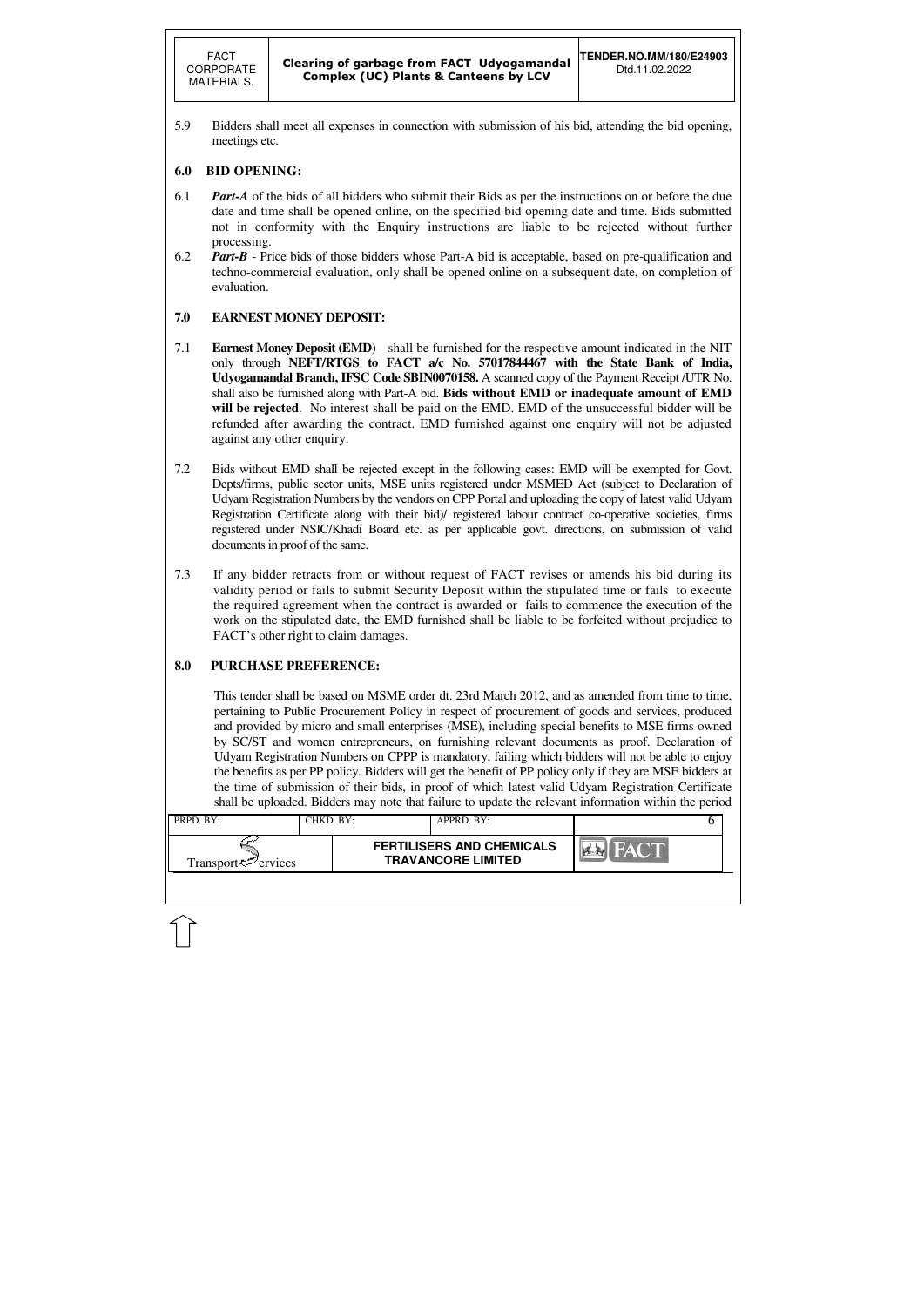| PRPD. BY:                      | CHKD. BY: | APPRD. BY:                                                    |  |
|--------------------------------|-----------|---------------------------------------------------------------|--|
| Transport <sup>7</sup> ervices |           | <b>FERTILISERS AND CHEMICALS</b><br><b>TRAVANCORE LIMITED</b> |  |

specified in the online Udyam Registration portal will render the enterprise liable for suspension of its MSE status, in which case they will not be eligible to claim PP benefits/EMD exemption.

In divisible tenders, participating MSEs quoting price within price band of L1+15% shall also be allowed to supply a portion of requirement by bringing down their price to L1 price in a situation where L1 price is from someone other than an MSE. Such MSEs shall be allowed to supply atleast 25% (or as applicable) of the total tendered value. In case of more than one such MSE, the supply will be shared proportionately (to tendered quantity). Special provisions extended to certain categories of MSEs as per the order shall also be applicable.

In case of non divisible tenders, an MSE quoting in the price band of L1+15% may be awarded for full/complete work of tendered value, considering the spirit of policy for enhancing the Government procurement from MSEs subject to bringing down of price to L1 by the MSE concerned.

This tender is non divisible.

### **9.0 DEVIATIONS:**

- 9.1 Deviations in the tender clauses shall not be accepted.
- 9.2 FACT reserves the right to reject the offers with deviations without further correspondence.
- 9.3 Bidder shall clearly indicate the time required for mobilisation /commencement of work from the date of receipt of Letter of Intent (LOI) / Work Order.

### **10.0 CONFORMITY:**

Bids must conform in all respects with the applicable terms and conditions of this enquiry. Bidder must certify in the compliance Statement that his bid complies with all Enquiry documents and technical specifications.

### **11.0 Rates:**

11.1 Bidder shall quote his lowest rate for the work strictly as per the BoQ (Price Bid format). Bids not complying with the above are liable to be rejected.

The Un-priced bid shall be submitted along with Part-A bid duly signed by the Bidder, indicating "QUOTED" in the columns. Rates shall not be indicated in Un-priced Bid.

- 11.2 Bidder shall quote all-inclusive rate for the work, but **exclusive of GST.** GST if applicable, will be payable extra by FACT as per statutory notification.
- 11.3 The rates quoted in the tender are to hold good for a period of four months from the date of opening of the Pre-Qualification-cum-Techno-Commercial bid (Part-A). If contract is awarded, the work order rates shall be valid for the entire period of contract inclusive of extension / extensions. **No bidder can withdraw his tender or revoke or revise the rates within the aforesaid period of 120 days.** If the bidder withdraws/revises/revokes OR shows unwillingness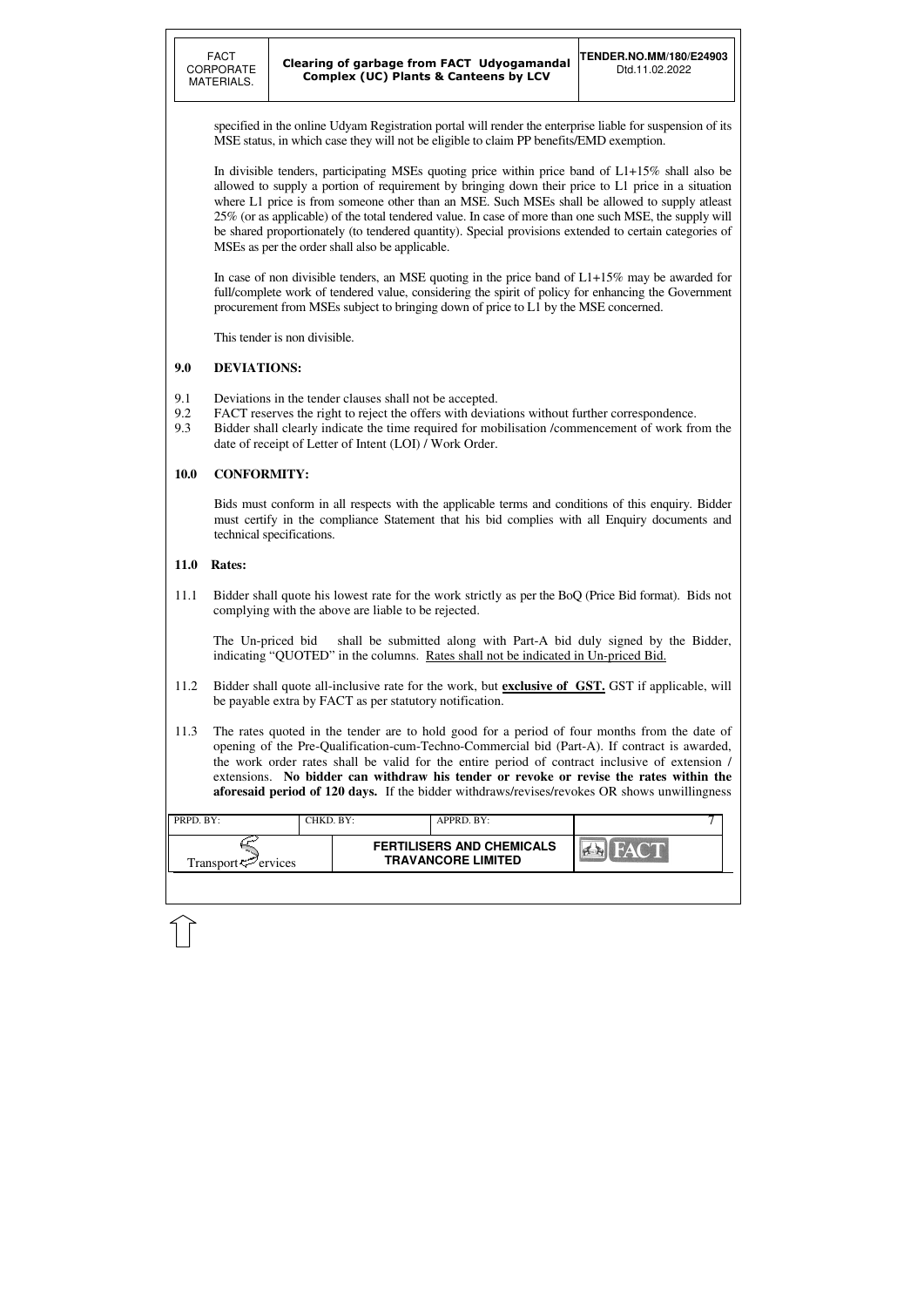| PRPD. BY:                      | CHKD. BY: | APPRD. BY:                                                    |                |  |
|--------------------------------|-----------|---------------------------------------------------------------|----------------|--|
| Transport <sup>7</sup> ervices |           | <b>FERTILISERS AND CHEMICALS</b><br><b>TRAVANCORE LIMITED</b> | <b>TEACHER</b> |  |
|                                |           |                                                               |                |  |

to confirm with his offer, the Earnest Money Deposit (EMD) remitted by the bidder against the tender shall be forfeited by FACT, without prejudice to FACT's other right to claim damages.

### 12.0 **SECURITY DEPOSIT**:

- 12.1 The successful bidder (Contractor) shall be required to furnish an interest free Security Deposit (SD) equivalent to **three percent (3%) of the total contract value** by DD/NEFT/RTGS or by Bank Guarantee issued by a Nationalised / Scheduled Bank as per the Proforma prescribed within 15 days of issue of the work order. The Bank Guarantee shall be valid till the expiry of the contract with a claim period of six months thereafter. FACT a/c No. 57017844467 with the State Bank of India, Udyogamandal Branch, IFSC Code SBIN0070158 shall be used in case of remittance of Security deposit by NEFT/RTGS and proof of remittance shall be submitted to FACT.
- 12.2 In case the bidder whose bid is accepted, fails to deposit the prescribed Security Deposit or fails to execute the agreement or fails to commence the execution of the work within the specified time, the contract issued to him is liable to be terminated and the Earnest Money already deposited by the contractor shall be forfeited without any further reference to the contractor and alternative arrangements made at the risk and cost of the Contractor.

### **13.0 PURCHASER'S RIGHT:**

 FACT reserves the right to reject any or all bids without assigning any reason whatsoever. No claims shall lie against FACT on this account and FACT's decision in this regard shall be final and binding on the bidders. FACT reserves the right to negotiate with the lowest bidder.

### 14.0 **CONTRACTOR TO EXECUTE AGREEMENT**:

 The contractor's responsibility under this contract will commence on the date specified in the Letter of Intent/Work Order. The successful Bidder shall be required to execute an Agreement with FACT, within 15 days of the receipt by him of the Work order issued by FACT for carrying out the work according to the terms and conditions of the contract given along with the Work Order. The Agreement shall be executed on Rs.200/- Stamp paper and shall be in the pro forma as specified by FACT. The provisions contained in tender papers and other documents exchanged between the Bidder and FACT shall form part of the contract. The Earnest Money Deposit is liable to be forfeited in case the contractor fails to execute the agreement within the stipulated period as mentioned above.

### **15.0 The bidder shall furnish the following along with the offers.**

- 1. The GST registration Number and details. In the case of Provisional ID, GST Registration Number shall be provided on receipt of the same.
- 2. Place of supply/Service
- 3. Address of the supplier/service provider's billing the item if it is different from 2 above
- 4. GST rates applicable for each item
- 5. HSN / SAC codes of each of the goods / services quoted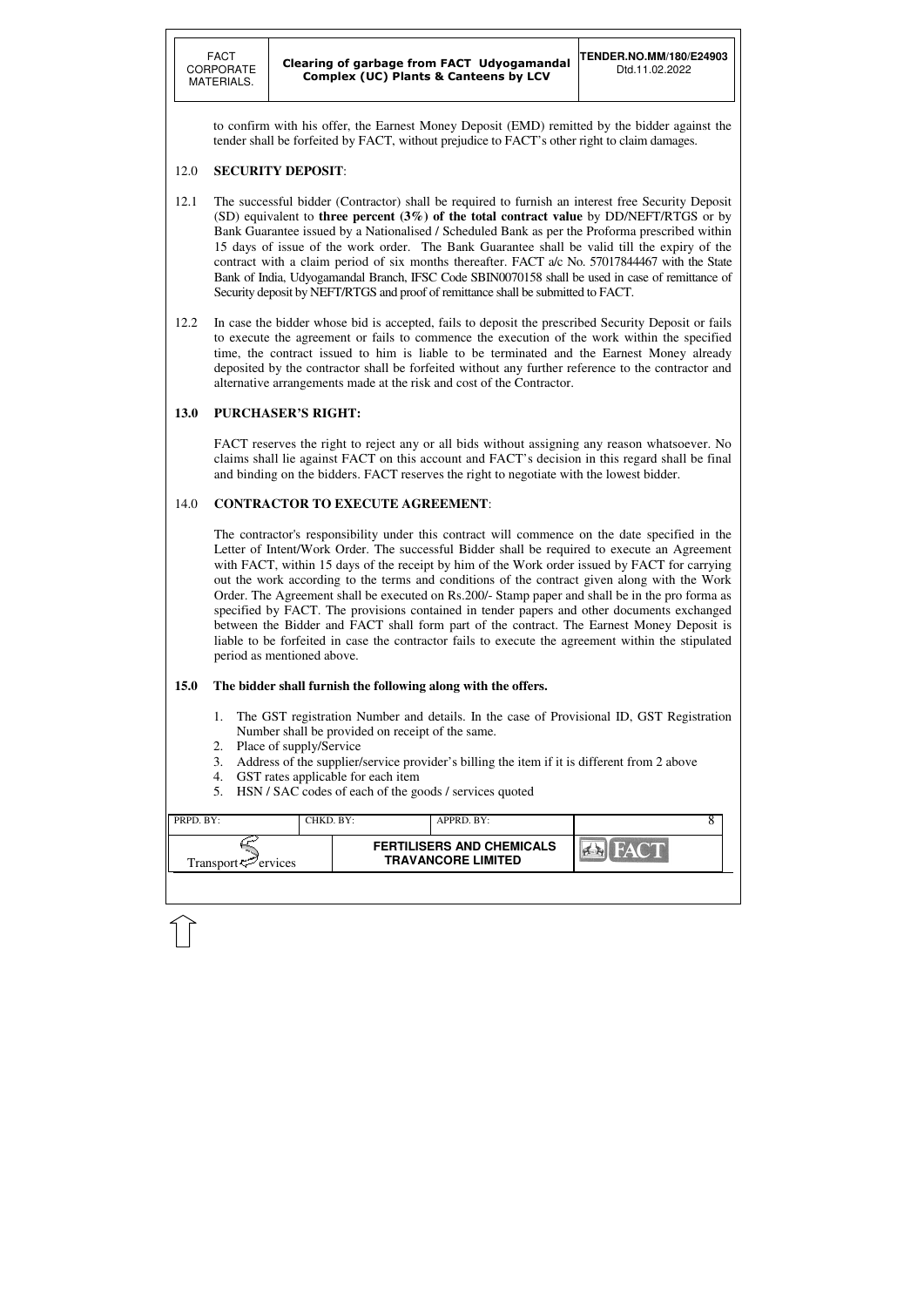| <b>FACT</b><br>CORPORATE<br>MATERIALS.                                                                                                                                                                                                                                                                                                                                                                                           |                                                                                                                                                                                                                                                                                   | Clearing of garbage from FACT Udyogamandal<br><b>Complex (UC) Plants &amp; Canteens by LCV</b>                                            |                                  | <b>TENDER.NO.MM/180/E24903</b><br>Dtd.11.02.2022                                                                                                                                                                                                                                                         |  |  |  |  |  |
|----------------------------------------------------------------------------------------------------------------------------------------------------------------------------------------------------------------------------------------------------------------------------------------------------------------------------------------------------------------------------------------------------------------------------------|-----------------------------------------------------------------------------------------------------------------------------------------------------------------------------------------------------------------------------------------------------------------------------------|-------------------------------------------------------------------------------------------------------------------------------------------|----------------------------------|----------------------------------------------------------------------------------------------------------------------------------------------------------------------------------------------------------------------------------------------------------------------------------------------------------|--|--|--|--|--|
|                                                                                                                                                                                                                                                                                                                                                                                                                                  |                                                                                                                                                                                                                                                                                   |                                                                                                                                           |                                  | In case of unregistered contractor, a declaration to that effect with reason should be furnished.                                                                                                                                                                                                        |  |  |  |  |  |
|                                                                                                                                                                                                                                                                                                                                                                                                                                  |                                                                                                                                                                                                                                                                                   |                                                                                                                                           |                                  | FACT's GST No. in the state of Kerala is 32AAACT6204C1Z2. FACT's GST numbers in other                                                                                                                                                                                                                    |  |  |  |  |  |
|                                                                                                                                                                                                                                                                                                                                                                                                                                  | southern states is as follows:                                                                                                                                                                                                                                                    |                                                                                                                                           |                                  |                                                                                                                                                                                                                                                                                                          |  |  |  |  |  |
|                                                                                                                                                                                                                                                                                                                                                                                                                                  | Tamilnadu:<br>33AAACT6204C1Z0<br>Karnataka:<br>29AAACT6204C1ZP                                                                                                                                                                                                                    |                                                                                                                                           |                                  |                                                                                                                                                                                                                                                                                                          |  |  |  |  |  |
|                                                                                                                                                                                                                                                                                                                                                                                                                                  | Andhra Pradesh:<br>37AAACT6204C1ZS                                                                                                                                                                                                                                                |                                                                                                                                           |                                  |                                                                                                                                                                                                                                                                                                          |  |  |  |  |  |
| Telangana:                                                                                                                                                                                                                                                                                                                                                                                                                       |                                                                                                                                                                                                                                                                                   | 36AAACT6204C1ZU                                                                                                                           |                                  |                                                                                                                                                                                                                                                                                                          |  |  |  |  |  |
| Puducherry:                                                                                                                                                                                                                                                                                                                                                                                                                      |                                                                                                                                                                                                                                                                                   | 34AAACT6204C1ZY                                                                                                                           |                                  |                                                                                                                                                                                                                                                                                                          |  |  |  |  |  |
|                                                                                                                                                                                                                                                                                                                                                                                                                                  |                                                                                                                                                                                                                                                                                   | The supplier/contractor shall do the following:                                                                                           |                                  |                                                                                                                                                                                                                                                                                                          |  |  |  |  |  |
| a)                                                                                                                                                                                                                                                                                                                                                                                                                               |                                                                                                                                                                                                                                                                                   | Submit GST compliant tax invoice to FACT along with supply.                                                                               |                                  |                                                                                                                                                                                                                                                                                                          |  |  |  |  |  |
| b)<br>$\mathbf{c})$                                                                                                                                                                                                                                                                                                                                                                                                              |                                                                                                                                                                                                                                                                                   | Shall ensure uploading the above invoice as per statute $\&$<br>File monthly returns in time enabling FACT to claim the input tax credit. |                                  |                                                                                                                                                                                                                                                                                                          |  |  |  |  |  |
|                                                                                                                                                                                                                                                                                                                                                                                                                                  |                                                                                                                                                                                                                                                                                   |                                                                                                                                           |                                  | GST charged by the supplier/contractor shall be released separately to the supplier/contractor only                                                                                                                                                                                                      |  |  |  |  |  |
|                                                                                                                                                                                                                                                                                                                                                                                                                                  |                                                                                                                                                                                                                                                                                   |                                                                                                                                           |                                  | after filing of (i) the outward supply details & the monthly return on GSTN portal by the                                                                                                                                                                                                                |  |  |  |  |  |
|                                                                                                                                                                                                                                                                                                                                                                                                                                  |                                                                                                                                                                                                                                                                                   | corresponding details of outward supply of the supplier/contractor.                                                                       |                                  | supplier/contractor and (ii) on matching the input tax credit to such invoice with the                                                                                                                                                                                                                   |  |  |  |  |  |
|                                                                                                                                                                                                                                                                                                                                                                                                                                  |                                                                                                                                                                                                                                                                                   |                                                                                                                                           |                                  | In case FACT incurs any liability (like interest, penalty etc.,) due to denial/reversal of such input<br>tax credit in respect of the invoice submitted by the supplier/contractor, for the reasons<br>attributable to the supplier/contractor, the same shall be recovered from the supplier/contractor |  |  |  |  |  |
|                                                                                                                                                                                                                                                                                                                                                                                                                                  | Further in case FACT is deprived of the input tax credit due to any reason attributable to the<br>supplier/contractor, the same shall not be paid or recovered if already paid to the<br>supplier/contractor.                                                                     |                                                                                                                                           |                                  |                                                                                                                                                                                                                                                                                                          |  |  |  |  |  |
| 16.0                                                                                                                                                                                                                                                                                                                                                                                                                             | <b>GENERAL:</b>                                                                                                                                                                                                                                                                   |                                                                                                                                           |                                  |                                                                                                                                                                                                                                                                                                          |  |  |  |  |  |
| 16.1<br>FACT reserves the right to extend without giving any reason, the last date for submission and<br>opening of bid, but such extension will be duly intimated to those who have submitted online. In case<br>the date of bid opening happens to be a day of strike/hartal etc. due to any reasons or happens to be a<br>holiday for FACT, declared due to unforeseen and emergency reasons or due to any tech problems, the |                                                                                                                                                                                                                                                                                   |                                                                                                                                           |                                  |                                                                                                                                                                                                                                                                                                          |  |  |  |  |  |
| 16.2                                                                                                                                                                                                                                                                                                                                                                                                                             | bids will be opened at the same time on the next full working day.<br>FACT reserves the right to make changes in the tender documents, but such changes will be published<br>in our portal as a corrigendum. Bidders are requested to counter check with portal before submitting |                                                                                                                                           |                                  |                                                                                                                                                                                                                                                                                                          |  |  |  |  |  |
|                                                                                                                                                                                                                                                                                                                                                                                                                                  | their bids.                                                                                                                                                                                                                                                                       |                                                                                                                                           |                                  |                                                                                                                                                                                                                                                                                                          |  |  |  |  |  |
| 16.3                                                                                                                                                                                                                                                                                                                                                                                                                             | Mere submission of all the documents will not necessarily mean that the Bidder is suitable.<br>Worthiness assessed by FACT will be final and binding on the Bidder.                                                                                                               |                                                                                                                                           |                                  |                                                                                                                                                                                                                                                                                                          |  |  |  |  |  |
| 16.4                                                                                                                                                                                                                                                                                                                                                                                                                             |                                                                                                                                                                                                                                                                                   |                                                                                                                                           |                                  | FACT may relax condition of prior turnover and prior experience (if specified in the Pre                                                                                                                                                                                                                 |  |  |  |  |  |
|                                                                                                                                                                                                                                                                                                                                                                                                                                  |                                                                                                                                                                                                                                                                                   | quality and technical specifications.                                                                                                     |                                  | Qualification criteria) with respect to Micro & Small Enterprises (MSEs) subject to meeting of                                                                                                                                                                                                           |  |  |  |  |  |
| PRPD. BY:                                                                                                                                                                                                                                                                                                                                                                                                                        |                                                                                                                                                                                                                                                                                   | CHKD. BY:                                                                                                                                 | APPRD. BY:                       | 9                                                                                                                                                                                                                                                                                                        |  |  |  |  |  |
|                                                                                                                                                                                                                                                                                                                                                                                                                                  |                                                                                                                                                                                                                                                                                   |                                                                                                                                           | <b>FERTILISERS AND CHEMICALS</b> |                                                                                                                                                                                                                                                                                                          |  |  |  |  |  |
| Transport $\zeta$                                                                                                                                                                                                                                                                                                                                                                                                                | ervices                                                                                                                                                                                                                                                                           |                                                                                                                                           | <b>TRAVANCORE LIMITED</b>        |                                                                                                                                                                                                                                                                                                          |  |  |  |  |  |

 $\hat{1}$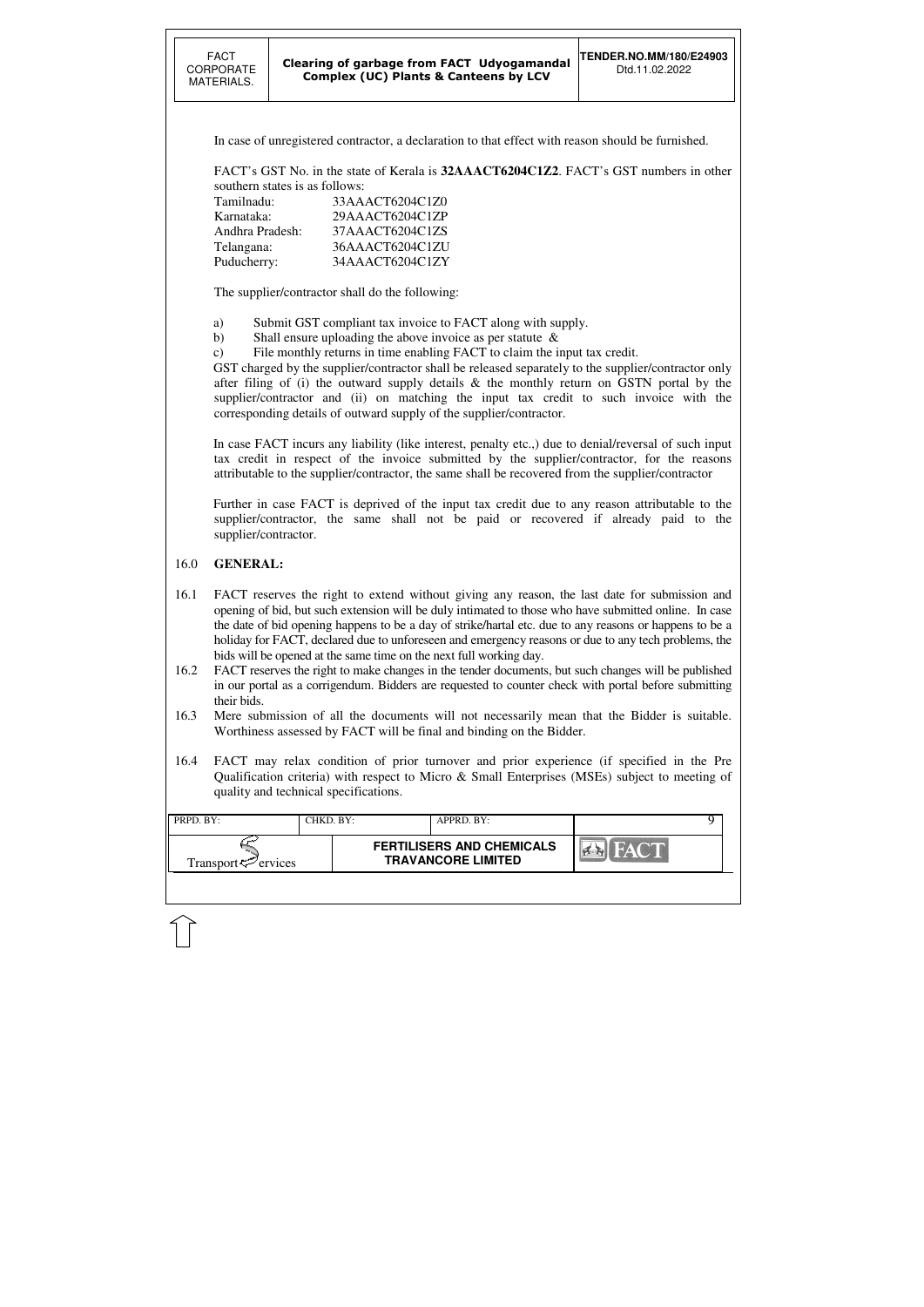| PRPD. BY:<br>CHKD. BY:<br>APPRD. BY:<br><b>FERTILISERS AND CHEMICALS</b><br><b>FACT</b><br><b>TRAVANCORE LIMITED</b><br>Transport $\approx$ ervices |  |  |  |
|-----------------------------------------------------------------------------------------------------------------------------------------------------|--|--|--|
|                                                                                                                                                     |  |  |  |
|                                                                                                                                                     |  |  |  |

- 16.5 Except in the cases of items/services related to public safety, health, critical security operations and equipment etc., FACT at its discretion may relax the conditions of prior turnover and prior experience (if specified in the Pre Qualification criteria) for Startups recognised by Dept. of Industrial policy and promotion (DIPP) subject to meeting quality and technical specifications, on furnishing copies of relevant certificates / documents in proof of such recognition by DIPP.
- 16.6 All clarification and correspondence related to this enquiry shall be made only in English to the Senior Manager(Materials)T&S/c, Corporate Materials, PD Administrative Building, FACT Ltd., Udyogamandal – 683 501, Tel : 0484-2568260/2568629, 2545196; Email:noble@factltd.com;paulpt@factltd.com.
- 16.7 All disputes and questions, claims, rights, matters or things, whatsoever, in any way, arising out of or relating to the calling of bids, evaluation of offers, award of contract, change in structure of bids or any other matter relating to finalization of contract are to be referred to the sole Arbitrator who shall be the General Manager [Materials] of FACT. The award shall be binding on both the parties. The bidders are advised to get informed of all details they require regarding the work before submitting their bids.
- 16.8 Work order shall be issued by Senior Manager [Materials] T&S/c.

### **17.0 TENDER UPDATES:**

Bidders are requested to visit Central Public Procurement Portal (https://eprocure.gov.in) regularly for any updates/corrigendum on the tender, including extension of due date, if any. No other mode of communication shall be made in this regard.

### **18.0 FRAUD PREVENSION POLICY:**

Bidders shall comply with Fraud Prevention Policy of FACT 2012 (FPPF 2012). The said Policy is available in FACT's Website www.fact.co.in.

### **SENIOR MANAGER (MATERIALS)-TS/c**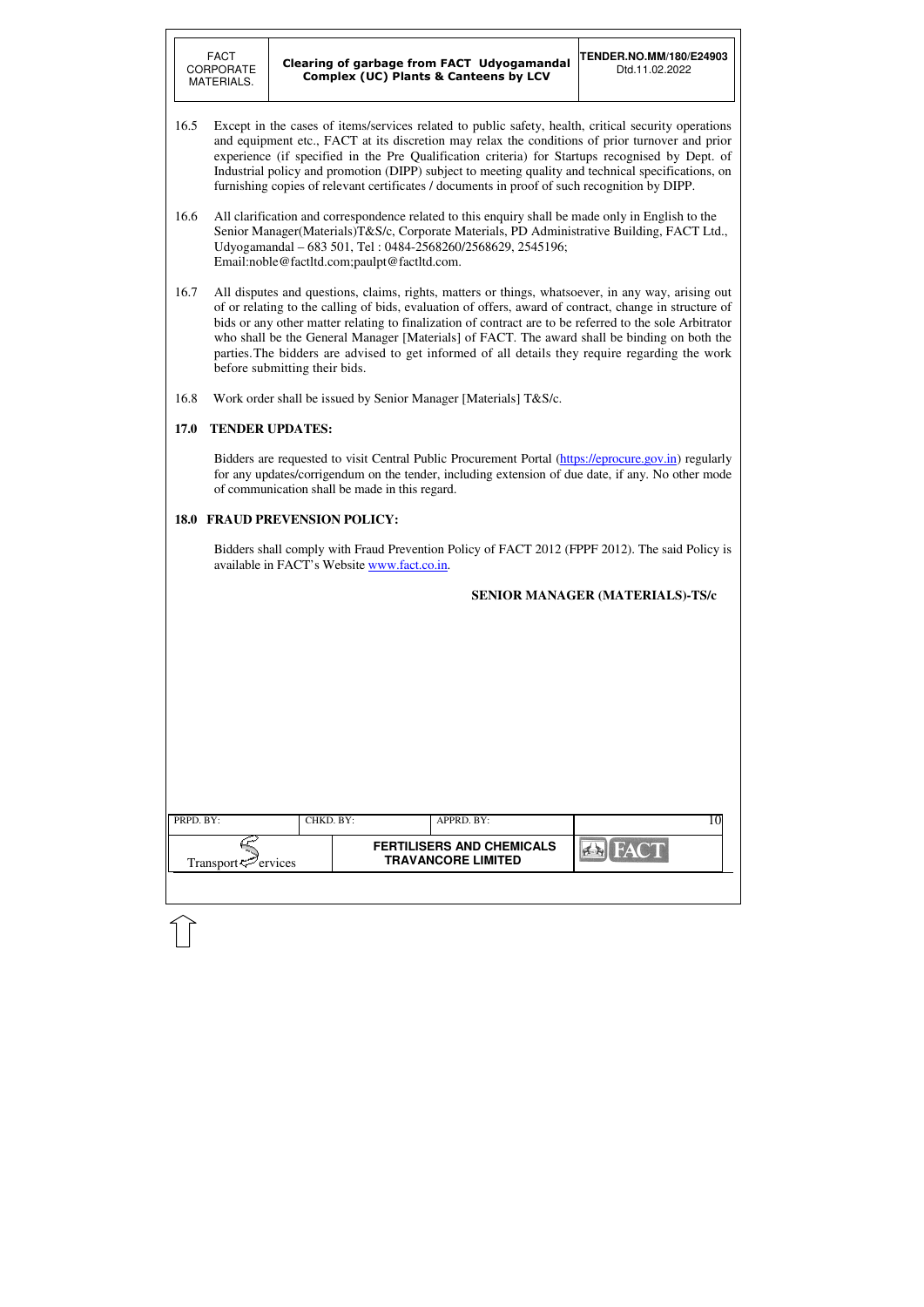| PRPD. BY:                                        | CHKD. BY: | APPRD. BY:                                                    |  |
|--------------------------------------------------|-----------|---------------------------------------------------------------|--|
| Transport <sup><math>\infty</math></sup> ervices |           | <b>FERTILISERS AND CHEMICALS</b><br><b>TRAVANCORE LIMITED</b> |  |
|                                                  |           |                                                               |  |

**ANNEXURE II** 

#### **SCOPE OF WORK & TERMS Clearing of garbage from FACT Udyogamandal Complex (UC) Plants & Canteens by LCV**

- 1. Clearing of Garbage/waste/other waste materials from FACT UC every day as per contract terms, excluding Sundays and Holidays (7 company holidays) from all places from 8.00 AM to 4.00 PM.
- 2. The period of this contract shall be one year and one month or up to 14.03.2023, whichever is earlier.
- 3. The contractor shall remove food waste from Udyogamandal Cafeteria, Dining Hall at Ammonia complex, Managerial canteen and Canteen at Petrochemical Plants of FACT Udyogamandal complex daily except on Sundays and Holidays and dumping the waste into the biogas plant/area earmarked for the purpose as instructed by the Welfare Officer / Shift in Charge (Cafeteria) including removal of Coconut shells from Cafeteria in Udyogamandal weekly and deposit the same at locations earmarked inside the factory area / township as instructed by the Sanitary inspector / Maistery from time to time and Removal of cob-webs, dust etc from racks and surrounding areas in Petro stores building once in two weeks or as per the instruction by welfare department.
- 4. The contractor shall report to welfare office in all working days with their workers and vehicle after completion of work mentioned in clause 3 for getting instruction from WO or his representatives for collection of waste from plant areas or any other area cleaning work including grass cutting and slurry removal work. They also should sign attendance register, during time of entry and time of exit, which is kept in welfare office for this purpose.
- 5. The garbage deposited in dust bins and surroundings and at different places in the plant area are to be cleared and taken to the dumping grounds/area/pit specifically earmarked for disposal/burning. Garbage from all the places inside the factory should be removed and burned. Garbage, any debris or leaves lying on roads shall be removed. Canteen waste from Cafeteria and different dining halls shall be transported to the designated area for the purpose. Places mentioned above shall be cleaned/broom properly and waste materials shall be dumped in to the bins nearby provided and the same shall be cleared when the vehicles arrive for clearing.
- 6. The contractor shall dispose dead animals in the company premises and it shall be removed and buried as per the instructions. Under exigencies the contractor shall be liable to work even in Sundays and public holidays.
- 7 Disposal/burning of the garbage in the area earmarked for the purpose in the Township at Udyogamandal daily except on Sundays and Holidays as per instructions from the Sanitary Department**.**
- 8. A register showing the place of garbage removal shall be maintained by the contractor and it shall be signed every day by the officer responsible for the work. The bill amount shall be paid every month based on this. If the contractor fails to perform the work in whole or part, the bill amount for that day will not be made.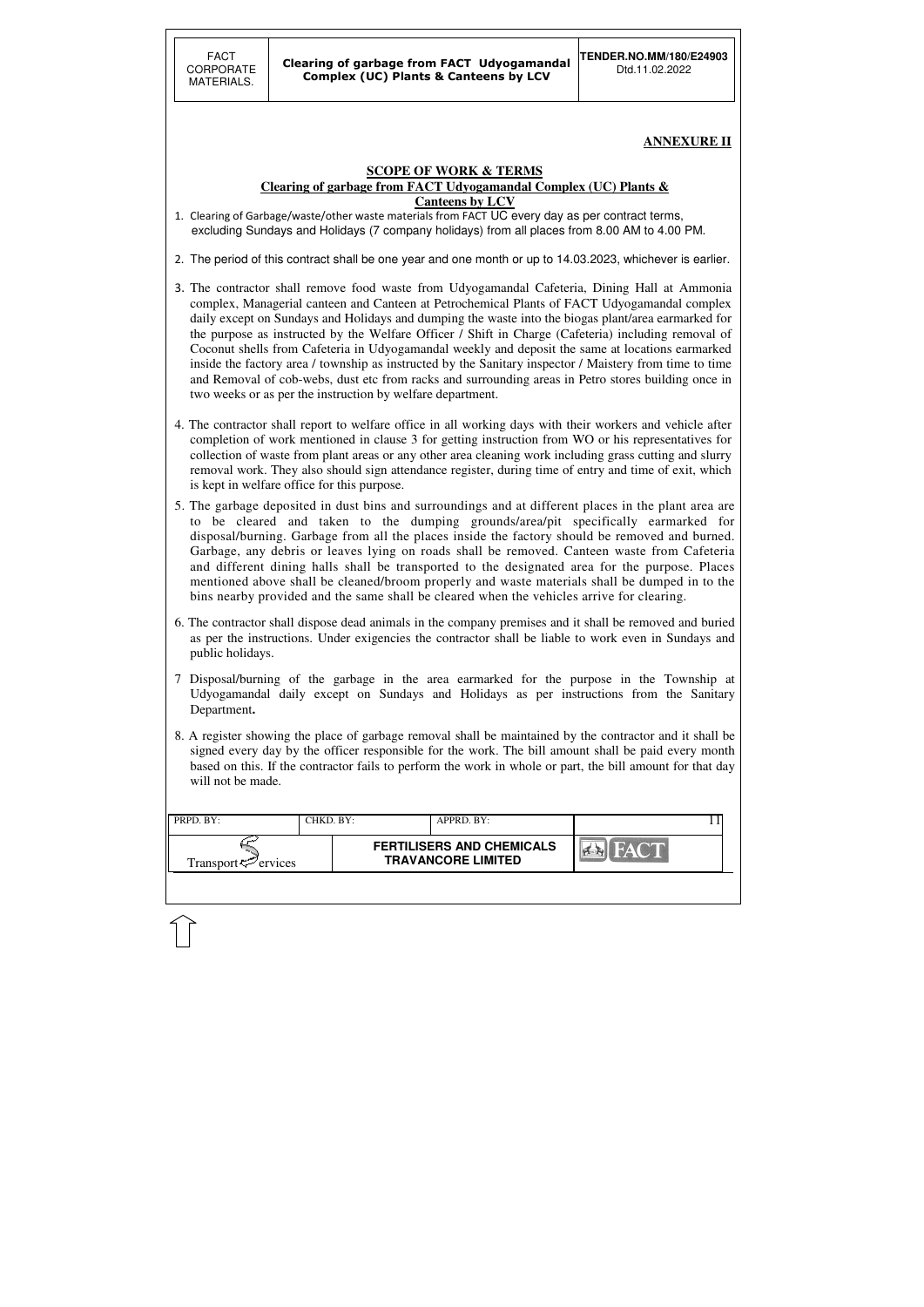

| PRPD. BY:                   | CHKD. BY: | APPRD. BY:                                                    |   |  |
|-----------------------------|-----------|---------------------------------------------------------------|---|--|
| Transport $\varphi$ ervices |           | <b>FERTILISERS AND CHEMICALS</b><br><b>TRAVANCORE LIMITED</b> | Y |  |
|                             |           |                                                               |   |  |

- 9. All the other terms and conditions shall be as per our "standard terms and condition" of contract. In case of any contradiction between special terms and conditions and standard terms and conditions of contract, special terms and conditions will prevail.
- 10. FACT UC includes all plant areas (Petro, RAP and Fert plants), Administrative buildings, HO, FEDO,EEC.

### **Liability of the Contractor:**

- 10.1 Contractor will have to supply the LCV with driver as per instructions from Officer (Canteen)/Officer(W)UC or their nominees failing which alternative arrangements shall be made by FACT to meet the requirement and any extra expenditure incurred by FACT in this connection shall be recoverable from the Contractors' bills.
- 10.2 Vehicle shall be ready in all respects with fuel, Driver, First Aid Box etc. before reporting to us.
- 10.3 The Contractor shall ensure that the vehicles engaged by him for transportation of garbage shall carry appropriate fire extinguishers and flame arrestors on exhaust pipes.
- 10.4 The Contractor should employ only adult workers, not below 18 years age. He should not employ person who are disabled, infirm, mentally unsound, women in advanced stage of pregnancy, or persons who have crossed the age of 58.
- 10.5 The Contractors should employ only ESI registered workmen. If the contractor has workmen who are not yet registered under the ESI, he should ensure that the workers have been duly registered before employing them in the work.
- 10.6 The Contractor should register eligible workmen in the Provident Fund Scheme as per provisions of the Provident Fund Act/Rules and ensure remittance of PF Contributions at the rates applicable.
- 10.7 The Contractor should keep a muster roll/wage register of all the labourers employed by him at the site, noting their daily attendance and wages. The signature or thumb impression of the workers should be obtained in respect of payment of wages in the rolls. This register should be available for scrutiny by FACT at all times.
- 10.8 The Contractor should ensure proper supervision of the work by himself or his representative.
- 10.9 If the body of the vehicle to be used under the contract is not suitable to permit easy movement of the vessels, necessary modifications shall be made on the body to suit the requirements at the risk and cost of the Contractor.
- 10.10 When vehicle(s) have to be taken out of service for statutory inspection or repairs, Contractor shall obtain prior permission of Officer (Canteen) / Senior Manager (W)UC and shall make alternative arrangements for carrying out the work without additional cost to FACT with the prior permission of FACT, failing which FACT shall have the right to make alternate arrangements for removal of garbage at the risk and cost of the Contractor and realize from the Contractor any loss sustained by FACT on account of such arrangements.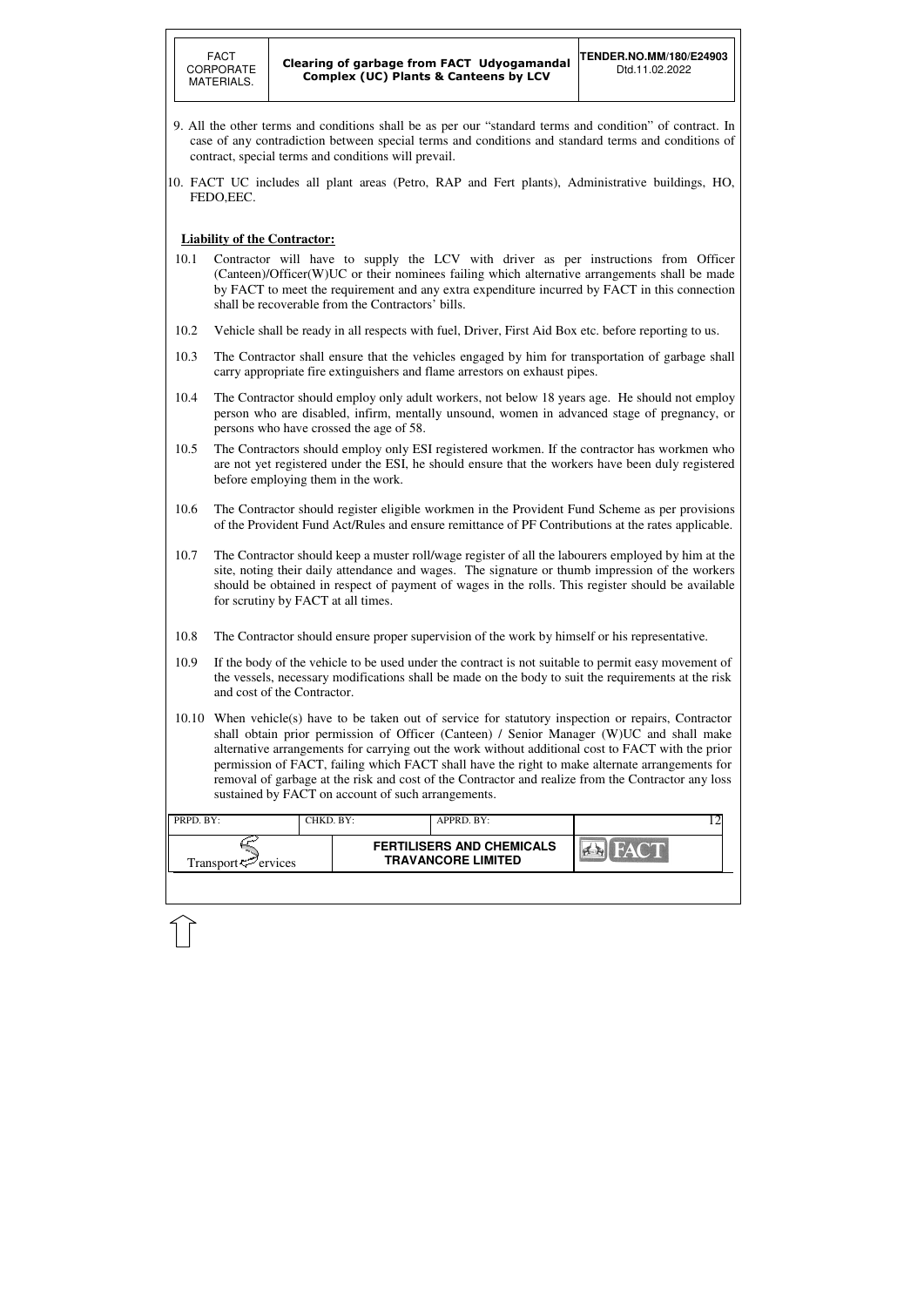| PRPD. BY:                      | CHKD. BY: | APPRD. BY:                                                    |       |  |
|--------------------------------|-----------|---------------------------------------------------------------|-------|--|
| Transport <sup>7</sup> ervices |           | <b>FERTILISERS AND CHEMICALS</b><br><b>TRAVANCORE LIMITED</b> | HAC T |  |
|                                |           |                                                               |       |  |

- 10.11 During the pendency of this work order, if the Contractor uses vehicles not owned by him, consent letters shall be produced from the owners permitting the use of their vehicles, without any liability to FACT for any damage, loss that may be incurred by the owner/contractor during operations connected with the order. Statutory obligations regarding these vehicles, personnel working in it etc. shall be complied with by the contractor as if the vehicles were owned by him.
- 10.12 The Insurance coverage of the vehicle and crew shall be arranged by the Contractor at his own cost.
- 10.13 The Contractor shall be liable for payment of all claims of damages, compensation or expenses payable as a result of any accident or injury sustained by the workmen, employed or hired by him in the execution of the contract. The expenses, if any, incurred by the Company on the above will be realized from any amount that may be due to the Contractor from the Company or otherwise.
- 10.14 The Contractor shall arrange to undertake the work based on oral / written instruction from Officer Canteen / Senior Manager (Welfare) UC or his authorised representative. The Contractor shall not be paid for the days for which the vehicle / crew is not engaged. Pro-rata deduction from the contract amount will be made for any disruption in the work. In addition to this, additional amount incurred by us for getting the work done through any other agency will be realized from the contractor if the contractor fails to carry out the work as per terms & conditions of the contract.
- 10.15 Deduction will be made on the basis of the report from the Sanitary Department.
- 10.16 Solving any dispute arising between the contractor and workmen employed by him for the execution of the work resulting out of this order, is the sole responsibility of the Contractor.
- 10.17 The workers deployed by the Contractor for the work shall be covered under the PF & ESI Acts. The Contractor shall ensure full compliance to the above Acts. The Contractor shall be responsible for making all payments to his workmen, including ESI and Provident Fund benefits etc., as applicable. Deductions towards PF  $\&$  ESI contributions on behalf of the workers will be made from the Contractor's bills, if applicable, and remitted to the concerned Departments by FACT based on wage roll cum attendance roll to be furnished by the Contractor. If the workers are not presently registered with PF  $\&$  ESI, necessary applications signed by the workers shall be submitted by the Contractor for enabling their registration. It is also made clear that FACT shall not make any payments to the Contractor other than the rates agreed for the work. All extra payments, if any, to be made to the Contractor's workmen during the course of contract period shall be borne entirely by the Contractor. In case the Contractor fails to discharge his statutory obligations leading to a situation wherein FACT is to incur any expenditure/loss in their capacity as the Principal Employer, such expenditure/loss shall be realized from the Contractor.
- 10.18 If the work entails engaging more than 20 contract workers, the contractor should produce the license from the competent authority, as per provisions of Contract Labour (Regulations & Abolition) Act 1970.
- 10.19 The contractor shall keep the roads and premises of the plants and buildings free of garbage.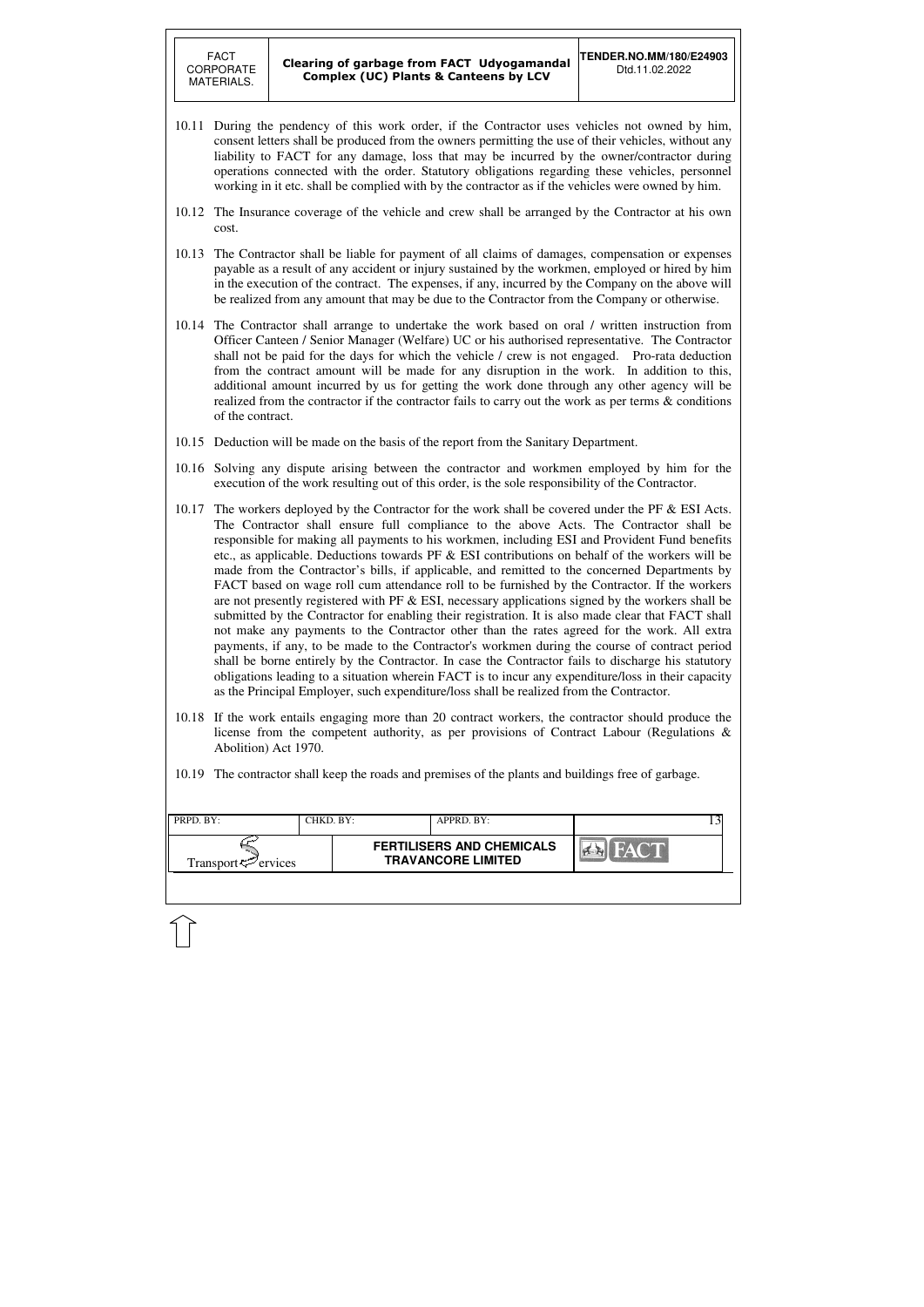| PRPD. BY:                      | CHKD. BY: | APPRD. BY:                                                    |      | 4 |
|--------------------------------|-----------|---------------------------------------------------------------|------|---|
| Transport <sup>7</sup> ervices |           | <b>FERTILISERS AND CHEMICALS</b><br><b>TRAVANCORE LIMITED</b> | HACT |   |
|                                |           |                                                               |      |   |

- 10.20 Damages to any of the equipment/materials and loss of tools, if any, issued to the contractor will be assessed by the Officer-in-Charge and the cost thereof will be recovered from the contractor.
- 10.21 Additional clearing of garbage as and when instructed by Senior Manager (Welfare)- UC shall be done.
- 10.22 If any Company Holidays fall on Mondays to Saturdays, the clearing of Garbage as per cl.3 to 7 of Scope of work may be done on the next day.
- 10.23 The Contractor shall comply with all safety and standing rules applicable inside the company. Any accident/damage to men/machinery/equipments due to non-compliance in this regard or careless operation by the contractor will have to be borne by the Contractor/deducted from the contractors bills at the discretion of FACT and FACT shall be indemnified from all consequences thereof.
- 11.0 **Working Hours:** The workers assigned for the garbage removal shall have to report at 8.00 AM on every working day in welfare department/sanitary department and undertake all the instructions of authorised officers time to time.
- 11.1 The work done by the Contractor in each plant/area on the specified days as per the scope and schedule of work of the contract shall be entered in work register(s) at the custody of the respective welfare/sanitary dept. As a proof of having done the work in each plant/area on the respective days noted in the work register, the contractor shall obtain signature from the concerned officer of each plant/office/area on these days. This shall be verified and countersigned by the respective sanitary inspector for all the works except removal of cobwebs at PD store building which shall be carried out in accordance with the schedule of work and certified under instruction from the concerned officer. Also the work register(s) shall be certified by SM (W)-UC (or) the authorized representatives for the respective work(s). The details recorded in the work register(s) shall be employed for assessing the penalty for non performance.
- 11.2 In addition to the above, monthly Garbage Clearance Certificate signed by the concerned officer/authorised representatives of each plant/section/area after completion of every month shall be obtained in the prescribed format for the areas covered in the scope of work and shall be enclosed along with the monthly bills as a prerequisite for certifying payment

### **12.0 Penalty for Non-Performance:**

- 12.1 Contractor shall deploy adequate number of workers/labourers/vehicle with driver on each day of work, as required for carrying out the work as per the contract and based on instructions from Senior Manager (Welfare)-UC or their authorised representative.
- 12.2 If the Contractor fails to do the work on any day in the respective area(s) as per the schedule/scope of work and / or fail to obtain the respective signature from the concerned officer, corresponding pro-rata reduction from the monthly bills shall be made at the sole discretion of FACT. Also FACT can make alternate arrangements for the work without notice to the Contractor, and all the cost incurred on such arrangements shall be recovered from the contractor without prejudice to FACT's other rights under the contract.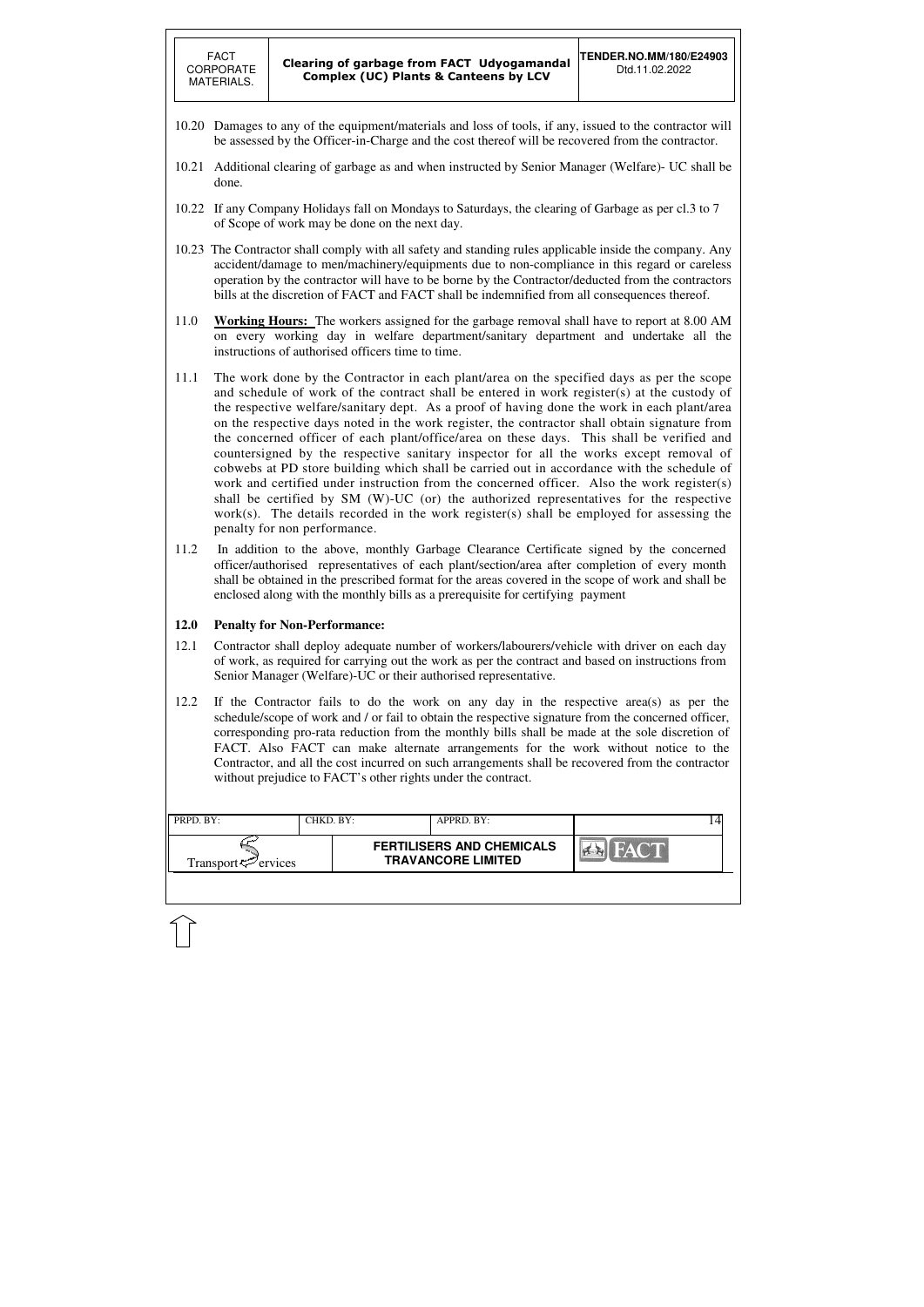| PRPD. BY:                      | CHKD. BY: |                                                               | APPRD. BY: |                | 15 |
|--------------------------------|-----------|---------------------------------------------------------------|------------|----------------|----|
| Transport <sup>7</sup> ervices |           | <b>FERTILISERS AND CHEMICALS</b><br><b>TRAVANCORE LIMITED</b> |            | <b>EX FACT</b> |    |

- 12.3 The contractor will ensure quality in the work entrusted to him. In the event of the quality not being satisfactory, the contract is terminable with a notice of 30 days. Incompletion of particular schedule of work for the particular day will attract penalty and payment will not be made for the corresponding schedule of work. The contractor will not be entitled to any compensation on account of the termination of the contract and the security deposit will be forfeited.
- 13.0 **Payment:** Payment will be effected on a monthly basis. Bills together with monthly garbage clearance certificate vide sl.no.11.2, other supporting documents etc shall be submitted to Senior Manager (Welfare) UC or any other Officer authorised by him for scrutiny/processing. The payment will be made in accordance with the rates given in the Price Bid Format attached based on certification of Welfare Dept. The payment shall be made after deduction of applicable penalty for non performance, statutory deduction of Income Tax, ESI, Provident Fund, other deductions etc to the extend applicable.
- 13.1 Payments as per terms & conditions of Purchase Order/Work Order will be credited to your bank through National Electronic Fund Transfer or RTGS. Please inform the following details along with your Banker's authorization letter.

a)Bank Name, b)Branch Name c)MICR Code, d)IFSC Code, e) Account type f) Account No.

14.0 **Contract Administration:** The contract shall be administered by the welfare officer-UC or his authorized representative. The Contractor or his authorized representative shall call on / report to the above officer on daily basis to receive instructions regarding the work to be undertaken by him and arrange to work accordingly. DGM (HR) IR shall be the over-all authority for all the activities related to this contract and his decision shall be final and binding.

- - - - - - - - - - - - - - - - -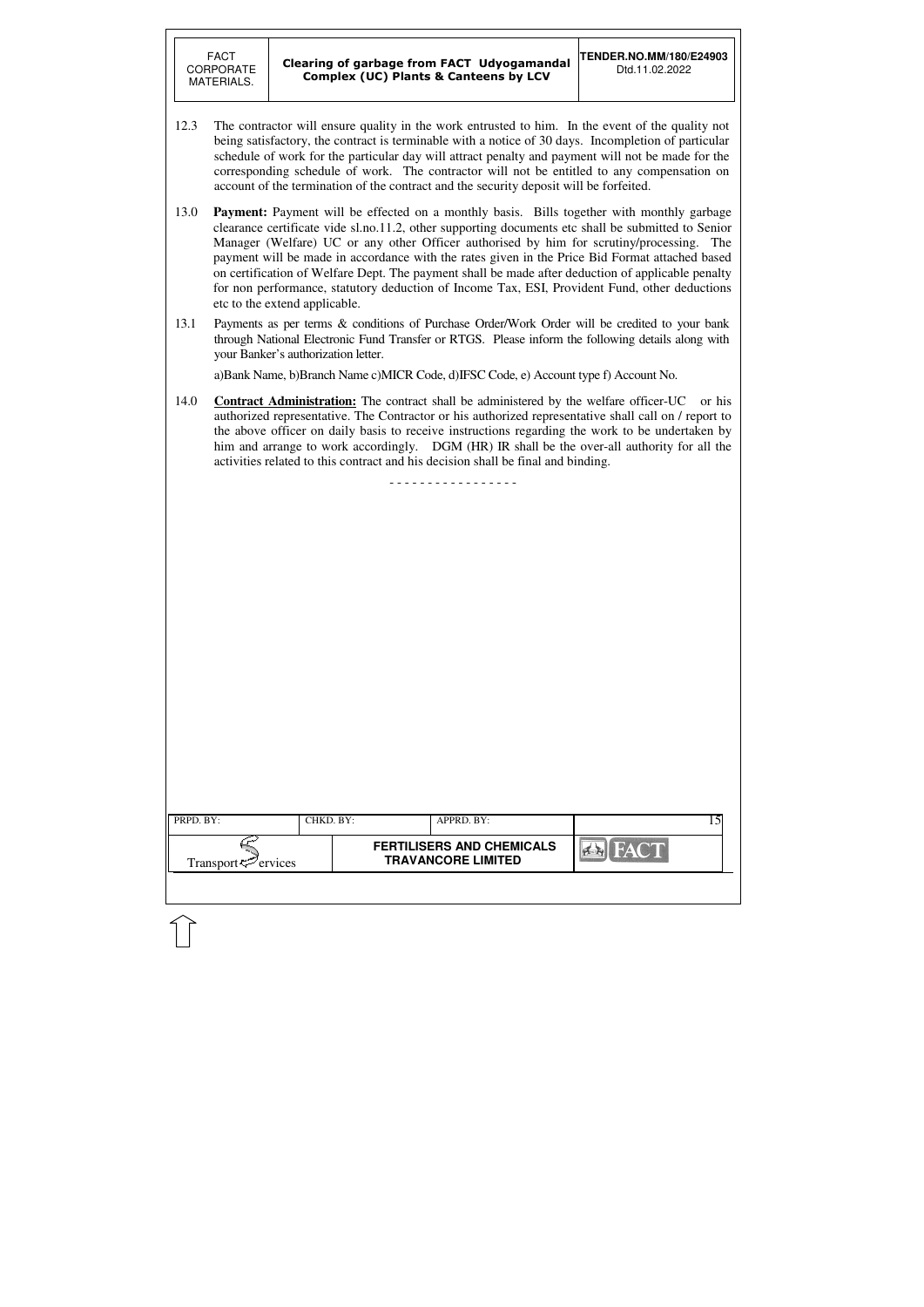| <b>FERTILISERS AND CHEMICALS</b> | PRPD. BY:<br>CHKD. BY:-         | APPRD. BY:                |  |
|----------------------------------|---------------------------------|---------------------------|--|
|                                  | Transport $\mathcal{P}$ ervices | <b>TRAVANCORE LIMITED</b> |  |

#### **ANNEXURE - III**

### **PRE-QUALIFICATION CRITERIA FOR BIDDERS**

### **Clearing of garbage from FACT Udyogamandal Complex (UC) Plants & Canteens by LCV**

- (a) Bidder should have experience in undertaking at least one similar job (transportation, handling etc.) for a minimum contract value of not less than Rs.1.00 lakh for any organization during any one of the last 5 years as on the date of tender. Documentary evidence in support of the above such as copies of i) Work orders supported by corresponding ii) Experience certificate and iii) Performance certificates etc., from organization served shall be enclosed along with Part-A Bid. For this purpose the documents from organisations of similar standing as FACT, or organisations of sound financial capability and having status of principal employer; or Govt./Quasi Govt. Depts.; which do their work mainly through public contracts shall be considered for acceptance. In case of running contracts, Performance certificate submitted should have been issued after the date of enquiry.
- (b) Bidders must own/ have control of minimum one LCV (Four wheeler) from the date of opening of bid till the expiry of the contract period with sufficient proof either in partners name or firm's name. Documentary evidence in support of the above shall be submitted along with the bid. In case of lease, lease agreement in original (in Rs.200/- stamp paper) shall also be enclosed along with the bid.
- (c) The bidder must be sound financial standing. The bidder shall enclose along with prequalification bid any of the following documents towards proof of financial soundness:
	- (i) Copies of Latest Income Tax returns for 3 years,
	- (ii) Copies of Latest balance sheet / Profit & loss Account for 3 years and
	- (iii) Solvency Certificate (Original or copy duly attested by a Notary) for a minimum of Rs.10,00,000/- from a Nationalized / Scheduled Bank. The solvency Certificate issued shall be dated after three months prior to the date of enquiry.
- (d) Must have a representative in Cochin / nearby areas with communication facility and sufficient authority to co-ordinate day-to-day activities with FACT at Udyogamandal.

.

Bidders not meeting the above criteria will not be considered

Note for Micro and Small Enterprises: Prequalification criteria specified above shall also be applicable for Micro and Small Enterprises without any relaxation.

**Note:** The offers of such bidders who meet PQ Criteria shall only be considered for technical evaluation and opening of price bids. Offers received without supporting documents or with incomplete form/documents are liable to be rejected. FACT reserves the right to verify the claim of the bidders/documents submitted by them, directly with the clients or any other agency in this regard.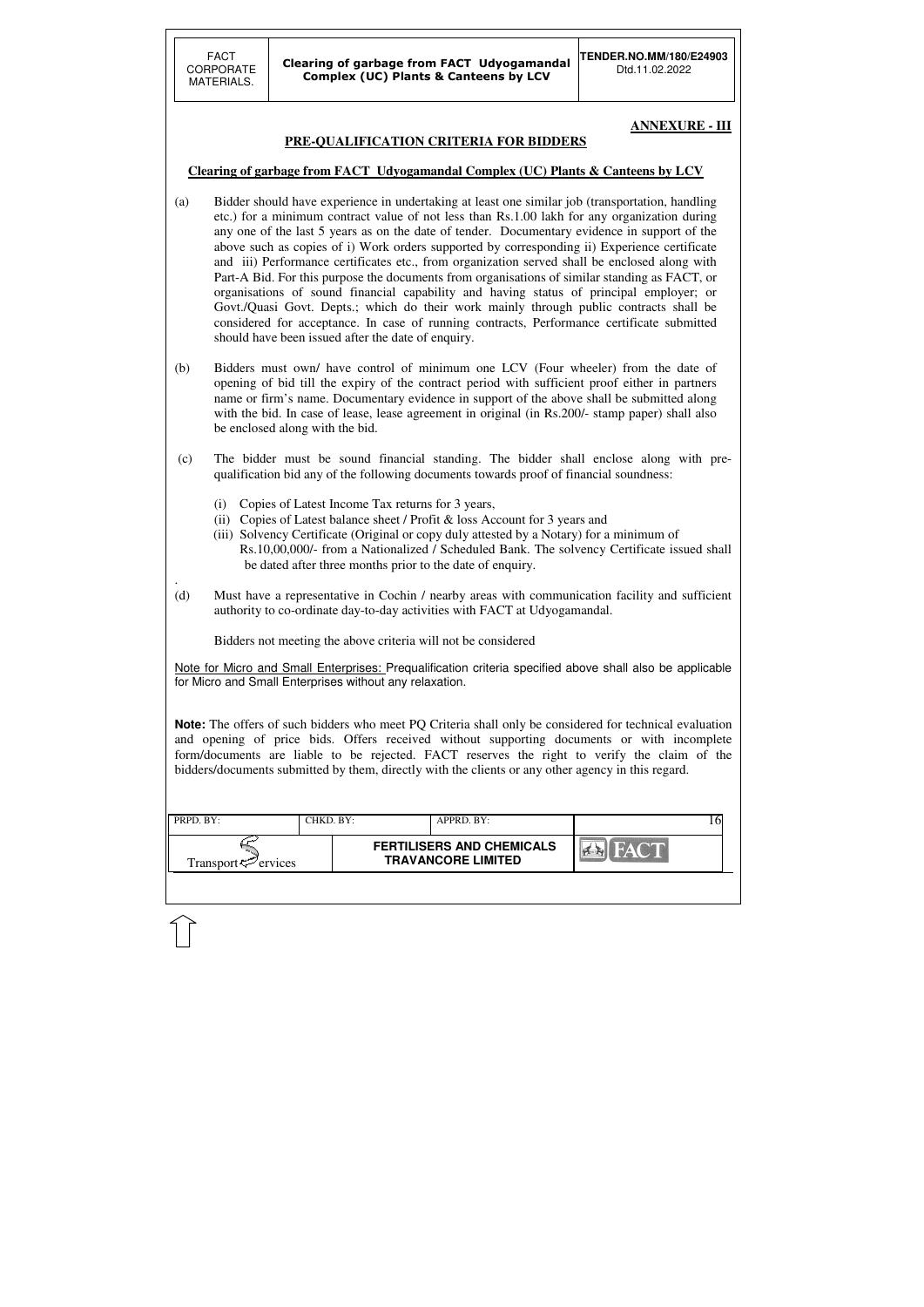### **ANNEXURE-IV**

#### **VENDOR DATA UPDATION FORM**

(PLEASE USE ADDITIONAL SHEETS, IF SPACE IS INSUFFICIENT)

FACT reserves the right to verify the information given as per the format and enclosures. It is the responsibility of the bidder to give the full details asked for as per this format for evaluating his bid as per this Enquiry. Any misrepresentation of facts and withholding of information may result in disqualification.

| Sl.<br>N <sub>o</sub> | Description                                                      |                                                                                                                                                     |  |                                                               | To be filled in by Vendor  |
|-----------------------|------------------------------------------------------------------|-----------------------------------------------------------------------------------------------------------------------------------------------------|--|---------------------------------------------------------------|----------------------------|
| $\mathbf{1}$          | Name of the bidder                                               |                                                                                                                                                     |  |                                                               |                            |
| $\overline{2}$        | Address and designation of the Bidder                            |                                                                                                                                                     |  |                                                               |                            |
| 3                     |                                                                  | Telephone Nos. (with Country/STD codes)                                                                                                             |  |                                                               |                            |
| 4                     | Tele fax Nos.                                                    |                                                                                                                                                     |  |                                                               |                            |
| 5                     | E-Mail id                                                        |                                                                                                                                                     |  |                                                               |                            |
| 6                     | not applicable                                                   | Constitution of the firm: (Strike out which is                                                                                                      |  |                                                               | Regd. Partnership/ Limited |
| 7.                    | Year of Establishment                                            |                                                                                                                                                     |  |                                                               |                            |
| 8.                    | Name, Address, Telephone Nos. of<br>Proprietor/Partner/Directors |                                                                                                                                                     |  |                                                               |                            |
| a.                    | Name                                                             |                                                                                                                                                     |  |                                                               |                            |
| b.                    | Address                                                          |                                                                                                                                                     |  |                                                               |                            |
| c.                    | Phone No.                                                        |                                                                                                                                                     |  | Office:<br>Residence:                                         |                            |
| d.                    | Mobile No.                                                       |                                                                                                                                                     |  |                                                               |                            |
| e.                    | Fax No.                                                          |                                                                                                                                                     |  |                                                               |                            |
| f.                    | Email id.                                                        |                                                                                                                                                     |  |                                                               |                            |
| 9                     | Name and Address of the authorised                               |                                                                                                                                                     |  |                                                               |                            |
|                       | signatory                                                        |                                                                                                                                                     |  |                                                               |                            |
|                       |                                                                  |                                                                                                                                                     |  |                                                               |                            |
| 10.                   | <b>CATEGORY:</b>                                                 |                                                                                                                                                     |  |                                                               |                            |
| a                     | document)                                                        | Whether the entrepreneur comes under the<br>given status (please tick and attach   Micro/Small/Medium<br>* In case of Micro/Small pl. enclose Udyam |  |                                                               |                            |
| PRPD. BY:             |                                                                  | CHKD. BY:                                                                                                                                           |  | APPRD. BY:                                                    | $\overline{17}$            |
|                       | Transport <sup>ry</sup> ervices                                  |                                                                                                                                                     |  | <b>FERTILISERS AND CHEMICALS</b><br><b>TRAVANCORE LIMITED</b> | <b>AN FACT</b>             |
|                       |                                                                  |                                                                                                                                                     |  |                                                               |                            |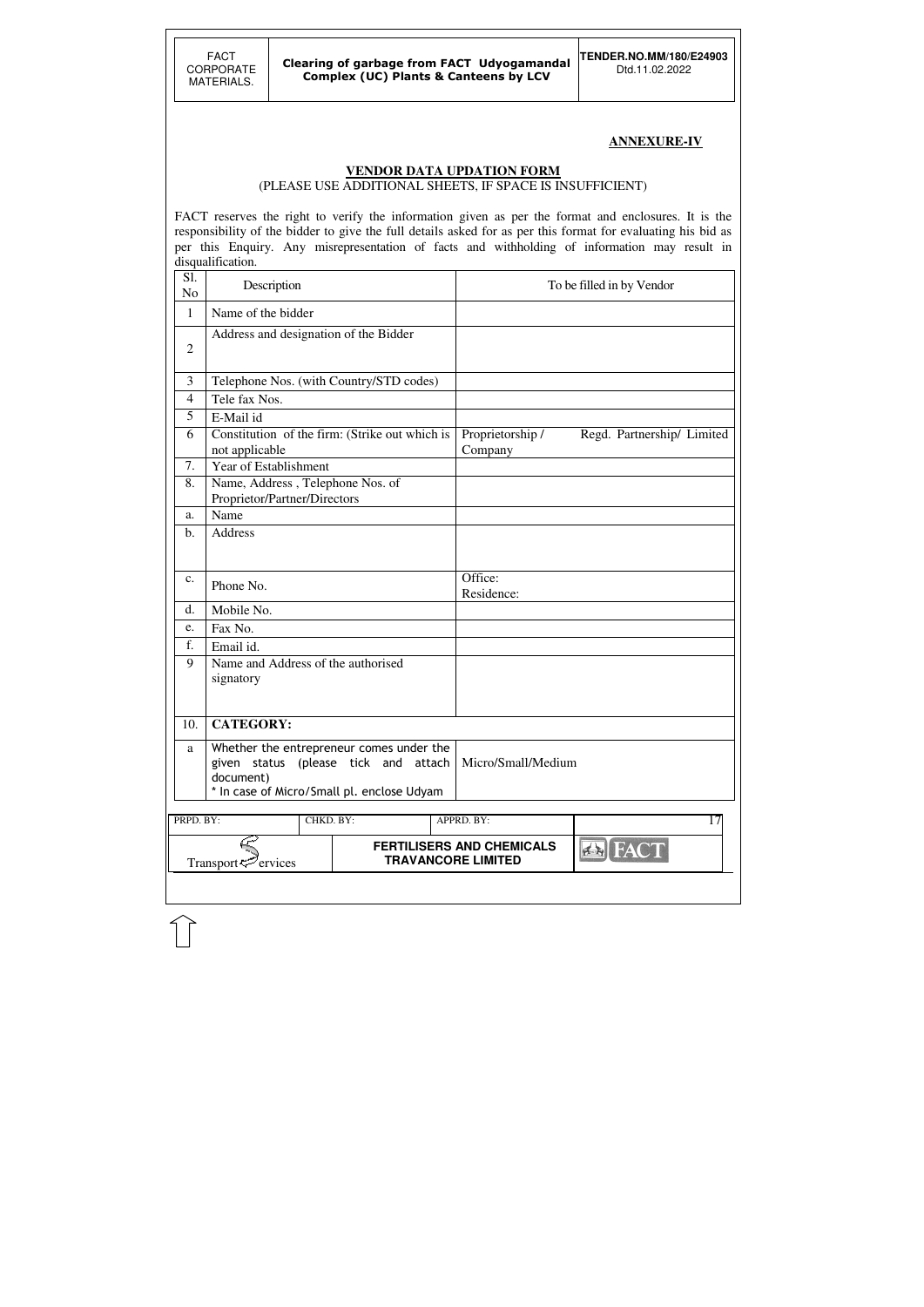|                | <b>FACT</b><br><b>CORPORATE</b><br>MATERIALS. |                                                                                                                                                                                                                                                                                                          |                  |                                          | <b>Clearing of garbage from FACT Udyogamandal</b><br><b>Complex (UC) Plants &amp; Canteens by LCV</b> | <b>TENDER.NO.MM/180/E24903</b><br>Dtd.11.02.2022 |
|----------------|-----------------------------------------------|----------------------------------------------------------------------------------------------------------------------------------------------------------------------------------------------------------------------------------------------------------------------------------------------------------|------------------|------------------------------------------|-------------------------------------------------------------------------------------------------------|--------------------------------------------------|
|                |                                               | certificate. All MSE bidders shall register /<br>declare their Udyam Registration Numbers<br>on CPP Portal and copy of this registration<br>/ declaration shall be attached with the<br>offer; failing which such bidders may not<br>be able to enjoy benefits as per PP Policy<br>for MSME order, 2012. |                  |                                          |                                                                                                       |                                                  |
| $\mathbf b$    |                                               | In case the bidder is an Entrepreneur<br>whether he/she belongs to SC/ST category                                                                                                                                                                                                                        |                  |                                          |                                                                                                       |                                                  |
|                |                                               |                                                                                                                                                                                                                                                                                                          |                  |                                          | Copies of the following documents (Sl.No.11 to 17) shall be attached along with Part A bid.           |                                                  |
| 11             |                                               |                                                                                                                                                                                                                                                                                                          |                  | Document showing Provident Fund code No. |                                                                                                       |                                                  |
| 12             | PAN CARD No.                                  |                                                                                                                                                                                                                                                                                                          |                  |                                          |                                                                                                       |                                                  |
| 13.            |                                               | <b>GST Registration Certificate</b>                                                                                                                                                                                                                                                                      |                  |                                          |                                                                                                       |                                                  |
| 14.            |                                               | Copy of Balance Sheet and Profit & Loss<br>A/c for preceding 3 years.                                                                                                                                                                                                                                    |                  |                                          |                                                                                                       |                                                  |
| 15             |                                               | Authorisation Letter/Document certifying<br>the name and signature of authorised                                                                                                                                                                                                                         |                  |                                          |                                                                                                       |                                                  |
| 16.            | signatory<br>with ESI                         | Copy of certificate for having registration                                                                                                                                                                                                                                                              |                  |                                          |                                                                                                       |                                                  |
| 17.            | signatory                                     | Power of attorney in favour of Authorised                                                                                                                                                                                                                                                                |                  |                                          |                                                                                                       |                                                  |
| 18             | <b>Mobilization Period</b>                    |                                                                                                                                                                                                                                                                                                          |                  |                                          |                                                                                                       |                                                  |
| 19             |                                               | 1) Details of credit limits/facilities enjoyed                                                                                                                                                                                                                                                           |                  |                                          | Name of the Bank and the Branches with which bidder has dealing                                       |                                                  |
|                | Sl.No.                                        |                                                                                                                                                                                                                                                                                                          | Name of the Bank |                                          | Type of credit(ie<br>CC/C, O/D etc.                                                                   | Amount of credit limit<br>sanctioned             |
|                | a.                                            |                                                                                                                                                                                                                                                                                                          |                  |                                          |                                                                                                       |                                                  |
|                | b.                                            |                                                                                                                                                                                                                                                                                                          |                  |                                          |                                                                                                       |                                                  |
|                | c.                                            |                                                                                                                                                                                                                                                                                                          |                  |                                          |                                                                                                       |                                                  |
|                |                                               |                                                                                                                                                                                                                                                                                                          |                  |                                          | 20. Please furnish the following details along with your Banker's Authorisation letter:               |                                                  |
| 1              | Income Tax PAN No.                            |                                                                                                                                                                                                                                                                                                          |                  |                                          |                                                                                                       |                                                  |
| $\overline{2}$ |                                               | GST Registration No.                                                                                                                                                                                                                                                                                     |                  |                                          |                                                                                                       |                                                  |
| 3              | Name of the Bank with address                 |                                                                                                                                                                                                                                                                                                          |                  |                                          |                                                                                                       |                                                  |
| $\overline{4}$ | Name of the Branch with                       |                                                                                                                                                                                                                                                                                                          |                  |                                          |                                                                                                       |                                                  |
|                | address                                       |                                                                                                                                                                                                                                                                                                          |                  |                                          |                                                                                                       |                                                  |
| 5              | <b>MICR Code</b>                              |                                                                                                                                                                                                                                                                                                          |                  |                                          |                                                                                                       |                                                  |
| 6              | <b>IFSC Code</b>                              |                                                                                                                                                                                                                                                                                                          |                  |                                          |                                                                                                       |                                                  |
| 7              | <b>Account Type</b>                           |                                                                                                                                                                                                                                                                                                          |                  |                                          |                                                                                                       |                                                  |
| 8              | Bank Account No.                              |                                                                                                                                                                                                                                                                                                          |                  |                                          |                                                                                                       |                                                  |
| 9              |                                               | Account holder's Name                                                                                                                                                                                                                                                                                    |                  |                                          |                                                                                                       |                                                  |
| 10             | Vendor email address                          |                                                                                                                                                                                                                                                                                                          |                  |                                          |                                                                                                       |                                                  |
| PRPD. BY:      |                                               |                                                                                                                                                                                                                                                                                                          | CHKD. BY:        |                                          | APPRD. BY:                                                                                            | 18                                               |
|                | Transport <sup>ry</sup> ervices               |                                                                                                                                                                                                                                                                                                          |                  |                                          | <b>FERTILISERS AND CHEMICALS</b><br><b>TRAVANCORE LIMITED</b>                                         |                                                  |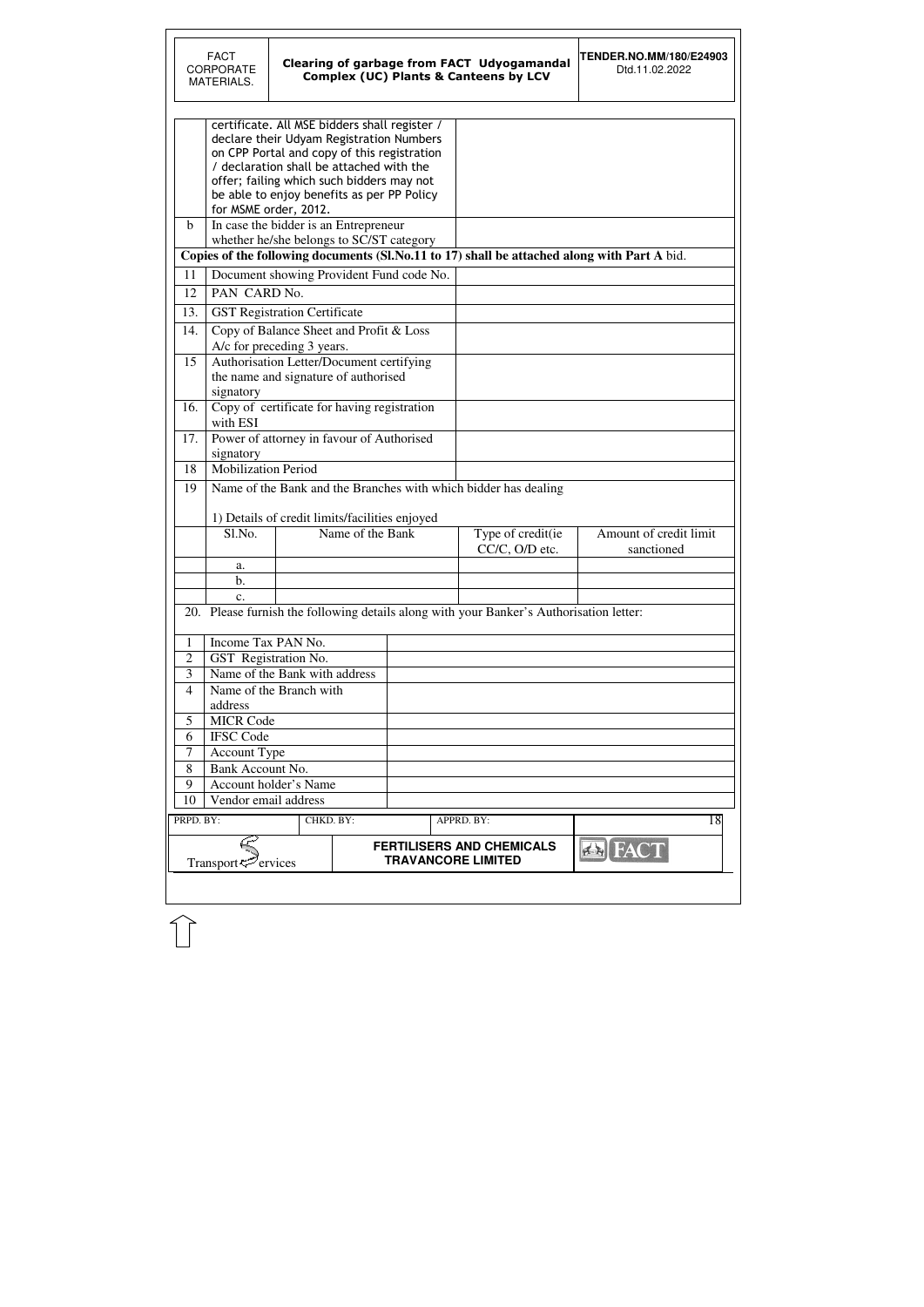|                                                                                                                                                                                                                                                                                                                                                                                                                                                                                                | <b>FACT</b><br><b>CORPORATE</b><br>MATERIALS.                                                                                                                                                                                                                                                                                                                                                                               |                               | <b>Clearing of garbage from FACT Udyogamandal</b><br><b>Complex (UC) Plants &amp; Canteens by LCV</b>                                                              |                           |                             | <b>TENDER.NO.MM/180/E24903</b><br>Dtd.11.02.2022 |  |  |  |  |  |
|------------------------------------------------------------------------------------------------------------------------------------------------------------------------------------------------------------------------------------------------------------------------------------------------------------------------------------------------------------------------------------------------------------------------------------------------------------------------------------------------|-----------------------------------------------------------------------------------------------------------------------------------------------------------------------------------------------------------------------------------------------------------------------------------------------------------------------------------------------------------------------------------------------------------------------------|-------------------------------|--------------------------------------------------------------------------------------------------------------------------------------------------------------------|---------------------------|-----------------------------|--------------------------------------------------|--|--|--|--|--|
| 21                                                                                                                                                                                                                                                                                                                                                                                                                                                                                             |                                                                                                                                                                                                                                                                                                                                                                                                                             | Organisation/any other client | Whether your firm/company is blacklisted by FACT or<br>any other Public /sector/Govt./Quasi Govt.                                                                  |                           | Yes/No                      |                                                  |  |  |  |  |  |
| 22                                                                                                                                                                                                                                                                                                                                                                                                                                                                                             |                                                                                                                                                                                                                                                                                                                                                                                                                             | Organisation/any other client | Whether your contract was terminated before expiry of<br>contract period or security deposit/EMD forfeited by<br>FACT or any other Public Sector/Govt./Quasi Govt. |                           | Yes/No                      |                                                  |  |  |  |  |  |
| 23                                                                                                                                                                                                                                                                                                                                                                                                                                                                                             |                                                                                                                                                                                                                                                                                                                                                                                                                             |                               | Whether Proprietor/Partner/Director(as applicable) has<br>been prosecuted by any judicial court for any criminal                                                   |                           | Yes/No                      |                                                  |  |  |  |  |  |
| 25                                                                                                                                                                                                                                                                                                                                                                                                                                                                                             |                                                                                                                                                                                                                                                                                                                                                                                                                             |                               | Declaration on Proprietor/Partners/Directors<br>Full Name of the Proprietor/Partner/Director                                                                       |                           | proprietor/partner/Director | Name of the other firm(s) of which bidder is a   |  |  |  |  |  |
| a<br>$\mathbf b$<br>$\mathbf c$                                                                                                                                                                                                                                                                                                                                                                                                                                                                |                                                                                                                                                                                                                                                                                                                                                                                                                             |                               |                                                                                                                                                                    |                           |                             |                                                  |  |  |  |  |  |
| $\mathbf d$<br>e                                                                                                                                                                                                                                                                                                                                                                                                                                                                               | I/We hereby solemnly declare that the Proprietor/Partner/Director of this firm/company<br>mentioned at Sl.No.(s) above is/are common/not common(Strike off whichever is not<br>applicable/with any other firm/company who has applied for against same advertisement. In case<br>of common Proprietor/Partner/Director in other firm, who has applied against same<br>advertisement, pl mention the name of the firm/firms. |                               |                                                                                                                                                                    |                           |                             |                                                  |  |  |  |  |  |
| <b>26</b>                                                                                                                                                                                                                                                                                                                                                                                                                                                                                      | Details of EMD<br>Name of Bank/issuing<br><b>Branch</b>                                                                                                                                                                                                                                                                                                                                                                     |                               | UTR No./Challan/ Receipt<br>No.                                                                                                                                    |                           | Date                        | Amount(Rs.)                                      |  |  |  |  |  |
|                                                                                                                                                                                                                                                                                                                                                                                                                                                                                                |                                                                                                                                                                                                                                                                                                                                                                                                                             |                               |                                                                                                                                                                    |                           |                             |                                                  |  |  |  |  |  |
| <b>DECLARATION</b><br>I/We certify that all information furnished by me/us against this enquiry are true and correct to the best<br>of my/our knowledge and belief. In the event of any information given by me/us is found to be<br>untrue/incorrect, I /We have no objection in FACT disqualifying me/us against this enquiry and<br>banning me/us from participating in future enquiries as well.<br>Authorised Signatory,<br>Name<br>Date:<br>Place:<br>Designation<br>Signature<br>(Seal) |                                                                                                                                                                                                                                                                                                                                                                                                                             |                               |                                                                                                                                                                    |                           |                             |                                                  |  |  |  |  |  |
| PRPD. BY:                                                                                                                                                                                                                                                                                                                                                                                                                                                                                      |                                                                                                                                                                                                                                                                                                                                                                                                                             | CHKD. BY:                     |                                                                                                                                                                    | APPRD. BY:                |                             | 19                                               |  |  |  |  |  |
|                                                                                                                                                                                                                                                                                                                                                                                                                                                                                                | Transport <sup>5</sup> ervices                                                                                                                                                                                                                                                                                                                                                                                              |                               | <b>FERTILISERS AND CHEMICALS</b>                                                                                                                                   | <b>TRAVANCORE LIMITED</b> |                             |                                                  |  |  |  |  |  |
|                                                                                                                                                                                                                                                                                                                                                                                                                                                                                                |                                                                                                                                                                                                                                                                                                                                                                                                                             |                               |                                                                                                                                                                    |                           |                             |                                                  |  |  |  |  |  |

 $\mathbb{\hat{}}$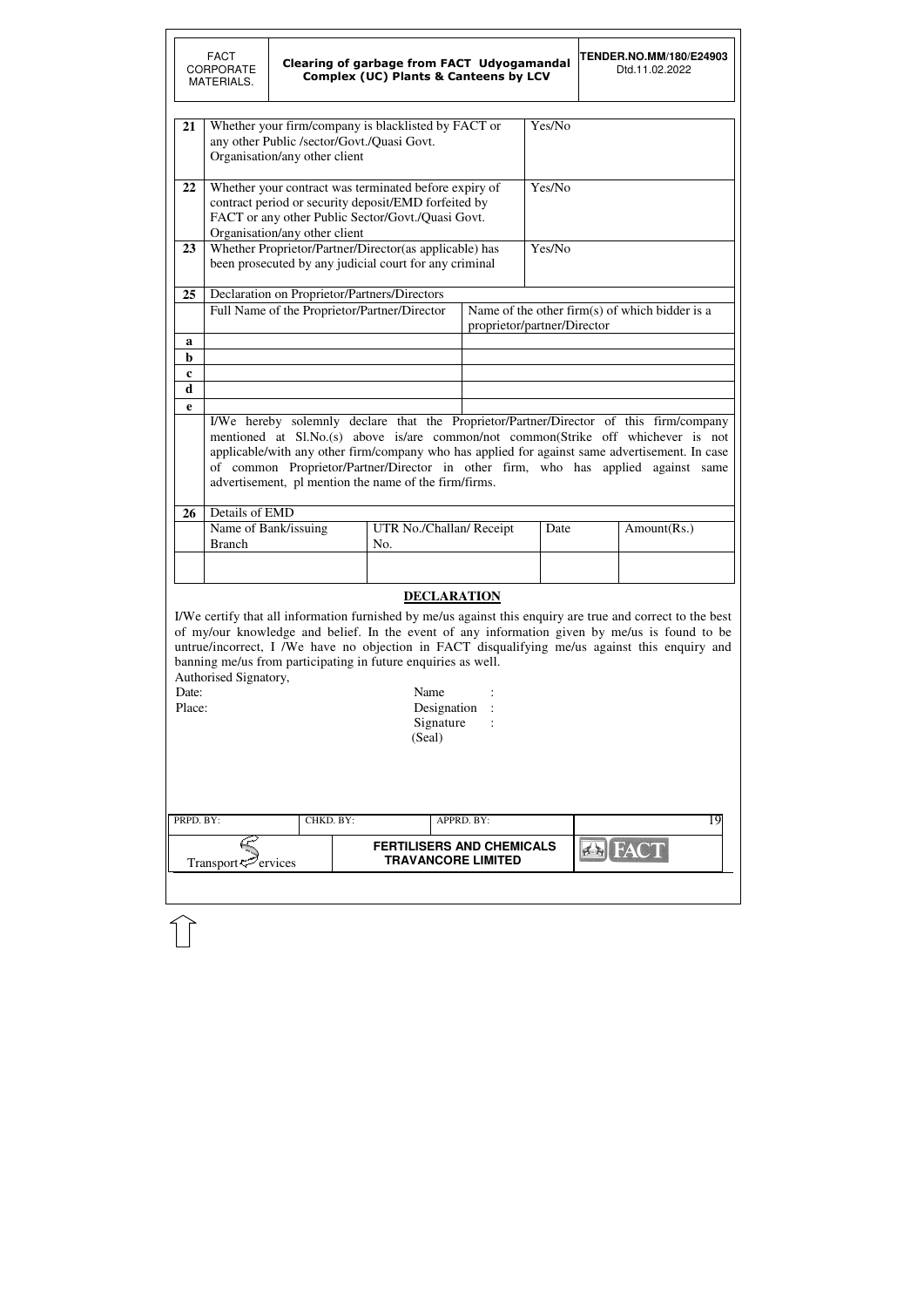#### **ANNEXURE –V**

#### **COMPLIANCE STATEMENT**

We state that our offer against Enquiry No. MM/180/E24903 dated. 11.02.2022 is in full compliance with the documents issued against the Enquiry No: MM/180/E24903 dated. 11.02.2022 without any deviations and we have read and understood the Notice Inviting Tender, Scope of Work, Instructions to Bidders, Schedule of operation and Terms and Conditions of Contract attached with this enquiry referred above and hereby confirm our acceptance to the same.

| Name of bidder:                              |           |       | Signature of the Bidder:                                                    |             |    |
|----------------------------------------------|-----------|-------|-----------------------------------------------------------------------------|-------------|----|
| Place:                                       |           | Date: |                                                                             |             |    |
| PRPD. BY:<br>Transport <sup>ry</sup> ervices | CHKD. BY: |       | APPRD. BY:<br><b>FERTILISERS AND CHEMICALS</b><br><b>TRAVANCORE LIMITED</b> | <b>FACT</b> | 20 |
|                                              |           |       |                                                                             |             |    |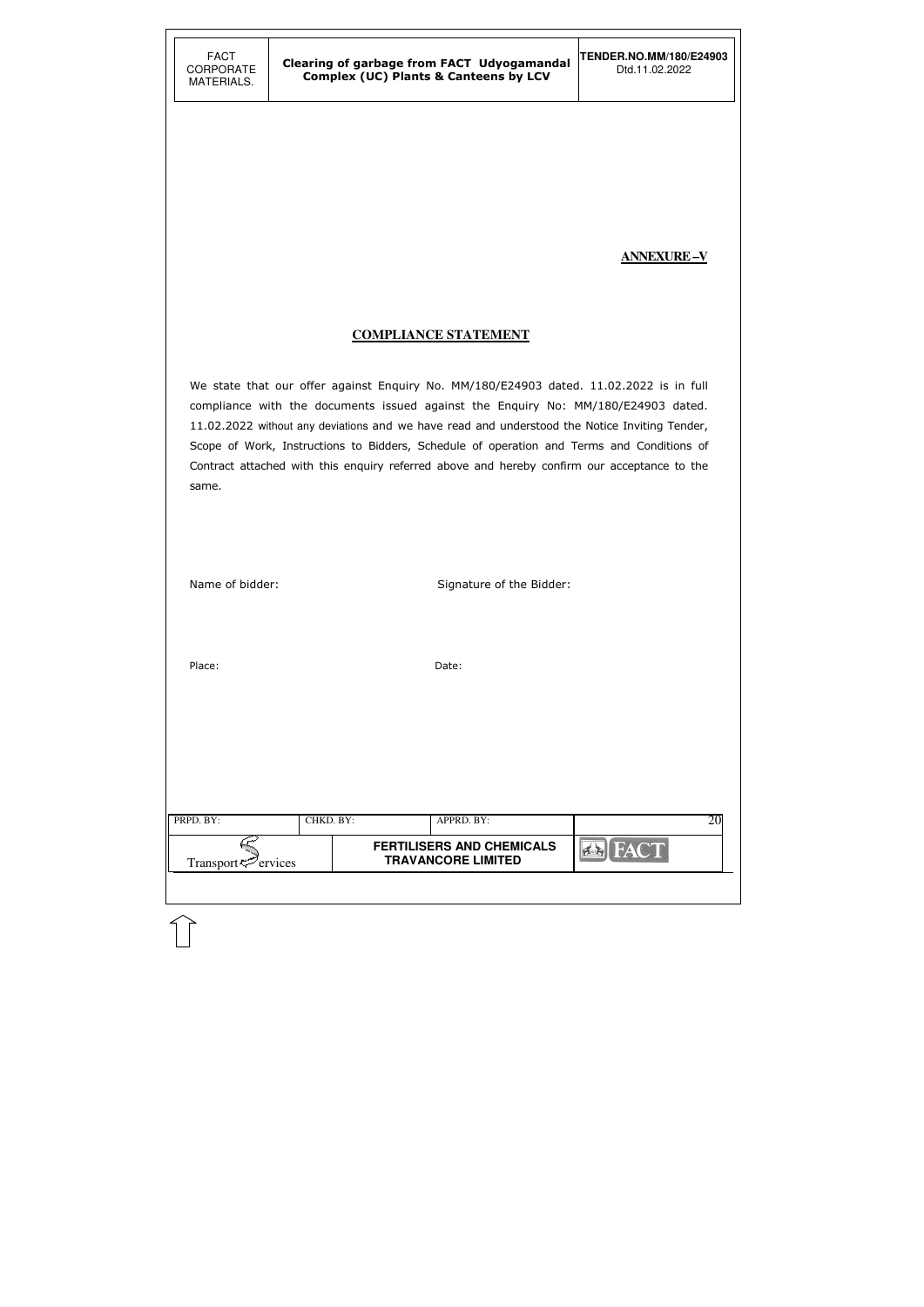| $\parallel$ PRPD. BY:       | CHKD. BY: | APPRD. BY:                                                    |  |
|-----------------------------|-----------|---------------------------------------------------------------|--|
| Transport $\varphi$ ervices |           | <b>FERTILISERS AND CHEMICALS</b><br><b>TRAVANCORE LIMITED</b> |  |
|                             |           |                                                               |  |

### **ANNEXURE- VI**

### **SPECIAL TERMS AND CONDITIONS OF CONTRACT**

### **1 DEFINITIONS**

- **1(a)** FACT shall mean THE FERTILISERS AND CHEMICALS TRAVANCORE LIMITED with Registered office at Udyogamandal, Kochi-683501, its operating Divisions at Udyogamandal (FACT-UD) and at Ambalamedu (FACT-CD) and Marketing offices spread across South India (which expression shall repugnant to the context or meaning thereof, include its successors and assigns).
- **1(b)** "Contractor" shall mean the individual / firm / company, who has been awarded the Work Order (contract) against his/their bid in response to the enquiry issued by FACT and shall include his/their legal representatives heirs, successors and assigns.

### **2. PERIOD OF CONTRACT**

 The period of Contract shall be for one year and one month or up to 14.03.2023, whichever is earlier.

### **3. AGREEMENT**

 **Contractor to Execute Agreement**: The contractor shall execute an Agreement with FACT, within 15 days of receipt of the Work Order. The Agreement shall be executed on stamp paper (of appropriate value) as per the proforma as specified by FACT.

### **4. SECURITY DEPOSIT**

- **4.1** The successful bidder (Contractor) shall be required to furnish an interest free Security Deposit (SD) equivalent to **three percent (3%) of the total contract value** by DD/NEFT/RTGS or by Bank Guarantee issued by a Nationalised / Scheduled Bank as per the Proforma prescribed within 15 days of issue of the work order. The Bank Guarantee shall be valid till the expiry of the contract with a claim period of six months thereafter. FACT a/c No. 57017844467 with the State Bank of India, Udyogamandal Branch, IFSC Code SBIN0070158 shall be used in case of remittance of Security deposit by NEFT/RTGS and proof of remittance shall be submitted to FACT.
- **4.2** In case the contractor fails to deposit the prescribed Security Deposit or fails to execute the agreement or fails to commence the work within the specified time, the contract issued to him is liable to be terminated and the Earnest Money Deposit (EMD) shall be forfeited and alternative arrangements made at the risk and cost of the contractor. The contractor will also be liable for getting delisted from FACT and will not be eligible to participate in future tender(s) as per FACT's policy in vogue.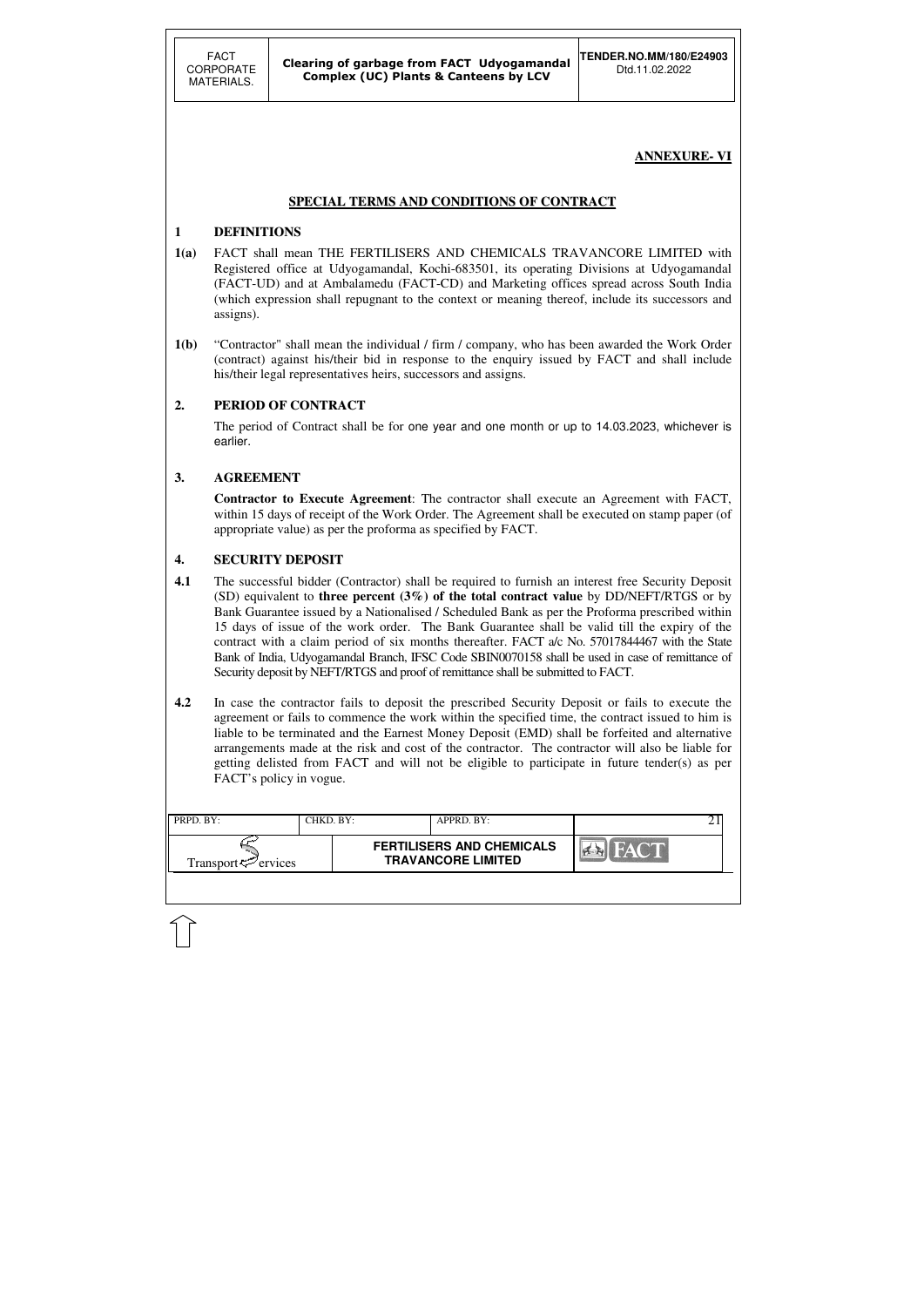FACT CORPORATE MATERIALS.

| PRPD. BY:                       | CHKD. BY: | APPRD. BY:                                                    |  |
|---------------------------------|-----------|---------------------------------------------------------------|--|
| Transport $\mathcal{P}$ ervices |           | <b>FERTILISERS AND CHEMICALS</b><br><b>TRAVANCORE LIMITED</b> |  |
|                                 |           |                                                               |  |

**4.3** The SD shall remain at the disposal of FACT, as a security for the satisfactory execution and completion of the work in accordance with the terms and conditions of the contract. The SD shall not be released until the work as per the Contract is satisfactorily completed and accepted and final bills paid. In case the contractor fails to make good any amount due from him inter-alia, losses, damages, penalties, dues etc. as may be payable by the contractor, FACT shall be at liberty to deduct/ appropriate such payments from the security deposit without prejudice to FACT's right to claim balance amount from the contractor. Violation(s) of any of the terms and conditions of Contract by the contractor shall entail (i) forfeiture of the SD and (ii) disqualification from further work with FACT without prejudice to FACT's right to avail other remedies.

### **5. FIRMNESS OF RATES**

**5.1 The rates shall be firm throughout the contract period.** No charge/claim on any account, incidental or otherwise, other than expressly provided in the contract, shall be payable by FACT.

### **6. QUANTUM OF WORK:**

 FACT reserves the right to reduce or increase the quantum of work at any time without assigning any reason whatsoever and the contractor shall carry out the work as per actual quantity requirements of FACT at the same rates and terms & conditions as per the W.O. The contractor has no right to claim loss / loss of profit on account of reduction in revenue arising out of variation in quantum of work.

### **7. GOODS AND SERVCES TAX (GST)**

 **Rates given in the Work Order are exclusive of GST and the contractor or FACT, as the case may be, shall remit GST in compliance with the statute.** In case GST has to be paid by the contractor as per relevant Rules & Regulations the same shall be reimbursed to the contractor against documentary proof.

### **The bidder shall furnish the following along with the offers.**

- 1. The GST registration Number and details. In the case of Provisional ID, GST Registration Number will be provided on receipt of the same.
- 2. Place of supply/Service
- 3. Address of the supplier / service provider's billing the item if it is different from 2 above
- 4. GST rates applicable for each item
- 5. HSN / SAC codes of each of the goods / services quoted

In case of unregistered contractor, a declaration to that effect with reason should be furnished.

FACT's GST ID in the state of Kerala is 32AAACT6204C1Z2.

The supplier/contractor shall do the following:

d) Submit GST compliant tax invoice to FACT for payment for the service.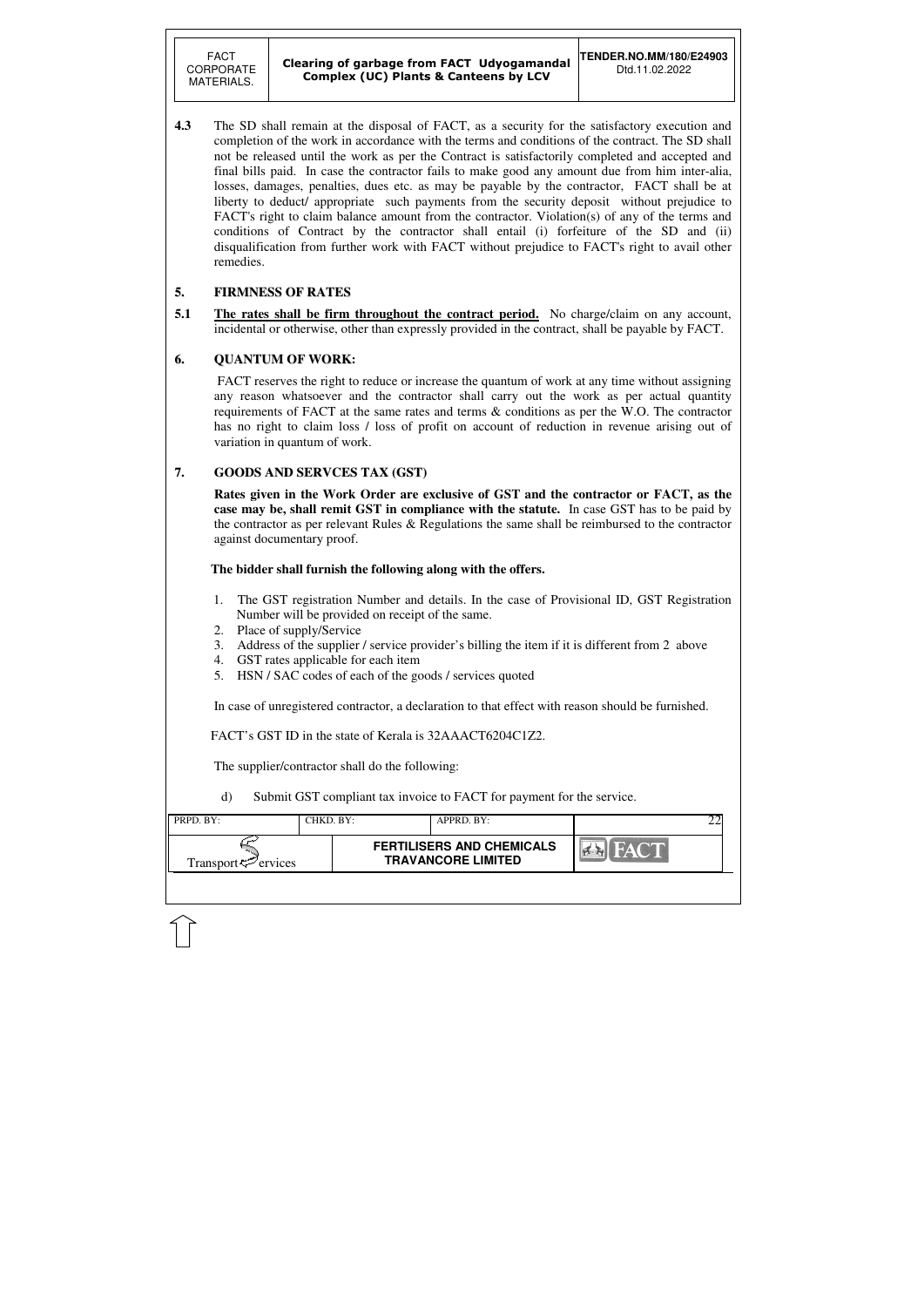| $\parallel$ PRPD. BY:           | CHKD. BY: | APPRD. BY:                                                    |  |
|---------------------------------|-----------|---------------------------------------------------------------|--|
| Transport <sup>ry</sup> ervices |           | <b>FERTILISERS AND CHEMICALS</b><br><b>TRAVANCORE LIMITED</b> |  |
|                                 |           |                                                               |  |

- e) Shall ensure uploading the above invoice as per statute &
- f) File monthly returns in time enabling FACT to claim the input tax credit.

GST charged by the supplier/contractor shall be released separately to the supplier/contractor only after filing of (i) the outward supply details & the monthly return on GSTN portal by the supplier/contractor and (ii) on matching the input tax credit to such invoice with the corresponding details of outward supply of the supplier/contractor.

- **8.0** The Contractor shall carry out works as scheduled as per instructions of the User department.
- 8.1 The quantity shown above is only indicative and therefore no guarantee for quantum of work involved can be given. FACT reserves the right to increase/decrease the quantity of individual services without affecting the total order value.
- 8.2 Works shall be executed in the specified manner to the satisfaction of FACT.
- **8.3** The contractor shall carry out all works incidental to the scope of work stated above, whether expressly mentioned herein or not, for executing the contract to the satisfaction of FACT.
- **8.4** The contractor or his representative or his workmen shall not interfere, obstruct, cause to be interfered with any work entrusted with other contractors by FACT and in the event of his noncompliance with the above FACT will take appropriate remedial action as deemed fit at the risk and cost of the contractor. Any damage caused to FACT's own or hired building/equipment or any property of Dealers of FACT etc., due to the negligence of the contractor or his workmen, will be to the account of the contractor and FACT shall be indemnified by him in all such cases.

In case FACT incurs any liability (like interest, penalty etc.,) due to denial/reversal of such input tax credit in respect of the invoice submitted by the supplier/contractor, for the reasons attributable to the supplier/contractor, the same shall be recovered from the supplier/contractor

Further in case FACT is deprived of the input tax credit due to any reason attributable to the supplier/contractor, the same shall not be paid or recovered if already paid to the supplier/contractor.

### **9.0 COMPLIANCE OF ACTS AND RULES & REGULATIONS:**

**9.1 The Employees' Provident Funds and Miscellaneous Provisions Act, 1952 (PF) & The Employees' State Insurance Act, 1948 (ESI) and the Rules and Regulations thereof:** The contractor shall ensure full compliance with the above Acts and Rules & Regulations. The workers deployed by the contractor for the work shall be covered under the above Acts. The contractor shall be responsible for making all payments to his workmen, including ESI and PF benefits etc., as applicable. The contractor shall maintain proper records relating to labour employed, wages paid etc in the prescribed proforma as per the relevant provisions of the Acts and Rules & Regulations. Copies of the returns acknowledged / accepted by the competent office/authority prescribed in the Act, duly attested by the authorised signatory of the contractor, shall be submitted to FACT before final settlement of the contract. In case FACT is to incur any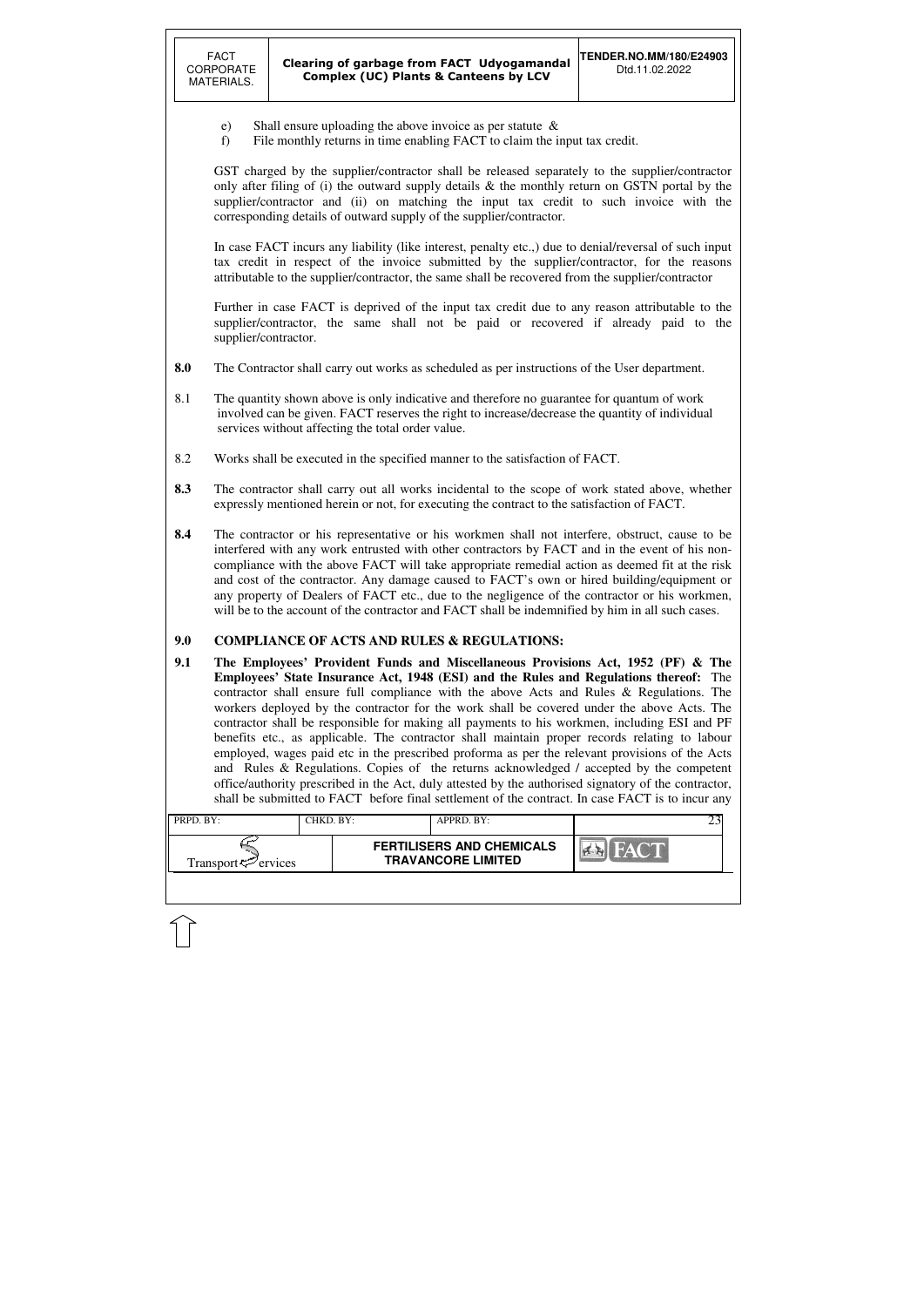| PRPD. BY:                      | CHKD. BY: |                                                               | APPRD. BY:              |  |  |
|--------------------------------|-----------|---------------------------------------------------------------|-------------------------|--|--|
| Transport <sup>7</sup> ervices |           | <b>FERTILISERS AND CHEMICALS</b><br><b>TRAVANCORE LIMITED</b> | $\mathbb{Z}/\mathbb{Z}$ |  |  |
|                                |           |                                                               |                         |  |  |

expenditure/loss in the capacity as Principal Employer on account of the above, such expenditure/loss shall be reimbursed/compensated to FACT within a reasonable time, failing which FACT reserves the right to recover the same from the contractor from any payments due to him, without prejudice to FACT's rights for recovery of the same.

- **9.2** Vehicles employed during the course of execution of the Contract, shall have valid permits in compliance with the Motor Vehicles Act, 1988 and the Central Motor Vehicle Rules, 1989 and regulations formulated from time to time.
- **9.3** The contractor shall comply with the requirements of all Local, State and Central Govt. Acts, Rules, Regulations, Bylaws, Orders etc, in force from time to time and in particular, the Factories Act, 1948, the Workmen's Compensation Act 1923, the Contract Labour (Regulation and Abolition) Act, 1970, the Minimum Wages Act,1948, The Mines Act 1952, the Explosives Act 1884 and all other relevant Acts and Rules as amended from time to time in so far as they are or may be applicable to the execution of works as per this contract. The contractor shall obtain at his cost all permits, license and other authorization, as required for his work, from Govt. authorities. The contractor shall maintain proper records & registers as required by the statutes concerned and submit them to FACT as and when required. In case the contractor fails to discharge his statutory obligations leading to a situation wherein FACT is to incur any expenditure/loss such expenditure/loss, including those in any proceedings or litigation, as a result of any claim or act on the part of the employees of the contractor, shall be reimbursed/compensated to FACT within a reasonable time, failing which FACT reserves the right to recover the same from the contractor from any payments due to him, without prejudice to FACT's rights for recovery of the same.

### **10.0 PAYMENT**

Payment shall be effected on a monthly basis by NEFT/RTGS. The bills shall be certified by the user department and payment shall be made by the Finance Dept. of FACT Ltd. Payments shall be made after deduction of (1) amounts due from them to FACT on account of shortage / damages / loss to the goods entrusted to them, (2) statutory deductions/levies such as PF/ESI liability (as applicable), Income Tax, GST etc. if any as applicable and (3) any other amount due from the contractor for any other reason. If the amount due from the contractor is more than the amount due to the contractor, the contractor shall arrange to pay FACT the difference without delay.

### **11. ALTERNATE ARRANGEMENT AT THE RISK & COST OF CONTRACTOR**

In the event of failure on the part of the contractor to execute the contract to FACT's satisfaction, FACT may give notice in writing to the contractor calling him to make good the failure, neglect or contravention complained of within the said time. If the contractor still fails to make good failure as called for, FACT reserves the right to terminate the Contract in whole or part and make alternate arrangements to carry out the work through other agencies or by themselves **at the risk and cost of the contractor** without prejudice to FACT's other rights as per the Contract. FACT shall recover all additional costs incurred for such alternate arrangements from the contractor's running bills or from any amounts due to the contractor.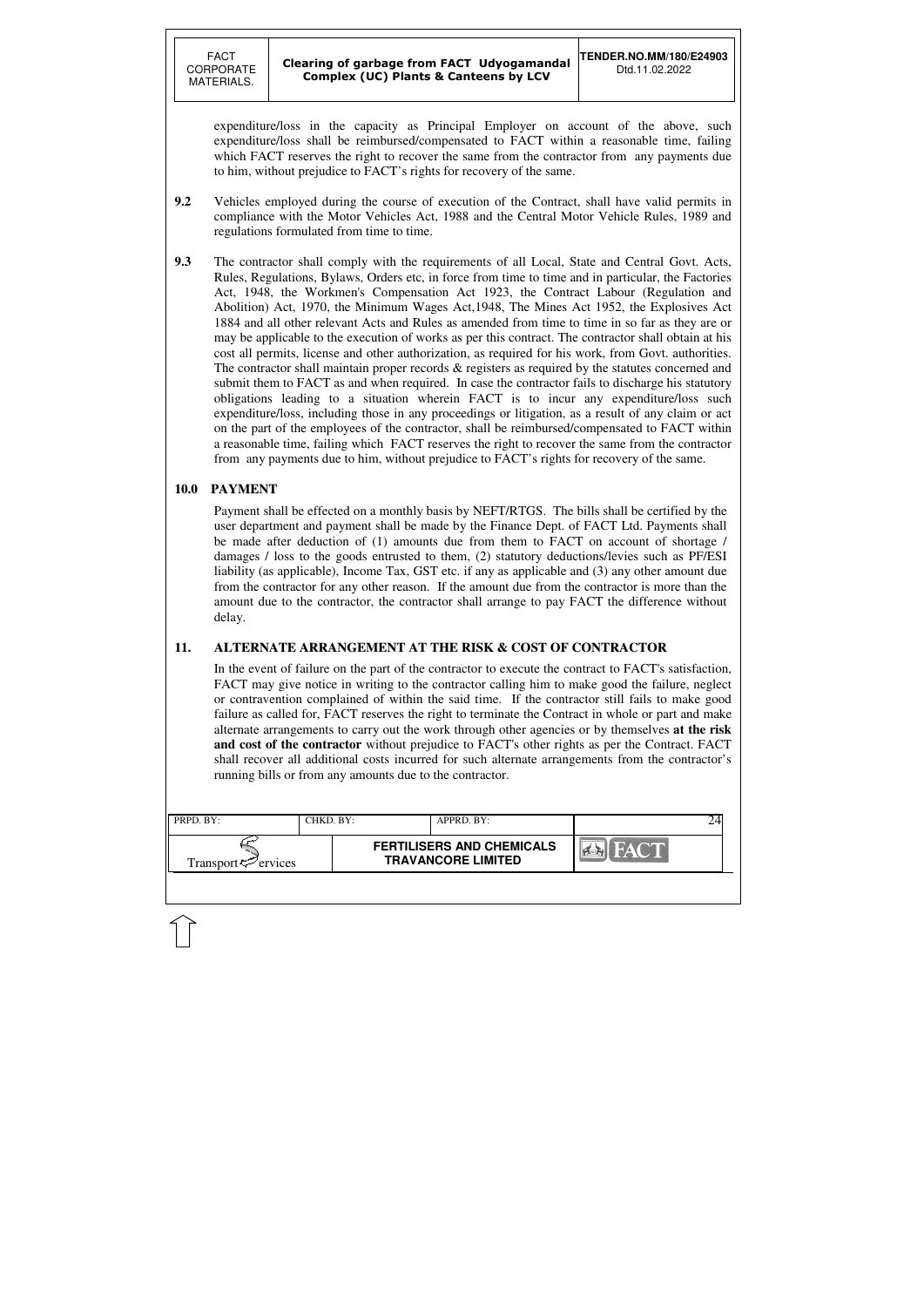FACT CORPORATE MATERIALS.

| PRPD. BY:                       | CHKD. BY:- | APPRD. BY:                                                    |  |
|---------------------------------|------------|---------------------------------------------------------------|--|
| Transport <sup>ry</sup> ervices |            | <b>FERTILISERS AND CHEMICALS</b><br><b>TRAVANCORE LIMITED</b> |  |

### **12. INDEMNITY**

Without prejudice to any other provisions in these conditions, the contractor shall be bound to keep FACT or any representative or employee of FACT fully indemnified against any action, claim or proceedings under the provisions of any rules, regulations, bylaws, notifications, directions or order having the force of law for anything done or omitted to be done by the contractor in contravention of such provisions etc. for the infringement or violation thereof by him in the course of the execution or completion of the work under the contract and if, as a result of any such action, claim or proceedings, the contractor or such representative of FACT, as the case may be, adjudged to be liable to any penalties or to pay any penalties or to pay any compensation, such liability, the contractor shall do so and if FACT has to take-over the liability, FACT shall deduct all amounts arising out of such liabilities from the security deposit of the contractor or from any other amount due and payable by FACT to the contractor under this Contract or any other Contract and without prejudice to any other legal remedy available to FACT.

### **13. ASSIGNMENT**

 The contractor shall not assign or transfer or sublet the contract or any part thereof without the prior written approval of FACT.

### **14. FACT'S LIEN ON ALL MONEYS DUE**

 FACT shall have a lien on all/any money that may become due and payable to the contractor under these presents, and/or also on the deposit or security amount or amounts made under the contract and which may become payable to the contractor under the conditions in that behalf herein contained for or in respect of any debt or sum that may become due and payable to FACT by the contractor either alone or jointly with another or others and either under this or under any other contract or transaction of any nature whatsoever between FACT and the contractor and further that FACT shall at all times be entitled to deduct the said debt or deposit which may become payable to the contractor under these presents.

### **15. TERMINATION OF CONTRACT**

FACT at its entire discretion may terminate the contract either in part or in full after giving 7 (Seven) days' notice in writing to the contractor.

### **16. FORCE MAJEURE**

Neither the contractor nor FACT shall be considered in default in the performance of their obligations under the Work Order so long as the performance is prevented or delayed because of Force Majeure conditions like war or hostilities, riots or civil commotion, earth quake, flood or tempest, drought, accident, fire or explosion, labour strike or lock-out or Act-of-God or because of any law and order proclamation, regulation or ordinance of Government or subdivision thereof and situation arising out of FACT's plant break downs. Notice of a Force Majeure situation shall be given by the affected party to the other party with in one week of its occurrence. Should such a delay be for more than three months, FACT shall have the right to cancel the Work Order at no charge to FACT and FACT shall be entitled to reimbursement of any amount due from the contractor.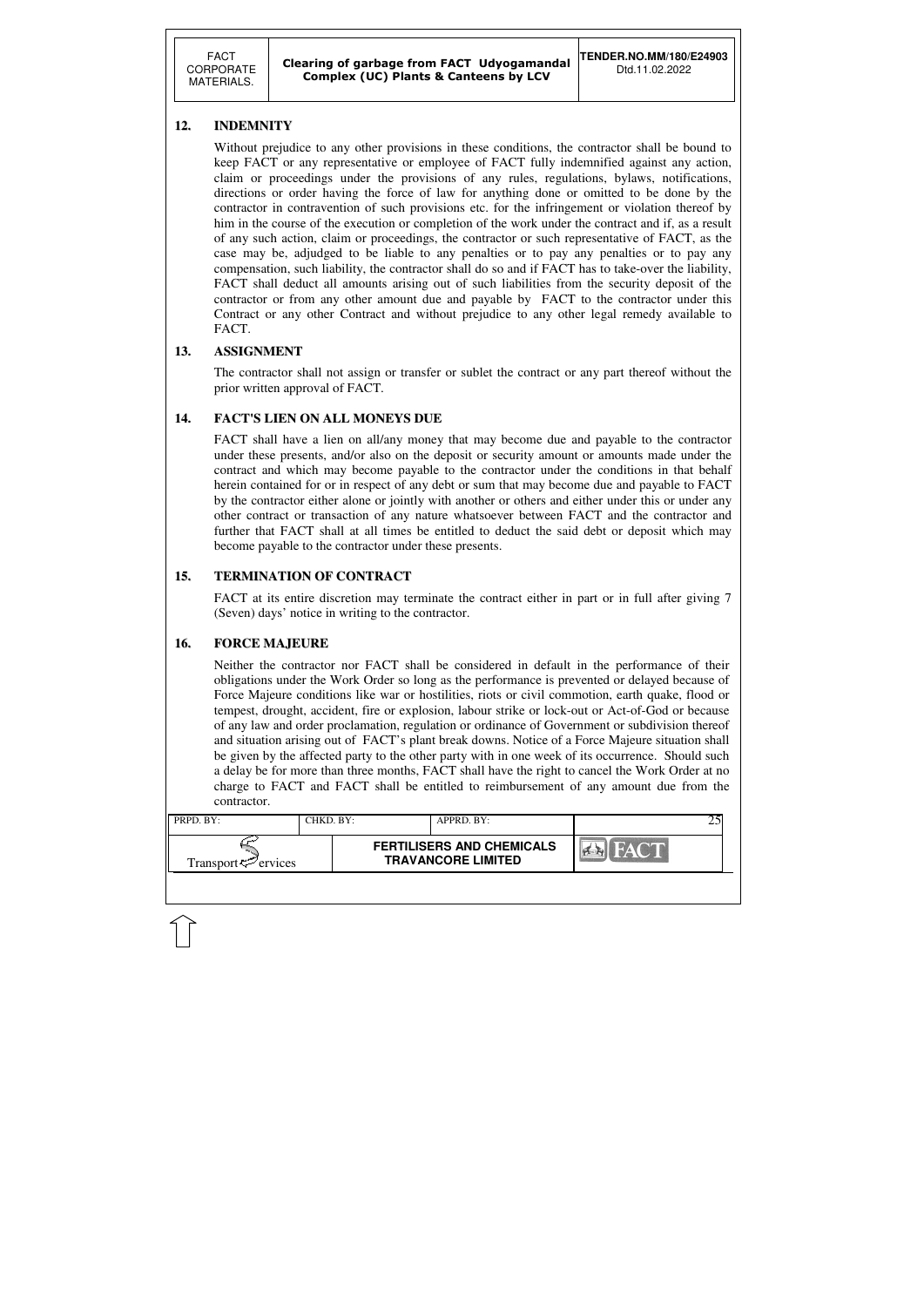| PRPD. BY:                       | CHKD, BY: | $APPRD$ . $BY:$                                               |  |
|---------------------------------|-----------|---------------------------------------------------------------|--|
| Transport <sup>ry</sup> ervices |           | <b>FERTILISERS AND CHEMICALS</b><br><b>TRAVANCORE LIMITED</b> |  |

### **17. APPLICABLE LAW & SETTLEMENT OF DISPUTES**

 This contract shall be subject to and shall in all respects be governed by Indian law. Any legal proceedings relating to this contract shall be limited to courts of law under the jurisdiction of the Kerala High Court at Ernakulam.

### **18. FRAUD PREVENTION POLICY OF FACT**

FACT, a Central Public Sector Enterprise (PSE) follows Corporate Governance principles proactively and has formulated a Fraud Prevention Policy. Details of Fraud Prevention Policy of FACT 2012 can be viewed in FACT's website www.fact.co.in. Contractor shall make himself aware of the above policy and comply with the same.

- 19. A muster roll of all the labourers employed at site shall be kept by noting the daily attendance and wages. The signature or thumb impression of the employees shall be obtained in respect of the wages on rolls and a copy of the attendance and wages register shall be produced to the Finance Department of FACT within 3 days after wage disbursement in the forms prescribed by FACT.
- 20. The Contractor will be responsible for the safe, prompt and time-to-time execution of the work as required by user Department.
- 21. The Contract shall not in any manner or to any extent imply that the Contractor or his workmen will be given work regularly and without interruption. Whenever it is found that the Department workmen are insufficient to cope with the handling and moving of incoming materials, the Contractor will be called to do such work and in such contingencies, the contractor is expected to carry out the work entrusted to him then and there.
- 22. The Contractor shall be responsible for all kinds of payment to his workmen including Employees State Insurance, Provident Fund and any other extra payment to labourers as applicable under statutory obligations. FACT will not pay any additional amount, on whatsoever account.
- 23. Contractors should employ only ESI registered workmen for any item of work inside the factory. If contractors have workmen who are not yet registered under the ESI, they should ensure that the workers have been duly registered before employing them in the work.
- 24. **PF & ESI Regulations**: The workers deployed by the Contractor for the work shall be covered under the PF & ESI Acts. The Contractor shall ensure full compliance to the above Acts. The Contractor shall be responsible for making all payments to his workmen, including ESI and Provident Fund benefits etc., as applicable. Deductions towards PF & ESI contributions on behalf of the workers will be made from the Contractor's bills, and remitted to the concerned Departments by FACT based on wage roll cum attendance roll to be furnished by the Contractor. If the workers are not presently registered with PF & ESI, necessary applications signed by the workers shall be submitted by the Contractor for enabling their registration. It is also made clear that FACT shall not make any payments to the Contractor other than the rates agreed for the work. All extra payments, if any, to be made to the Contractor's workmen during the course of contract period shall be borne entirely by the Contractor. In case the Contractor fails to discharge his statutory obligations leading to a situation wherein FACT is to incur any expenditure/loss in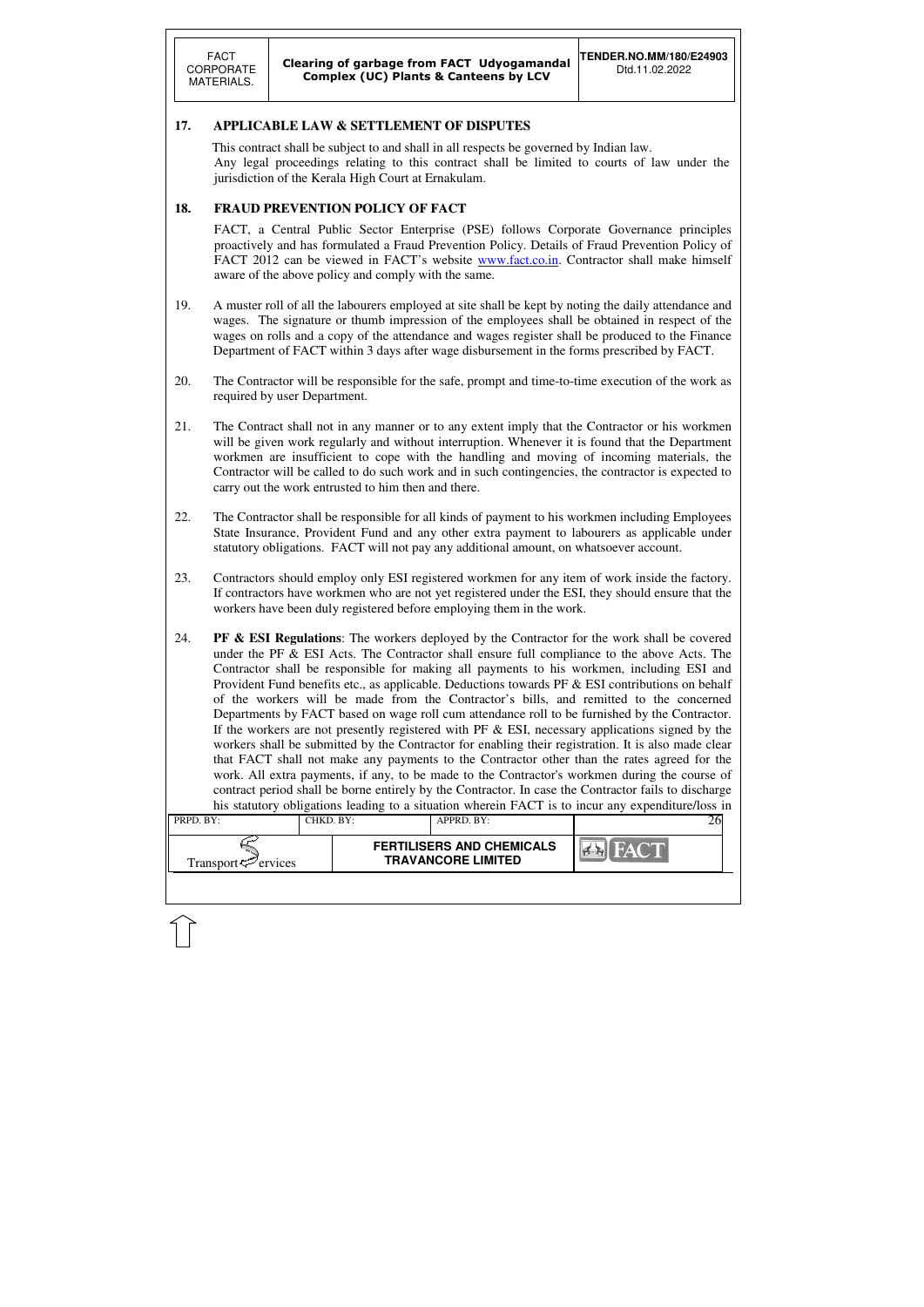| PRPD. BY:                       | CHKD. BY: | APPRD. BY:                                                    |      |  |
|---------------------------------|-----------|---------------------------------------------------------------|------|--|
| Transport $\mathcal{P}$ ervices |           | <b>FERTILISERS AND CHEMICALS</b><br><b>TRAVANCORE LIMITED</b> | FACT |  |
|                                 |           |                                                               |      |  |

their capacity as the Principal Employer, such expenditure/loss shall be realized from the Contractor.

- 25. If there is any default on the part of the contractor an estimated amount towards ESI/PF liability including penalty/damage will be recovered by FACT from the bills of the Contractors.
- 26. All contract workers shall be enrolled with Kerala Labour Welfare Fund as per Government of Kerala Order No.3989/B1/2010/LBR. FACT shall deduct both employees and employer's contribution from the contractor's bill and remit the same to the fund.
- 27. Contractor should conform to all the laws governing employment and safety of labour and in particular with the provisions of Minimum Wages Act 1936; The Mines Act 1952; The explosive Act 1884 and the Rules and Regulations framed under the said Acts. If any amount become payable by FACT as a result of any claim or obligation in terms of the provisions of the said Acts and Rules and Regulations thereon, such amounts shall be recovered from Contractor.
- 28. Contractor should comply with the provisions of all Local, State and other Government Rules, Regulations, By-Laws and orders, etc. for the time being in force in the execution of works in the contract.
- 29. Contractor should conform to the provisions of given laws, rules, regulations and orders for the time being in force with reference to Factories Act, Provident Fund Act, Kerala Workmen's Compensation Act, Contract Labour (Regulation & Abolition) Act, 1970, etc. in the execution of the work and in particular the provisions of the Metalliferrous Mines Regulations 1961 and the rules framed thereon shall be kept in view.
- 30. The Contractor shall obtain valid license from the Labour Department for employing contract labour under the Contract Labour (Regulation and Abolition Act) before commencement of the work. The Contractor shall also ensure coverage of the labourers under the PF and ESI Acts, as applicable.
- 31. Contractor is liable for payment of all claims or damages, compensation or expenses payable as a result of any accident or injury sustained by the workmen employed or hired by contractor in the execution of the contract, which contractor is liable to pay by rule, law and order of Government. The expenses, if any incurred by FACT on the above, will be realised from any amount that may be due to contractor from FACT.
- 32. If any work entrusted with other parties by FACT is obstructed by, interfered with or caused to be interfered with, to the detriment of FACT's interest by contractor or their employees, the contract will be terminated without notice and the remaining work for the unexpired portion of this contract will be arranged by FACT through other parties at contractor's risk and cost. The decision, whether FACT's work has been interfered with or obstructed, will be taken by FACT and it will be final.
- 33. Final settlement of contractor's bill will be subject to clearance from PF Section regarding PF liability.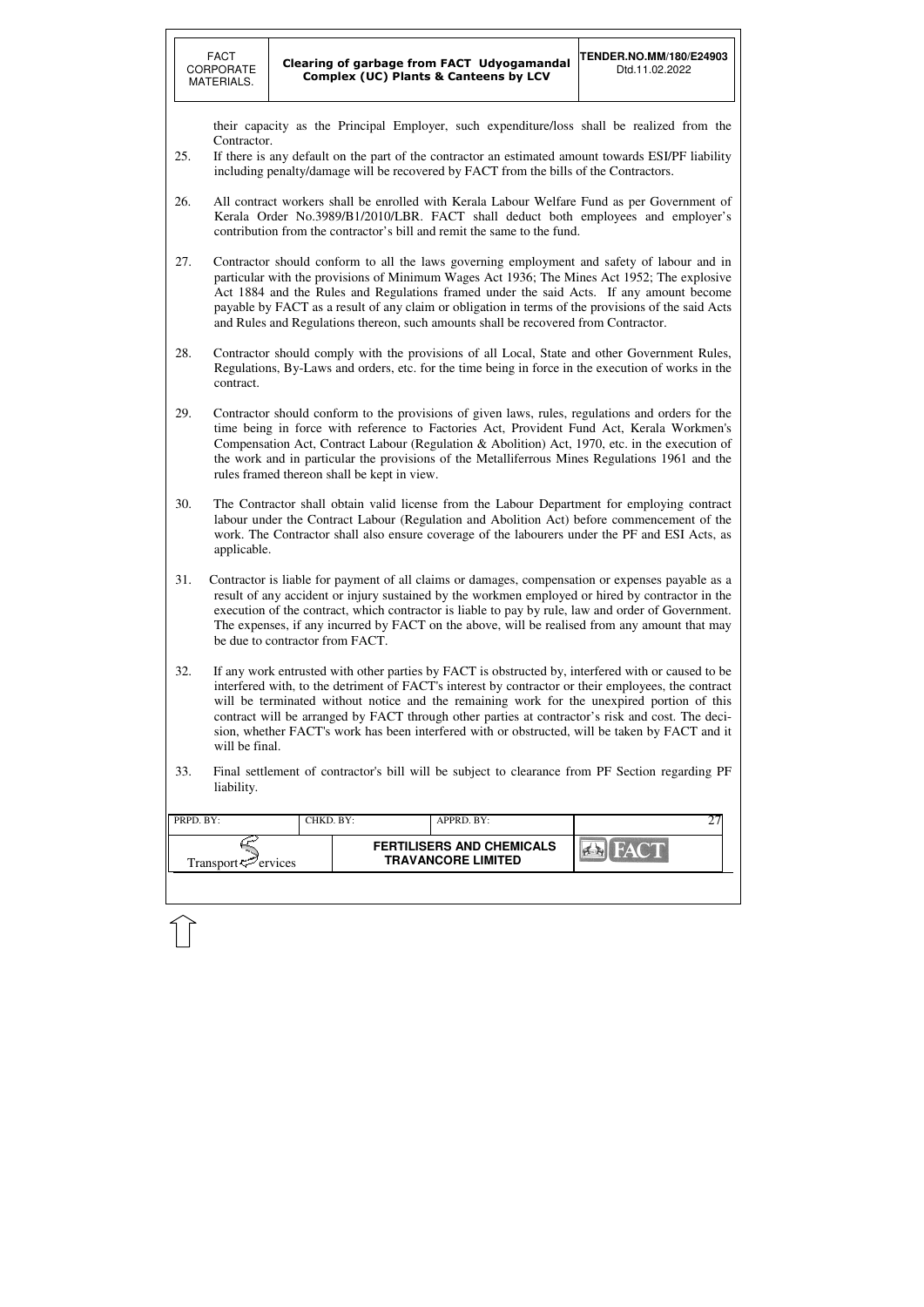| <b>PRPD.</b> BY:                | CHKD, BY: | $APPRD$ . $BY:$                                               |  |
|---------------------------------|-----------|---------------------------------------------------------------|--|
| Transport <sup>ry</sup> ervices |           | <b>FERTILISERS AND CHEMICALS</b><br><b>TRAVANCORE LIMITED</b> |  |
|                                 |           |                                                               |  |

- 34. FACT will not be responsible for payment of any compensation for any hold-up of works due to strike or situation beyond the control of FACT.
- 35. Contractor should strictly observe the safety and security regulations of FACT. Any loss or damage, incurred by FACT on account of contractor's failure or that of their employees to observe the security and safety regulations of the Company shall be to their account.
- 36. Contractor should employ only adult workers not below 18 years of age. Contractor should not employ persons who are disabled, infirm, mentally unsound, women in advanced stage of pregnancy or very old persons.
- 37. If the work entails engaging more than 20 contract workers, the contractor should produce the license from the competent authority, as per provisions of Contract Labour (Regulations & Abolition) Act 1970.
- 38. The Site Engineer/Site-in-Charge will assess the damages to any of the equipments/materials and loss of tools issued to contractor and the cost thereof will be recovered from them.
- 39. In all cases of disputes the decision of the General Manager, F.A.C.T. Ltd., Udyogamandal Complex shall be binding.
- 40. The contract shall not mean continuous work for the Contractor. There will not be any payment towards idling charges on account of this.
- 41. FACT shall have the right to object to any unsafe practice used or resorted to by the Contractor and to direct the Contractor to carry out the job in a manner considered safe by FACT.
- 42. In case, the contractor fails to carry out the works satisfactorily as per the contract, FACT may give 24 hours notice in writing to the contractor calling him to make good the failure, neglect or contravention complained of, within the said time. In default of compliance of the said notice, the company shall have the option and be at liberty without prejudice to its rights, to arrange to complete the work by other means/other agencies and all losses, damages or extra expenditure incurred in this connection shall be to the contractor's account.
- 43. The security and safety of the Contractor's belongings shall be arranged by him at his own responsibility and cost.
- 44. Insurance coverage of the Contractor's belongings, personnel deployed for the job shall be arranged by him at his own responsibility and cost.
- 45. The Contractor shall exercise care, diligence and promptness in the work and adhere to all rules and regulations, statutory obligations and all other rules and laws that have a bearing on the work. Any damage, or any action legal or otherwise arising on account of the contractor's failure or negligence or breach of the statutory obligations, shall be to the contractor's account. If any loss/expenditure arising from the breach thereof is not satisfactorily met/settled by the contractor,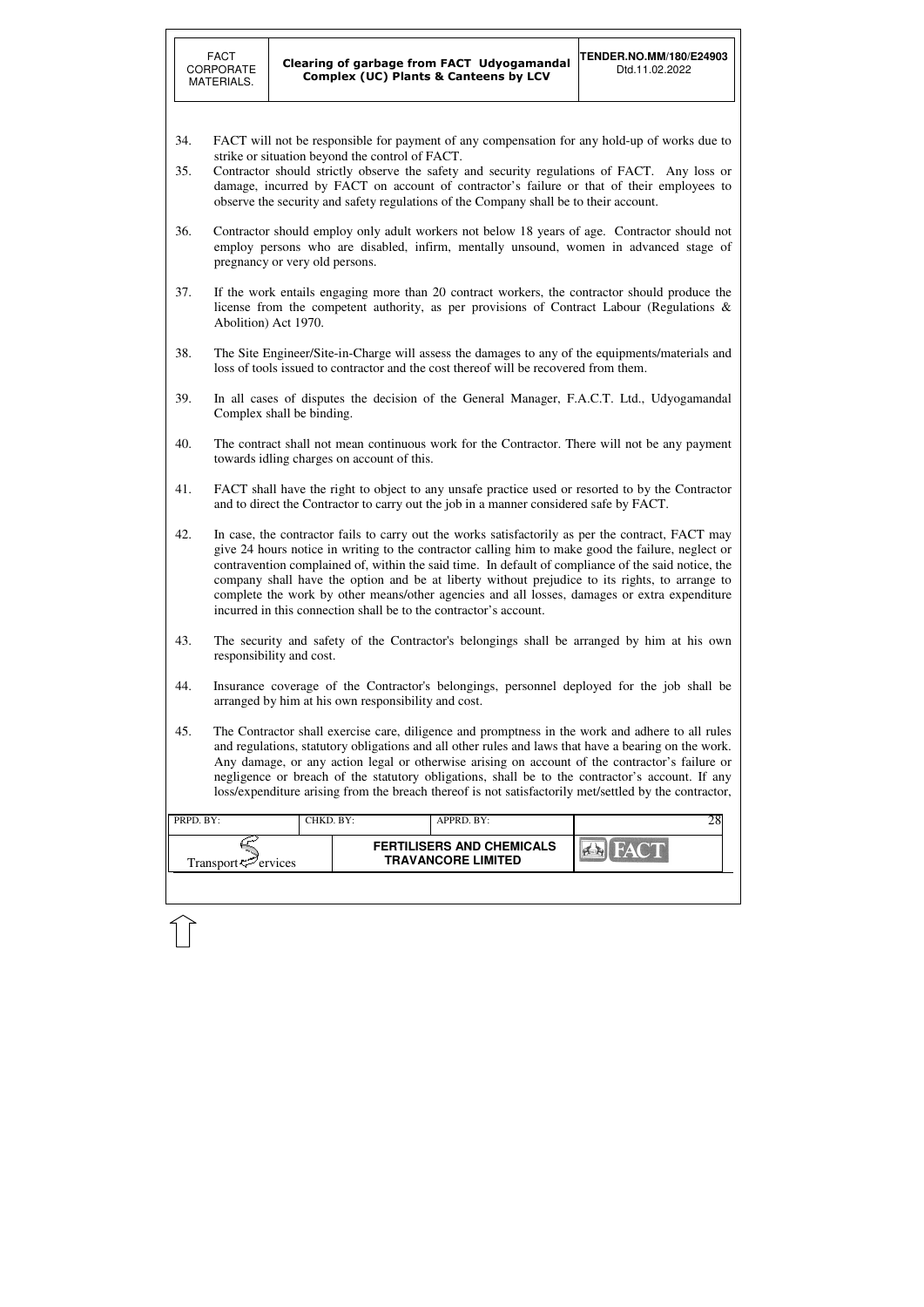| PRPD. BY:                      | CHKD. BY: | APPRD. BY:                                                    |  |
|--------------------------------|-----------|---------------------------------------------------------------|--|
| Transport <sup>7</sup> ervices |           | <b>FERTILISERS AND CHEMICALS</b><br><b>TRAVANCORE LIMITED</b> |  |

FACT reserves the right to withhold payment of bills/security deposit and discharge the obligations of the contractor without prejudice to the company's right to claim from the contractor full value of damage/compensation. The Account rendered by FACT in this connection shall be treated as final.

The Contractor shall assume all liabilities for, and keep FACT wholly indemnified against all actions or suits, costs, damages, changes and expenses arising out of or in connection with carrying out of the work covered by the contract with respect to the labourers deployed by the contractor for the work.

- 46. Strike etc., by contractor's labour owing to any dispute pertaining to wages or otherwise will not be deemed to be a reason beyond the control of the contractor.
- 47. The Contract once awarded shall not imply that the Contractor will have the exclusive right for handling of FACT's materials in other related areas. The contract is not a guarantee to the Contractor either for continuity of work on all days or any definite volume of work at any time.

### 49 **Passes:**

The Contractor shall obtain passes for himself, his workers and vehicles for entry inside the premises of FACT and where unloading points are located. Passes are not transferable and shall be renewed on expiry. Passes must be surrendered to FACT's Security Department, when workers/representatives are changed or when the contract is completed/terminated, failing which, amount as fixed by FACT shall be payable for every pass thus not surrendered.

50. FACT reserves the right to suspend or terminate the contract partially or wholly at any date during the validity period of the contract.

OTHER TERMS AND CONDITIONS: All other terms and conditions shall be as per our "Standard Terms and Conditions of Contract - Annexure –VII. In case of any contradiction between Special Terms and Conditions – Annexure – VI and Standard Terms and Conditions of Contract – Annexure – VII, Annexure – VI will prevail.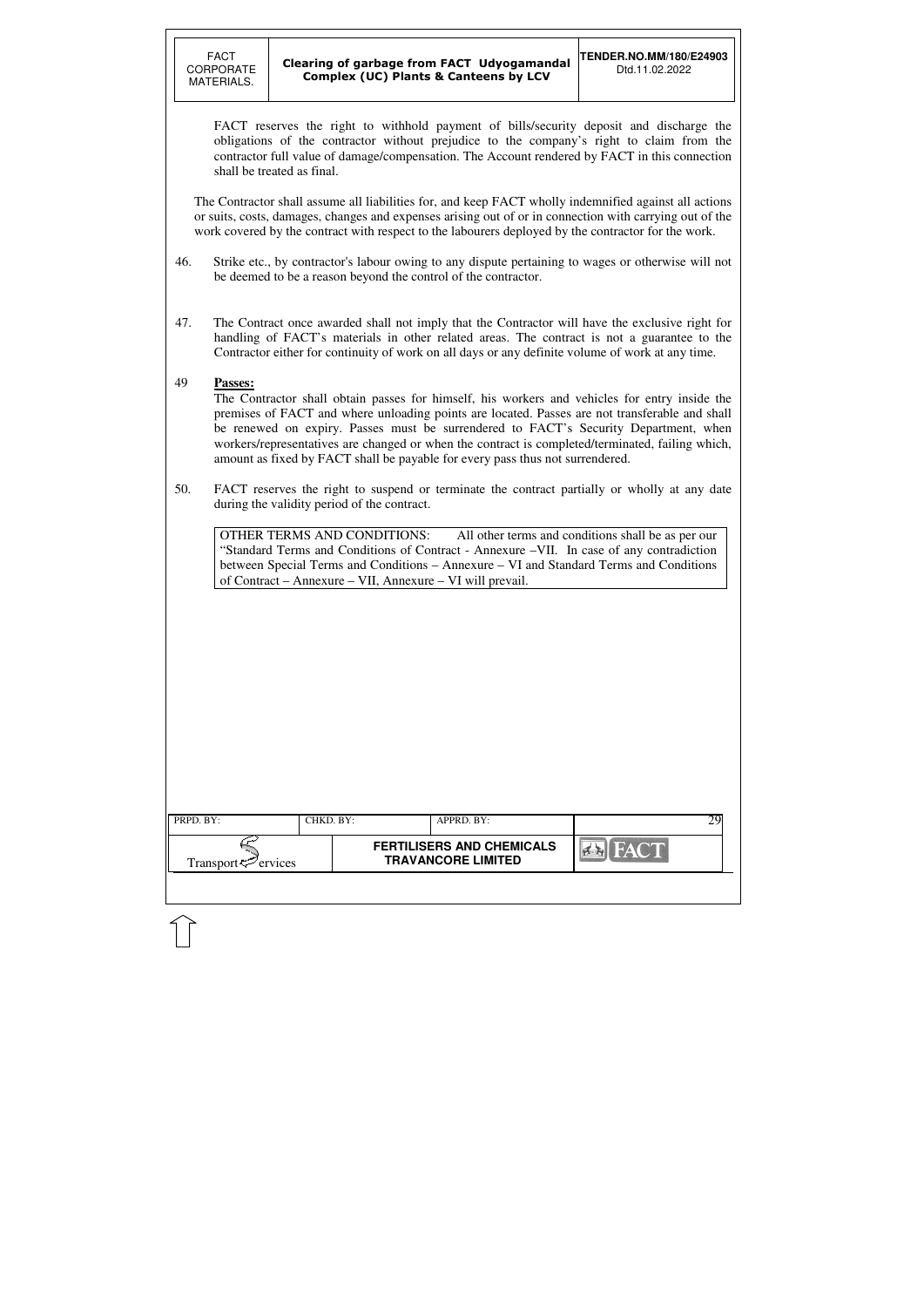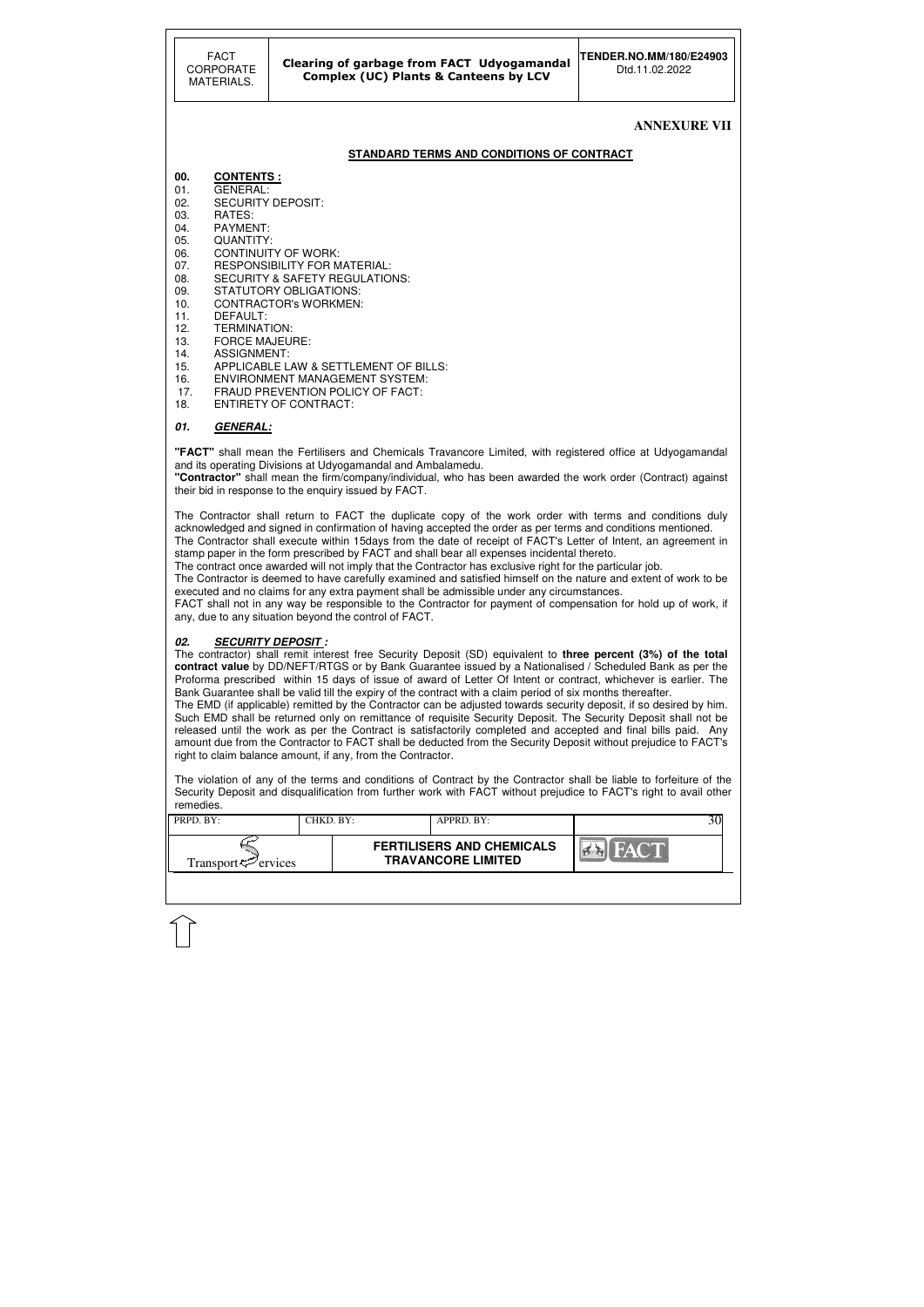| <b>FERTILISERS AND CHEMICALS</b>                            |  |
|-------------------------------------------------------------|--|
| <b>TRAVANCORE LIMITED</b><br>Transport <sup>7</sup> ervices |  |

### **03. RATES:**

The rates shall be inclusive of all incidental and other charges excluding GST which may have to be incurred by the Contractor in execution of the work as per this contract. The rates shall be firm for the period of contract.

Rate revision on account of changes in the price of High Speed Diesel (HSD) oil shall be effected only if specified in the Special Terms and conditions, in which case, the HSD price at KOCHI on the date of bid opening (Techno-Commercial Part) shall be the base rate for this purpose.

#### **04. PAYMENT :**

Payment shall be effected, on presentation of the bills to the Dy. General Manager(Fin)-Bills duly certified by the authorised person specified in the special conditions attached. Final settlement of contractors bill shall be made after deduction of (1) amounts due from them to FACT on account of shortage / damages / loss to the goods entrusted to them, (2) statutory levies such as PF liability, Income Tax, TDS on GST etc. if any and (3) any other amount due from the contractor for any other reason. If the amount due from the contractor is more than the amount due to the contractor, the contractor shall arrange to pay FACT the difference without delay.

#### **05 QUANTITY** :

Quantity given in the contract is only an approximate indication and FACT does not guarantee the total quantity to be transported. FACT reserves the right to reduce or increase the quantity at any time without assigning any reason whatsoever and does not give any guarantee regarding the quantity. The Contractor has no right to claim loss / loss of profit on account of reduction in revenue arising out of variation in quantity made available for transport.

#### **06.** CONTINUITY OF WORK :

The contract shall not mean continuity of work for the Contractor. The Contractor shall contact the authorised representatives of FACT for obtaining instructions. The instructions given over telephone have also to be complied with.

#### **07. RESPONSIBILITY FOR MATERIAL:**

The Contractor shall be responsible for the material entrusted to him and shall compensate FACT for any shortage or damage while the goods are in his custody.

### **08. SECURITY & SAFETY REGULATIONS :**

The Contractor shall strictly observe the Security and Safety Regulations of FACT. Any loss or damage incurred by FACT, on account of the neglect or failure of the Contractor or the Contractor's employees, representatives including the crew of the vehicles/tankers to observe the security and safety regulations shall be to the Contractor's account.

Smoking and carrying smoking material (including matches) inside FACT premises is prohibited due to safety reasons and the Contractor shall ensure that his employees, representatives and crew comply with this.

Any damage caused to any of FACT's buildings, equipment, vehicles, crafts etc. and that of any other contractor/s due to the negligence of the Contractor, his employees, his representatives and crew shall be to the account of the Contractor and FACT shall be indemnified and compensated in all such respects by the Contractor.

All precautions in transporting and handling whether stipulated or not shall be adhered to by the Contractor. The Contractor shall exercise care, diligence and promptness in the work and adhere to transport Rules and regulations, statutory obligations and all other Rules and Laws that have a bearing on the work. Any damages/shortages/penalties or any action legal or otherwise arising out of the Contractor's delay or failure or negligence or breach of statutory obligations shall be to the Contractor's account. If any loss/expenditure arising from the breach thereof is not met satisfactorily by the Contractor, FACT reserves the right to withhold payment of bills/Security Deposit and discharge the obligations of the Contractor without prejudice to FACT claiming from the Contractor full value of damages/compensation. The account rendered by FACT in this connection shall be treated as final.

The vehicles/tankers, if any, employed during the course of the execution of the Contract, shall have valid permits for carrying out the intended task.

Due safety requirements in handling and transporting hazardous chemicals like liquid Sulphuric Acid, Sulphuric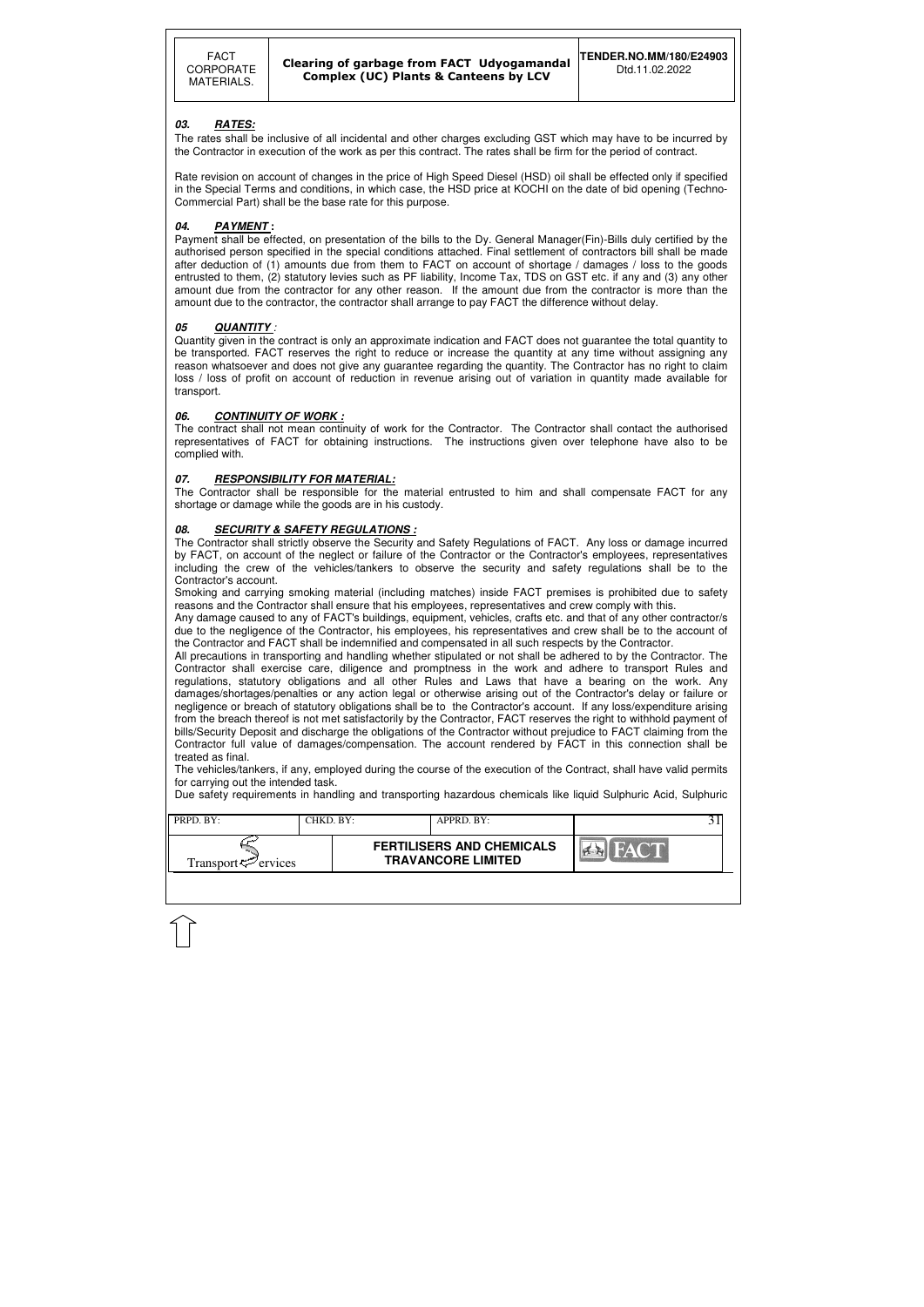

#### Clearing of garbage from FACT Udyogamandal Complex (UC) Plants & Canteens by LCV

| $PRPD$ . $BY:$              | ™HKD. BY: | $APPRD$ . $BY:$                                               |  |
|-----------------------------|-----------|---------------------------------------------------------------|--|
| Transport $\approx$ ervices |           | <b>FERTILISERS AND CHEMICALS</b><br><b>TRAVANCORE LIMITED</b> |  |

Acid etc. filled in tankers, as provided vide Motor Vehicles Act 1988 and the Central Motor Vehicle Rules 1989 and regulations formulated from time to time by the proper authority, shall be adhered to by the Contractor at his own expense. The vehicles shall be legibly and conspicuously marked with an emergency information panel, as applicable, in each of the three places as per Rule 134 of the Central Motor Vehicle Rules 1989. Further any person driving the vehicle employed in the work as per the Contract shall have the ability to read and write at least one Indian language as per rule 9 of the Central Motor Vehicle Rules 1989 and Rules 4 of the Central Motor Vehicles (amended) Rules 1993.

The vehicles shall be equipped with all the necessary safety appliances/equipment for emergency and rescue purpose as stipulated in Motor Vehicles Act 1988 and rules thereto.

#### **09. STATUTORY OBLIGATIONS**

The Contractor shall comply with the requirements of all Local, State and Central Govt. Acts, Rules Regulations, By-Laws, Orders etc, in force from time to time and in particular Indian Factories Act, Workmen's Compensations Act, Contract Labour (regulations and abolition) Act 1970, Minimum Wages Act 1936, The Mines Act 1952, The Explosives Act 1884 and all other relevant Acts and Laws as amended from time to time in so far as they are or may be applicable to the execution of works as per this contract.

In the event of failure on the part of the Contractor to execute the Contract to FACT's satisfaction. FACT may, at their option, either recover from the Contractor liquidated damages as prescribed in the "Special Conditions", if any, or at the risk and cost of the Contractor and without prejudice to FACT's other rights as per the Contract, terminate the Contract wholly or partially and carry out the work through other contractors or by themselves.

The Contractor shall obtain at his cost all permits, license and other authorisation, as required for his work, from Govt. authorities. The Contractor shall maintain proper records & registers as required by the concerned statutes and submit them to FACT as and when required.

Proper records of payment of wages to workers/labourers/crew etc. engaged in the work shall be maintained by the Contractor and produced for inspection when required by FACT.

The Contractor shall be responsible for all payments to his workmen including Employees State Insurance and Provident Fund benefits etc., if any, i.e. FACT shall not make any payments to the Contractor other than the rates agreed for the work. All extra payments, if any, to be made to the Contractor's workmen during the course of contract period shall be borne entirely by the Contractor.

In case the Contractor fails to discharge his statutory obligations leading to a situation wherein FACT is to incur any expenditure/loss in their capacity as the Principal Employer such expenditure/loss shall be realised from the Contractor.

#### **10. CONTRACTOR's WORKMEN**

FACT shall have no dealing with the Contractor's workmen or their Union. FACT reserves the right to debar any of the contractor's employees/workmen/crew from entering FACT premises for whatever reason FACT deems fit.

#### **11. DEFAULT:**

#### **12. TERMINATION :**

If any work entrusted with other contractors by FACT is obstructed by, interfered with or caused to be interfered with by the Contractor, his employees, his representatives or crew, the contract shall be terminated without notice and the remaining work for the unexpired portion of the contract arranged by FACT through others at the Contractor's risk and cost.

The contract can be terminated by FACT with one month's notice at any time during the pendency of the contract.

#### **13. FORCE MAJEURE:**

Neither the Contractor nor FACT shall be considered in default in the performance of their obligations under the Work Order so long as the performance is prevented or delayed because of Force Majeure conditions like war or hostilities, riots or civil commotion, earth quake, flood or tempest, drought, accident, fire or explosion, labour strike or lock-out or Act-of-God or because of any law and order proclamation, regulation or ordinance of Government or subdivision there of and situation arising out of our plant break downs. Notice of a Force Majeure situation shall be given by the affected party to the other party with in one week of its occurrence. Should such a delay be for more than three months, FACT shall have the right to cancel the Work Order at no charge to FACT and FACT shall be entitled to reimbursement of any amount due from the Contractor.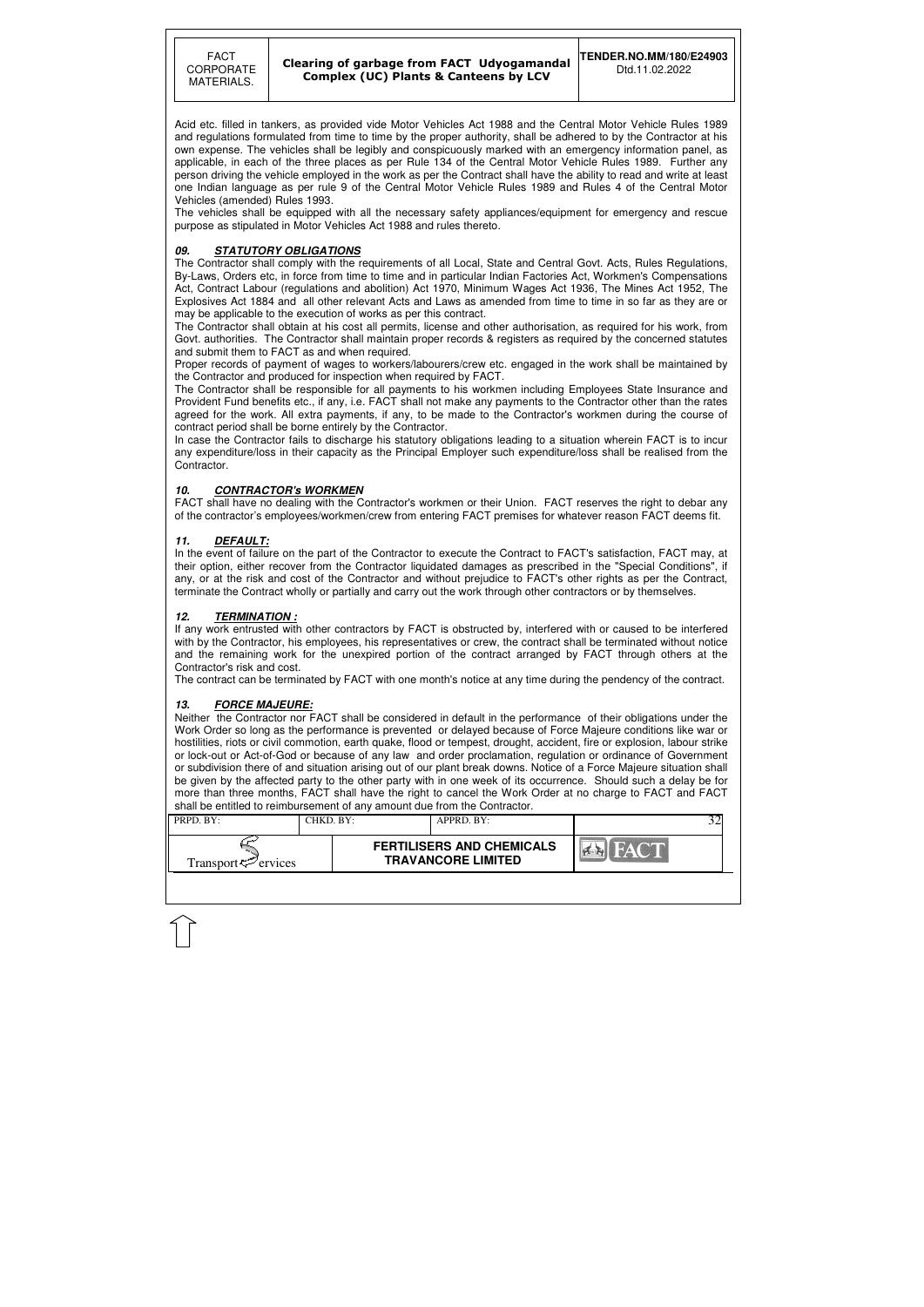| PRPD. BY:                      | CHKD. BY: | APPRD. BY:                                                    |                | 33 |
|--------------------------------|-----------|---------------------------------------------------------------|----------------|----|
| Transport <sup>5</sup> ervices |           | <b>FERTILISERS AND CHEMICALS</b><br><b>TRAVANCORE LIMITED</b> | <b>EX FACT</b> |    |
|                                |           |                                                               |                |    |

#### **14. ASSIGNMENT :**

The Contractor shall not assign, transfer or sub-let this work order without the prior written approval of FACT.

### **15. APPLICABLE LAW & SETTLEMENT OF DISPUTES:**

This contract shall be subject to and shall in all respects be governed by Indian law.

If any dispute arises out of or relating to or in connection with this contract, between the contractor and the owner/FACT, the same shall be amicably settled through mutual discussions, failing which, the unresolved dispute (s) shall be referred to arbitration in accordance with the provisions of the Arbitration and Conciliation Act, 1996, as amended from time to time and number of Arbitrator shall be one. The Venue of the Arbitration shall be at Ernakulam and the proceeding shall be in English.

FACT a Central Public Sector Undertaking (PSU) follows Corporate Governance principles proactively and has formulated a Fraud Prevention Policy. Details of Fraud Prevention Policy of FACT-2012 can be viewed in FACT's Website www.fact.co.in. Contractors shall make themselves aware and also ensure compliance of the same.

Any legal proceedings relating to or in connection with this contract shall be limited to the exclusive jurisdiction of the High Court of Kerala.

#### **16. ENVIRONMENT MANAGEMENT SYSTEM :**

FACT is a company having Environmental Management System according to ISO 14001 standard. The Contractor shall ensure that none of their activities cause damage to the environment.

#### **17. FRAUD PREVENTION POLICY OF FACT:**

#### **18. ENTIRETY OF CONTRACT :**

All of the terms agreed to between the Contractor and FACT are included in the Work Order and no other communication, written, oral, or implied shall be considered to be included in the Work Order or form part of the Work Order, unless specifically agreed to in writing by FACT.

=============================================================================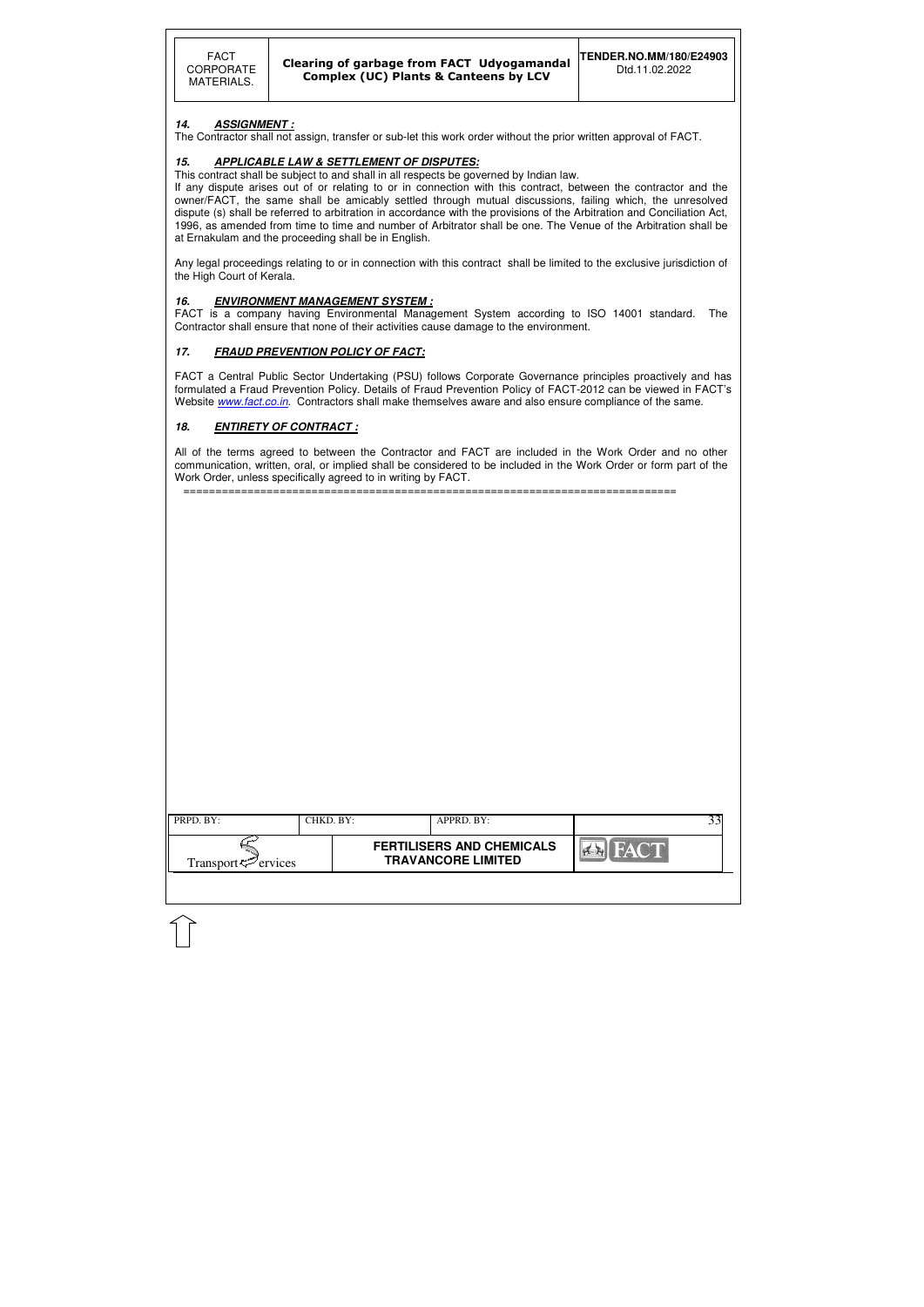### **ANNEXURE VIII**

#### PROFORMA OF UNPRICED COPY OF PRICE BID

(To be submitted with Part-A Bid)

We here by quote our competitive rate as below for all the items of work cited above in compliance with the enquiry documents without any deviation.

#### Sub: Clearing of garbage from FACT Udyogamandal Complex (UC) Plants & Canteens by LCVas per the Tender No.MM/180/E24903 dated 11.02.2022

Note: Please do not fill Rates in this format. Please fill in "Quoted" in the blank column provided.

| (Signed by)                    |           | Authorised Signatory:           |                                  |             |    |
|--------------------------------|-----------|---------------------------------|----------------------------------|-------------|----|
|                                |           | Name and address of the Bidder: |                                  |             |    |
|                                |           |                                 |                                  |             |    |
|                                |           | (Stamp)                         |                                  |             |    |
|                                |           |                                 |                                  |             |    |
|                                |           |                                 |                                  |             |    |
|                                |           |                                 |                                  |             |    |
| PRPD. BY:                      | CHKD. BY: |                                 | APPRD. BY:                       |             | 34 |
|                                |           |                                 | <b>FERTILISERS AND CHEMICALS</b> | <b>FACT</b> |    |
| Transport <sup>r</sup> ervices |           |                                 | <b>TRAVANCORE LIMITED</b>        |             |    |
|                                |           |                                 |                                  |             |    |

| SI. No.      | <b>Schedule</b>                                                                                                                                                             | Quantity<br>(Days) | All inclusive Rate per day excluding<br>GST<br>Indicate "Quoted" |
|--------------|-----------------------------------------------------------------------------------------------------------------------------------------------------------------------------|--------------------|------------------------------------------------------------------|
| $\mathbf{1}$ | <b>Clearing of</b><br>Garbage/waste/other<br>waste materials from<br><b>FACT UC every day as</b><br>per contract terms,<br>excluding Sundays and<br><b>Company Holidays</b> | 330                |                                                                  |

This bid is submitted in compliance with the enquiry documents and accepting all the requirements, instructions, terms and conditions, proforma of bank guarantee and proforma of agreement etc. without any deviation.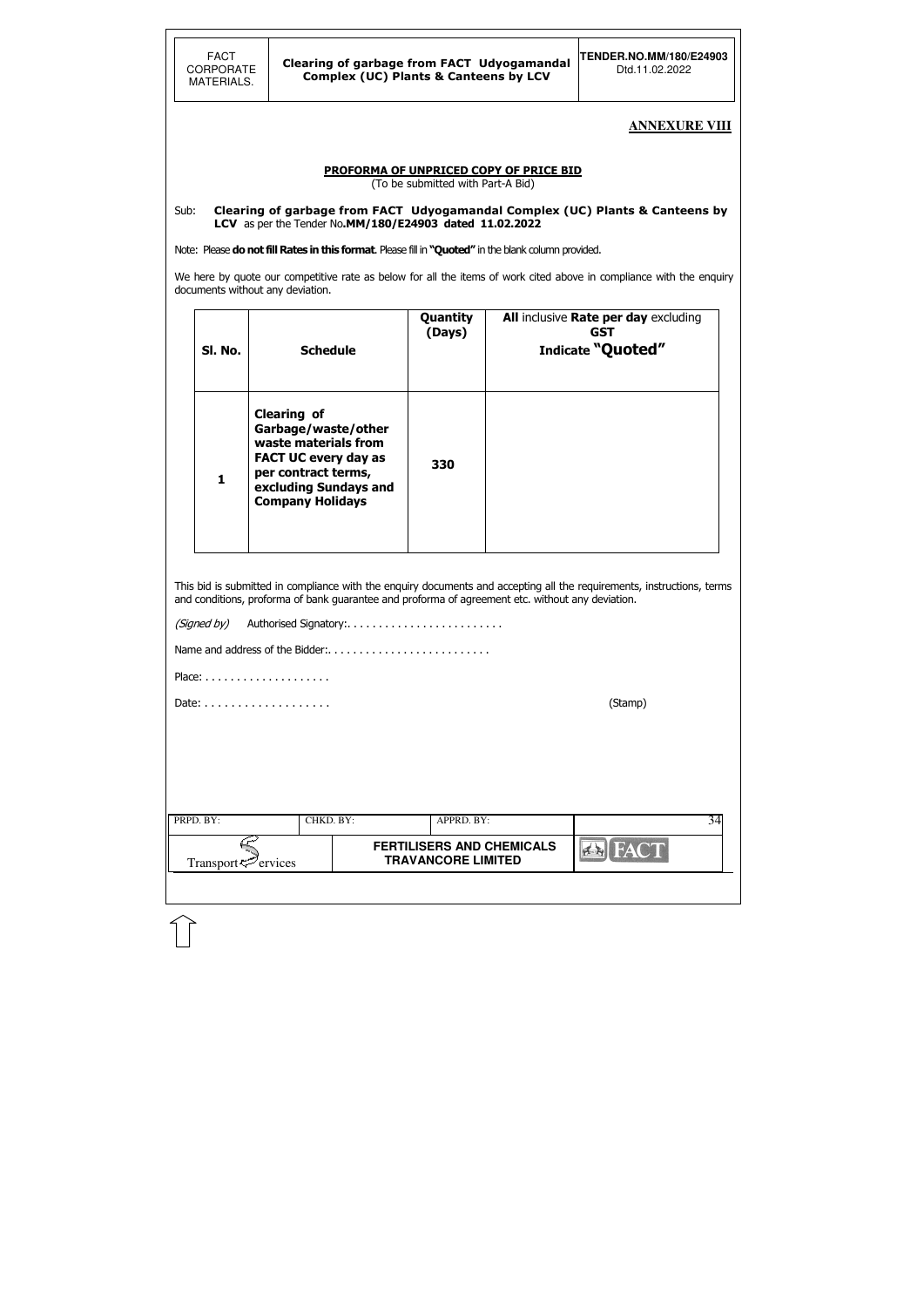| <b>FACT</b><br>CORPORATE<br>MATERIALS. |           | Clearing of garbage from FACT Udyogamandal<br><b>Complex (UC) Plants &amp; Canteens by LCV</b>                    | TENDER.NO.MM/180/E24903<br>Dtd.11.02.2022 |
|----------------------------------------|-----------|-------------------------------------------------------------------------------------------------------------------|-------------------------------------------|
|                                        |           |                                                                                                                   | <b>ANNEXURE -IX</b>                       |
|                                        |           |                                                                                                                   |                                           |
|                                        |           |                                                                                                                   |                                           |
|                                        |           |                                                                                                                   |                                           |
|                                        |           | Please visit https://eprocure.gov.in and search using the tender ID under FACT Tenders to see the Price Bid (BOQ- |                                           |
|                                        |           | EXCEL SHEET) and Quote the rates in BoQ                                                                           |                                           |
|                                        |           |                                                                                                                   |                                           |
|                                        |           |                                                                                                                   |                                           |
|                                        |           |                                                                                                                   |                                           |
|                                        |           |                                                                                                                   |                                           |
|                                        |           |                                                                                                                   |                                           |
|                                        |           |                                                                                                                   |                                           |
|                                        |           |                                                                                                                   |                                           |
|                                        |           |                                                                                                                   |                                           |
| PRPD. BY:                              | CHKD. BY: | APPRD. BY:                                                                                                        | 35                                        |
| Transport <sup>5</sup> ervices         |           | <b>FERTILISERS AND CHEMICALS</b><br><b>TRAVANCORE LIMITED</b>                                                     | <b>EN FACT</b>                            |
|                                        |           |                                                                                                                   |                                           |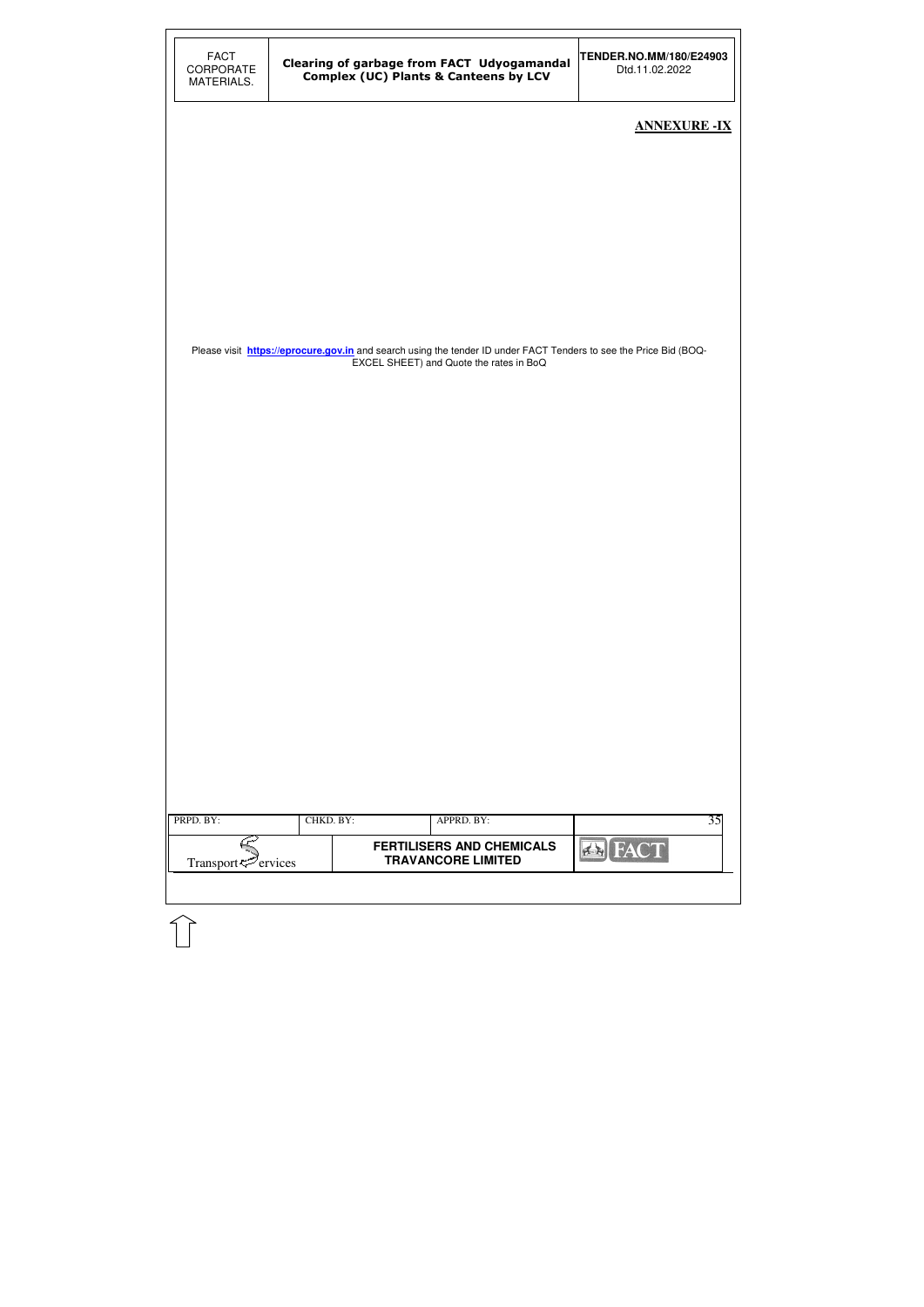| PRPD. BY:           | CHKD. BY: | $APPRD$ $BY:$                                                 |  |
|---------------------|-----------|---------------------------------------------------------------|--|
| Transport <∠ervices |           | <b>FERTILISERS AND CHEMICALS</b><br><b>TRAVANCORE LIMITED</b> |  |

### **ANNEXURE -X**

### PROFORMA OF BANK GUARANTEE FOR SECURITY DEPOSIT

(TO BE OBTAINED FROM A INDIAN NATIONALISED/SCHEDULED BANK ON STAMP PAPER WORTH Rs.500/-)

The Fertilisers and Chemicals Travancore Ltd., Udyogamandal Cochin-683 501.

Whereas FACT , Udyogamandal P.O., Kerala (hereinafter called referred to as FACT) has placed a work order no. ............... dated ............ with M/S.........................(hereinafter called the Contractor) for the work of .......................and whereas it is one of the conditions of the said work order that the Contractor shall either remit a sum of Rs.............. (Rupees..........................only) or furnish a Bank Guarantee for Rs............ (Rupees...........................only) as security deposit for the due fulfillment of the said work order by the said Contractor.

We, the said Bank, do hereby undertake to pay the amount so demanded by FACT without any demur merely on a demand from FACT stating that the amount claimed is due by way of loss or damage caused to or suffered or would be caused to or suffered by FACT by reason of breach by the said Contractor of any of the terms and conditions contained in the said contract. Any such demand made on the Bank shall be conclusive as regards the amount due and payable by the Bank under this guarantee.

In consideration of FACT having agreed to accept a Bank Guarantee from us towards such security deposit in lieu of the cash deposit in accordance with the terms and conditions of the above work order, we.......................... the Bank (hereinafter referred to as the Bank) do hereby undertake to pay FACT merely on demand any sum or sums from time to time demanded by FACT up to a maximum of Rs.................. (Rupees.......................only) being the amount of the security deposit against any loss or damage caused to or suffered by or would be caused to or suffered by FACT by reason of any breach by the said Contractor of any of the terms and conditions contained in the said work order.

We undertake to pay to FACT any money so demanded not withstanding any dispute or disputes raised by the said Contractor in any suit or proceeding pending before any court or Tribunal relating thereto our liability under this present being absolute and unequivocal.

The payment so made by us under this Guarantee shall be a valid discharge of our liability for payment thereunder and the said Contractor shall have no claim against us for making such payment.

We.......................... further agree that the guarantee herein contained shall remain in full force and effect during the period that would be take for the performance of the said contract and that it shall continue to be enforceable till all the dues of FACT under or by virtue of the said contract have been fully paid and its claim satisfied or discharged or till FACT certifies that the terms and conditions of the said contract have been fully and properly carried out by the said Contractor and accordingly discharges this guarantee.

We............................. further agree with the said company that they shall have the fullest liberty without our consent and without affecting in any manner our obligations hereunder to vary any of the terms and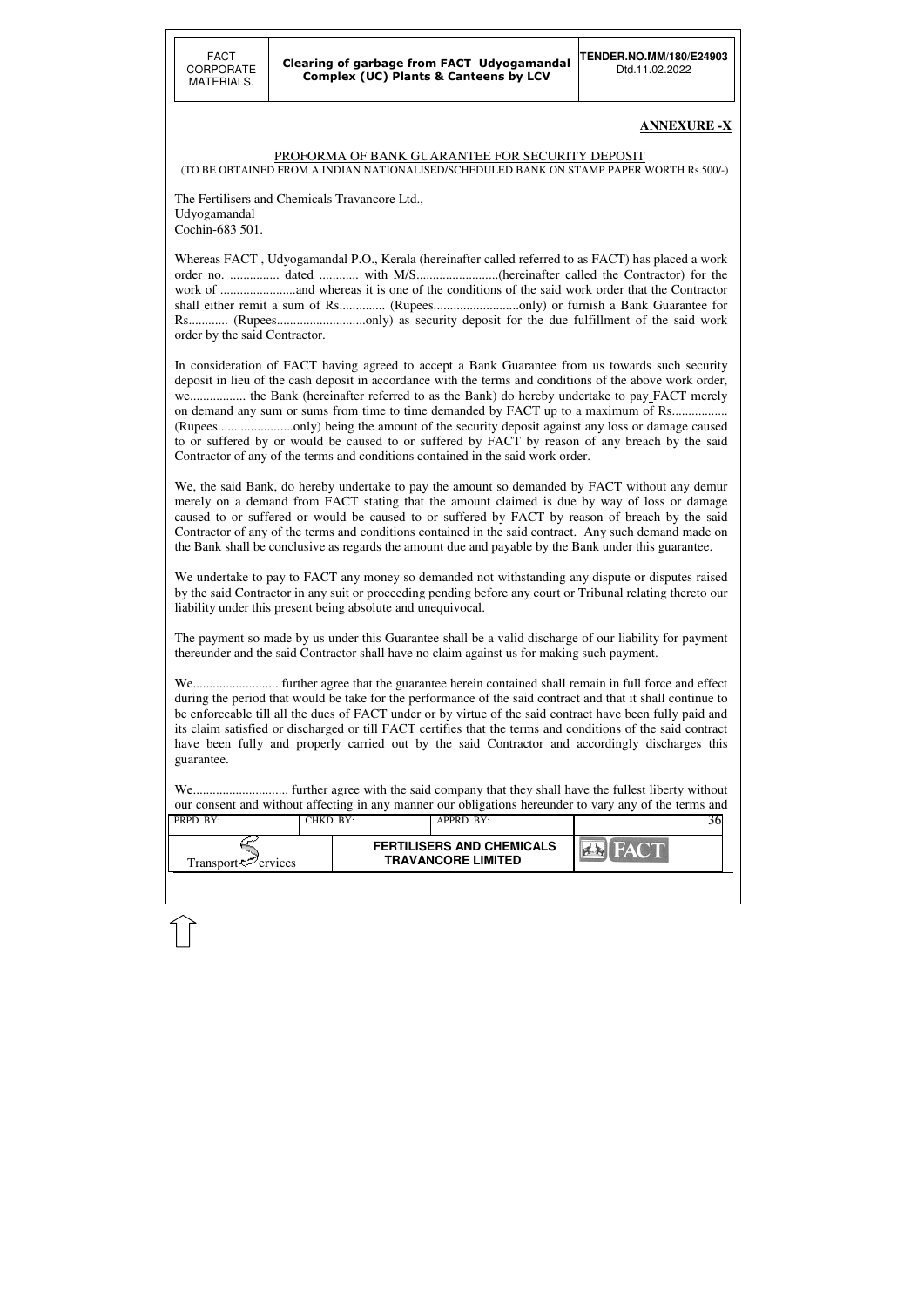| PRPD. BY:                   | CHKD. BY:- | APPRD. BY:                                                    |  |
|-----------------------------|------------|---------------------------------------------------------------|--|
| Transport $\approx$ ervices |            | <b>FERTILISERS AND CHEMICALS</b><br><b>TRAVANCORE LIMITED</b> |  |

conditions of the said contract or to extend time of performance by the said Contractor or to postpone for any time and from time to time any of the powers exercisable by it against the said Contractor and either to enforce or forebear from enforcing any of the terms and conditions governing the said contract or securities available to FACT and the said Bank shall not be released from its liability under these presents by any exercise by FACT of the liberty with reference to the matters aforesaid or by reason of time being given to the said Contractor or any other forbearance, act or omission on the part of FACT or any indulgence by FACT to the said Contractor or any other matter of thing whatsoever which under the law relating to sureties, but for this provision, have the effect of so relieving us.

This guarantee shall not be affected by any change in the constitution of the Bank or FACT or the said Contractor nor shall this guarantee be affected by any change in the constitution of FACT or the said Contractor by absorption with any other body or corporation and this guarantee shall be available to or enforceable by such body or corporation.

Our guarantee shall remain in force until................. Unless a claim or demand is made within six months after the expiry of the above date, all FACT's rights under the guarantee shall be deemed as waived/forfeited and we shall be relieved and discharged from all liabilities there under. Notwithstanding anything contained hereinbefore, our liability under this guarantee shall be limited to an amount not exceeding Rs.................... (Rupees.............................. only).

Any notice by way of request, demand or otherwise hereunder may be sent by post to the Bank addressed as aforesaid and if sent by post, it shall be deemed to have been given at the time when it would be delivered in due course of post and in proving such notice when given by post, it shall be sufficient to prove that the envelope containing the notice was posted and certificate signed by an officer of FACT that the envelope was so posted shall be conclusive.

Disputes/differences, if any, relating to or arising out of this Bank Guarantee, shall be settled by courts having jurisdiction over Udyogamandal, in Kerala State, where the registered office of FACT is situated and no other court shall have jurisdiction in the matter.

Any notice by way of request, demand or otherwise hereunder may be sent by post or submitted to the bank addressed as aforesaid or any local branch of the bank in Ernakulam District/ Kerala State.

We ........................................ Bank, lastly undertakes not to revoke this guarantee during its currency except with the previous consent of FACT in writing.

Dated this ........................ day of ................................ Two Thousand and Seventeen.

| For (Name of Bank) : |  |        |
|----------------------|--|--------|
| Authorised Official: |  |        |
| Name                 |  |        |
| Designation          |  | Place: |

Full address of the Branch issuing this guarantee